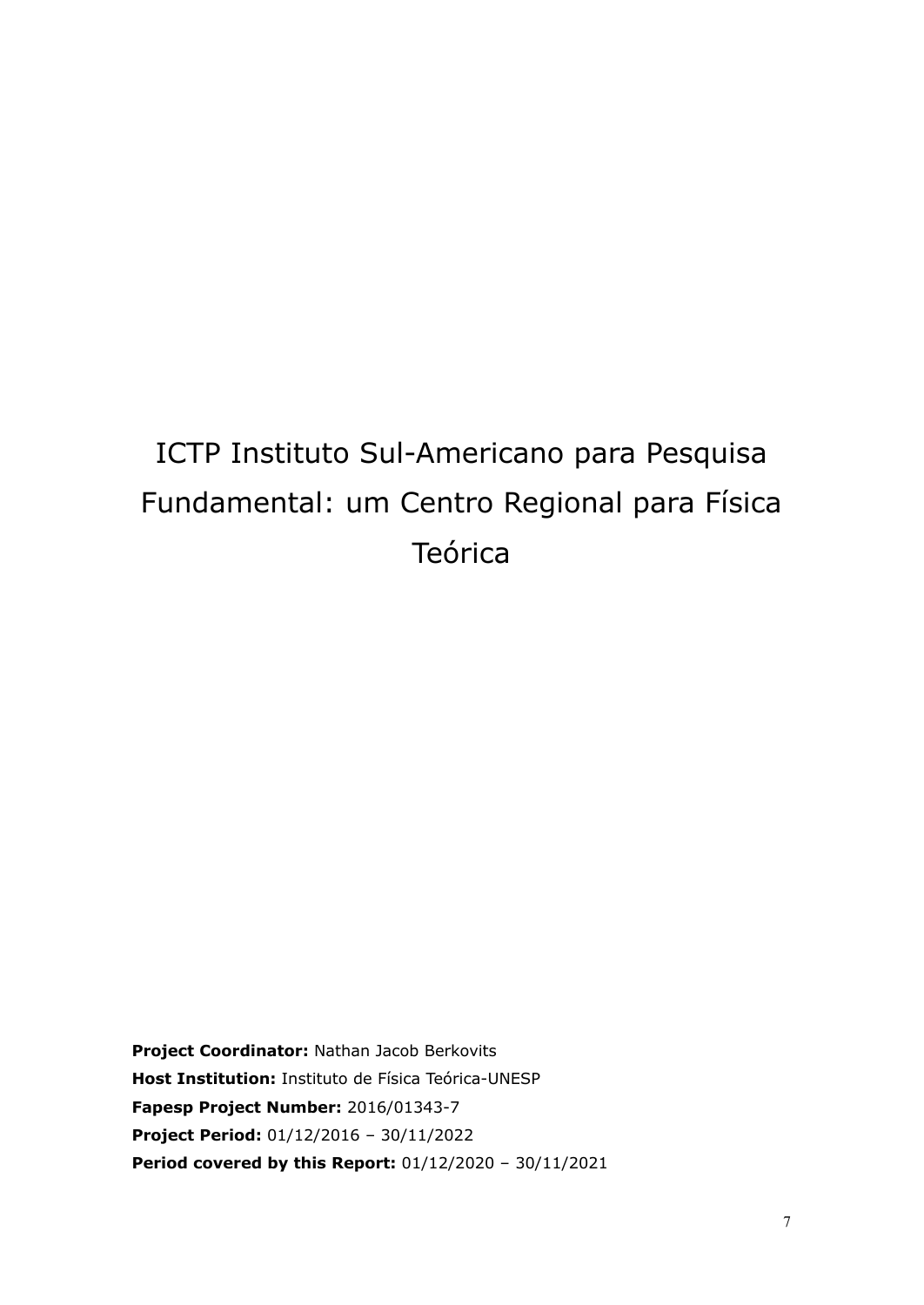#### **Project Team**

#### **Professors**

Luis Raul Abramo, Associate Researcher (4 hours), IF-USP Sadhan Adhikari, Associate Researcher (4 hours), IFT-UNESP Marcus A. M. de Aguiar, Associate Researcher (4 hours), IF-UNICAMP Mario Leandro Aolita, Associate Researcher (4 hours), IF-UFRJ Nathan Jacob Berkovits, Project Coordinator (20 hours), IFT-UNESP Gustavo Burdman, Associate Researcher (4 hours), IF-USP Hilda Cerdeira, Associate Researcher (4 hours), IFT-UNESP Elisabete Dal Pino, Associate Researcher (4 hours), IAG-USP Oscar Eboli, Associate Researcher (4 hours), IF-USP Fabio Iocco, Associate Researcher (4 hours), ICTP-SAIFR/IFT-UNESP Roberto André Kraenkel, Associate Researcher (4 hours), IFT-UNESP Gastão Krein, Associate Researcher (4 hours), IFT-UNESP Marcos Lima, Associate Researcher (4 hours), IF-USP Ricardo Matheus, Associate Researcher (4 hours), IFT-UNESP Ricardo García Martinez, Associate Researcher (4 hours), ICTP-SAIFR/IFT-UNESP Andrey Mikhaylov, Associate Researcher (4 hours), IFT-UNESP Horatiu Nastase, Associate Researcher (4 hours), IFT-UNESP Rodrigo Nemmen, Associate Researcher (4 hours), IAG-USP Sergio Novaes, Associate Researcher (4 hours), NCC-UNESP Rafael Porto, Associate Researcher (4 hours), ICTP-SAIFR/IFT-UNESP Paulo Inácio de Knegt López de Prado, Associate Researcher (4 hours), IB-USP Farinaldo Queiroz, Associate Researcher (4 hours), IIP-Natal Aline Ramires, Associate Researcher (4 hours), ICTP-SAIFR/IFT-UNESP Victor Rivelles, Associate Researcher (4 hours), IF-USP Alexandre Reily Rocha, Associate Researcher (4 hours), IFT-UNESP Rogerio Rosenfeld, Principal Investigator (20 hours), ICTP-SAIFR/IFT-UNESP Riccardo Sturani, Associate Researcher (4 hours), IIP-Natal Diego Trancanelli, Associate Researcher (4 hours), IF-USP Pedro Vieira, Associate Researcher (4 hours), ICTP-SAIFR/IFT-UNESP

#### **Postdoctorals associated to ICTP-SAIFR**

Vivian Dornelas (FAPESP) Martin de Los Rios (FAPESP) Gabriel Andreguetto Maciel (FAPESP) Diego Medrano (FAPESP) Krissia Zawadzki (FAPESP)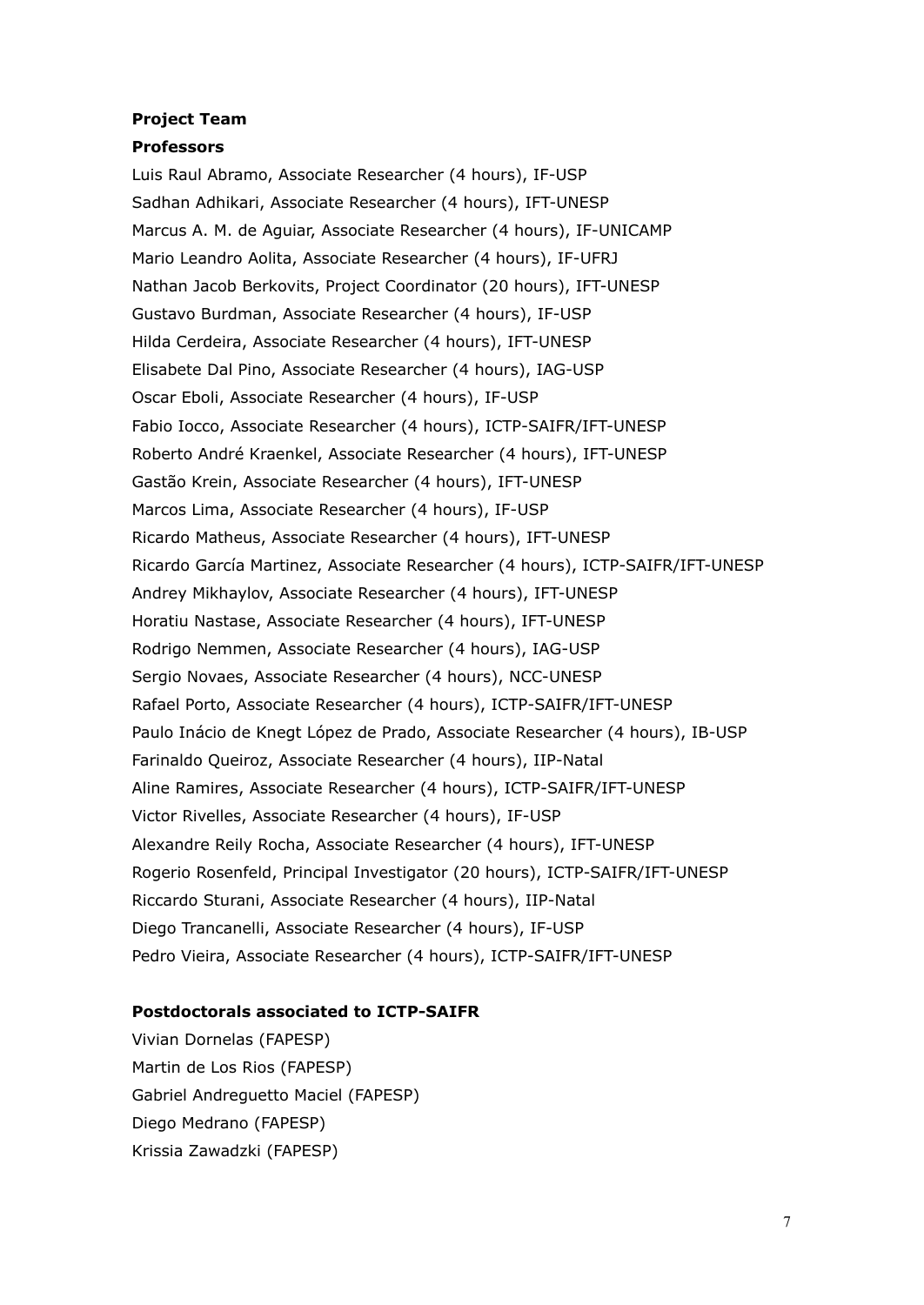#### **Administrative support**

Lilia Faria, Financial Manager (40 hours), ICTP-SAIFR/IFT-UNESP Humberto Neto, Executive Secretary (40 hours), ICTP-SAIFR/IFT-UNESP Jandira Ferreira de Oliveira, Executive Manager (40 hours), ICTP-SAIFR/IFT-UNESP Malena Stariolo, Science Journalist, ICTP-SAIFR/Instituto Serrapilheira Lígia Sauaya Pereira, Science Journalist (JC4-FAPESP) Lucas Campos, Outreach Coordinator,ICTP-SAIFR/Instituto Serrapilheira/(EP2-FAPESP) Felipe Ponciano de Novaes, Outreach Assistant, ICTP-SAIFR/(EP4-FAPESP)

Ana Luiza Serio, Outreach Coordinator, ICTP-SAIFR/Instituto Serrapilheira

## **3. Summary of the Project's main goals**

Fundamental research in theoretical physics has historically led to developments in all areas of science. In addition to producing technological applications coming from a better understanding of the physical laws of the universe, fundamental research in theoretical physics has led to new methods of problem-solving which has revolutionized areas of mathematics, biology, computer science, economics, and other areas of study.

Throughout the world, the importance of this research has led to the creation of theoretical physics institutes which focus on research, on the training of graduate students and postdocs, and on the organization of schools and workshops. Although these theoretical physics institutes have different structures and many are connected with public universities, they are all disconnected from undergraduate physics departments and have independent hiring policies and academic responsibilities from the rest of the university. Because of this autonomy, these theoretical physics institutes are able to attract the best researchers to their faculty. And because of the prestigious faculty and the organization of schools and workshops, these institutes are able to attract highly qualified graduate students and postdocs. As a result, the academic and research programs at these autonomous theoretical physics institutes increase the international impact of their host universities.

To fulfill the need for such a theoretical physics institute in South America, the ICTP South American Institute for Fundamental Research (ICTP-SAIFR) was created in 2011 in Sao Paulo as a collaboration between the Sao Paulo Research Funding Agency (FAPESP), the International Centre for Theoretical Physics (ICTP-Trieste) - a category 1 institute of UNESCO, the Sao Paulo State University (UNESP), and the Instituto de Física Teórica (IFT-UNESP) in whose building it is located. The ICTP- SAIFR in South America was the first regional center of ICTP created outside of Trieste, and because of its success, the ICTP-Trieste has now created regional centers in the continents of Central America (Mexico), Africa (Ruanda), and Asia (China).

In this UNESP-ICTP-FAPESP collaboration, the role of UNESP is to provide the infrastructure of the IFT-UNESP building including an auditorium, a computer lab, and first floor office space, as well as provide the salaries of their two secretaries, one accountant, one computer technician, and up to five tenured research professors. The role of ICTP-Trieste is to provide organizational support to the secretaries, and financial support for visitors from other South American countries.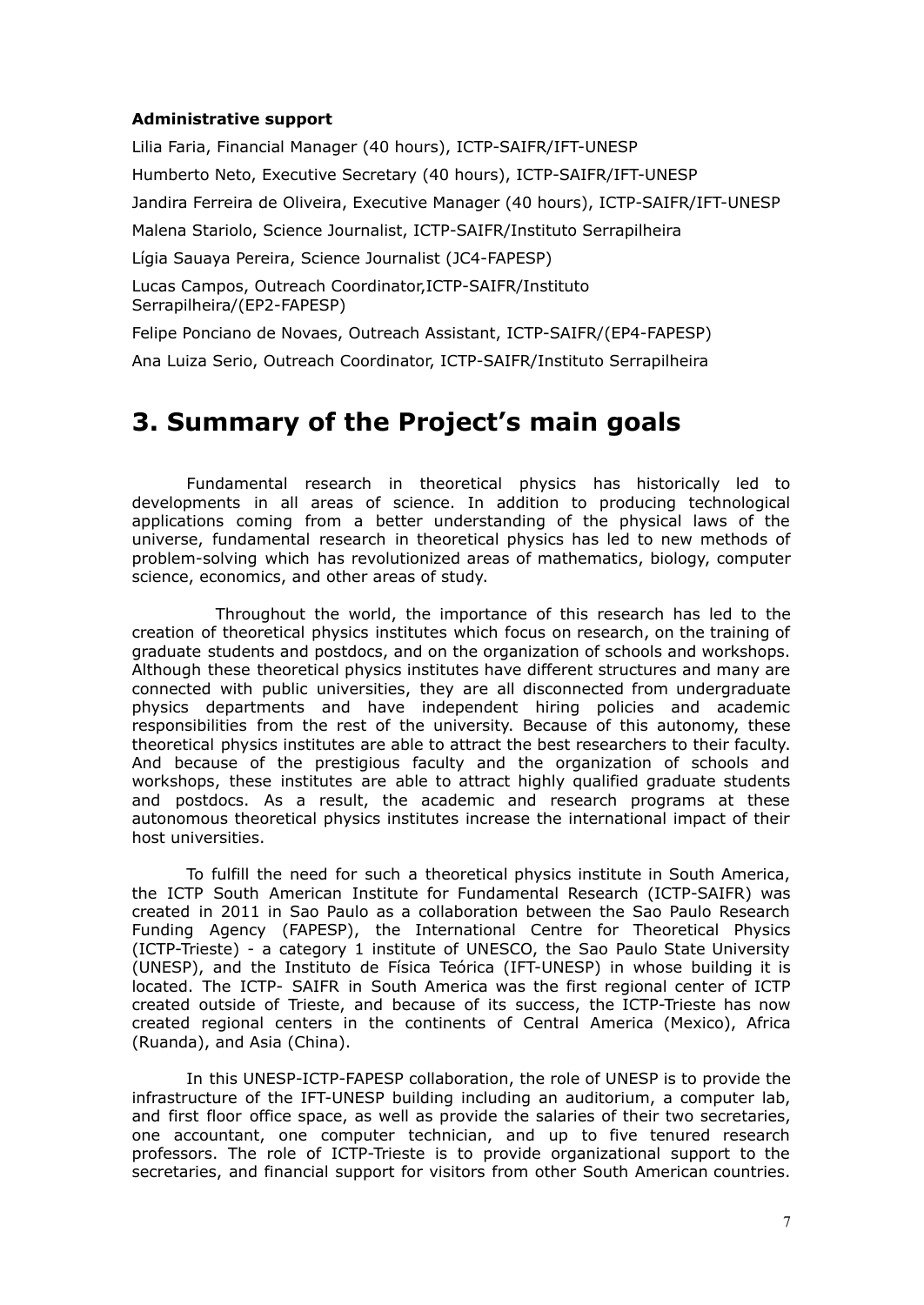And the role of FAPESP is to provide financial support for visitors, postdocs, and Young Investigators, and for the organization of schools and workshops.

In its brief existence, the ICTP-SAIFR has already established itself as the premier institute for theoretical physics in South America. Its international schools and workshops for graduate students and researchers are selected from online proposals every year by the ICTP Scientific Council and attract the top students and lecturers from all over the world to São Paulo. Since the creation of ICTP-SAIFR, the graduate physics department of IFT-UNESP has been awarded the highest rating from the national agency CAPES despite its relatively small size. And with the help of a world-class scientific council and international search committee, ICTP-SAIFR has been able to reverse the brain drain and attract the top candidates to its faculty and postdoctoral positions. Its faculty currently include **Director Nathan Berkovits**, winner of the 2009 TWAS [Physics](https://twas.org/recipients-twas-awards-and-prizes) Prize for his research in string theory and the 2021 John [Wheatley](https://meetings.aps.org/Meeting/MAR21/Session/M10.1) Award for ICTP-SAIFR's role in South America, **Vice-Director Rogério Rosenfeld**, member of the Dark Energy Survey collaboration and president of the Brazilian Physical Society from 2019-2021, **Pedro Vieira**, joint professor at Perimeter Institute and winner of the 2018 [Sackler](https://english.tau.ac.il/sackler_prize_in_physics_past_laureates) [Physics](https://english.tau.ac.il/sackler_prize_in_physics_past_laureates) Prize and 2020 New [Horizons](https://breakthroughprize.org/News/54) in Physics Prize for his research in quantum field theory, **Riccardo Sturani**, member of the LIGO-Virgo collaboration which was recently awarded the Nobel Prize for the detection of gravitational waves, and **Ricardo Martinez-Garcia**, winner of a Serrapilheira grant for his research in mathematical ecology, coauthor of the [December](https://www.science.org/doi/10.1126/science.aba9877) 2020 cover of Science, and elected in 2020 as an affiliated member to the Brazilian Academy of Science. Pedro Vieira is originally from Portugal and spends 6 months per year at IFT-UNESP with a FAPESP São Paulo [Excellence](https://bv.fapesp.br/en/286/sao-paulo-excellence-chair-spec/) Chair, and Riccardo Sturani and Ricardo Martinez-Garcia came to Brazil from Italy and Spain as FAPESP Young Investigator Fellows and are expected to begin their permanent positions at IFT-UNESP in January 2022 as soon as the Covid-19 hiring restrictions have been relaxed.

Simons-FAPESP "tenure-track" professors and FAPESP postdocs with temporary positions at ICTP-SAIFR are annually selected through an online application process involving hundreds of applicants. For the postdoctoral positions, a final short list of candidates are interviewed by the ICTP-SAIFR faculty and associated researchers in the research area of the candidates. And for the Simons-FAPESP group leader positions, the final short list of candidates are invited to present seminars and are interviewed by members of the ICTP-SAIFR Scientific Council and International Search Committee consisting of distinguished professors including Nobel Prize winners. These ICTP-SAIFR fellowships have attracted many outstanding researchers to return or to immigrate to Brazil, reversing the brain drain. In 2022, two new Simons-FAPESP "tenure-track" professors will be selected in the areas of theoretical physics and biological physics.

The main role of a theoretical physics institute is to foster the interchange of information between visiting and local researchers, and the ICTP-SAIFR has an active visiting program with over 150 visitors per year spending between one week and two months at the institute. There are weekly seminars and journal clubs in various subareas of theoretical physics, and the complete list of visitors and research seminars can be found on the ICTP-SAIFR webpage www.ictp-saifr.org. Research seminars are frequently recorded and made available online using equipment installed with the guidance of the Perimeter Institute and ICTP Trieste audiovisual departments.

In addition to the research conducted by its members and visitors, the ICTP-SAIFR regularly organizes schools, mini-courses, workshops and programs for doctoral students and researchers in all areas related to theoretical physics. The success of these activities has allowed the IFT-UNESP masters and doctoral programs to attract the top students in theoretical physics from all of South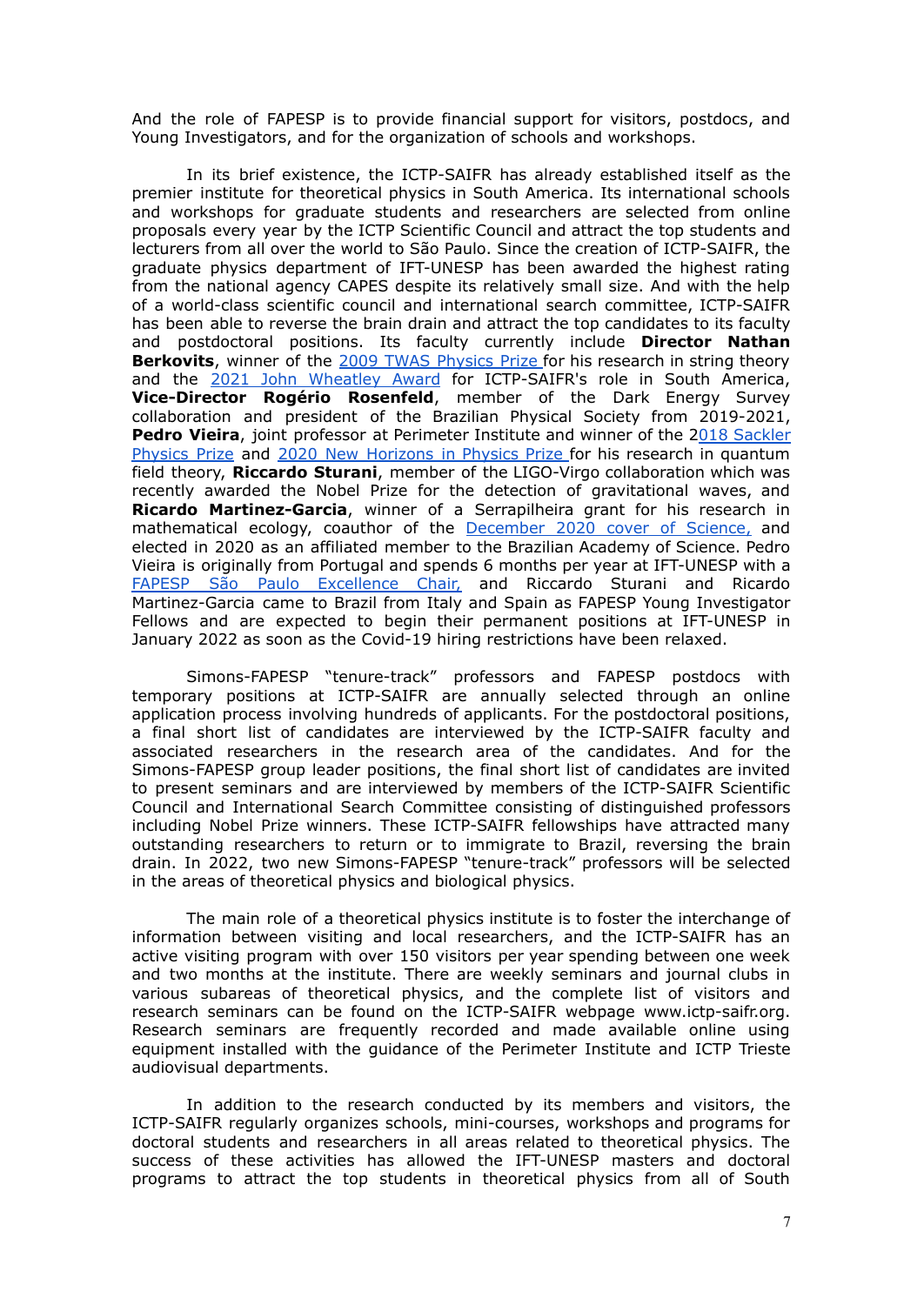America, and to receive the top ranking of Brazilian graduate physics programs since 2011. Over the next years, the ICTP-SAIFR intends to build on these recent accomplishments and continue to improve its research and organizational activities and consolidate its status as the premier theoretical physics institute in South America.

## **4. Accomplishments in the period**

During the period of December 1, 2020 - Npvember 30, 2021, all ICTP-SAIFR activities were held online because of the Covid-19 pandemic. Although this prevented direct in-person interactions between lecturers and students, it allowed global participation in ICTP-SAIFR's online activities which included several new innovative programs ideally suited for the Zoom online platform.

For graduate students, ICTP-SAIFR initiated in 2021 a program called ["Physics](https://www.ictp-saifr.org/physicsdiscussions/) [Discussions"](https://www.ictp-saifr.org/physicsdiscussions/) in which an on-line colloquium broadcast live on Youtube was combined with Zoom sessions before and after the colloquium in which only the lecturer and graduate students were invited to participate. ICTP-SAIFR also initiated in 2021 an annual prize in Classical Gravity and [Applications](https://www.ictp-saifr.org/gravityprize/) for PhD students from Latin America. For researchers, ICTP-SAIFR organized [workshops](https://www.ictp-saifr.org/lawoc2020/) and [conferences](https://www.ictp-saifr.org/strings2021/) involving Zoom discussion sessions where hundreds of physicists from around the world watched pre-recorded seminars and met live to discuss the results. For high-school teachers, ICTP-SAIFR completed the translation of the Perimeter Institute pedagogical material into Spanish and [Portuguese](http://outreach.ictp-saifr.org/ensino-medio/traducoes-para-sala-de-aula/) with support from the American Physical Society, and organized weekly workshops in both [Spanish](http://outreach.ictp-saifr.org/ensino-medio/professores/fisica-de-fronteira-para-a-sala-de-aula-online/espanol/) and [Portuguese](http://outreach.ictp-saifr.org/ensino-medio/professores/fisica-de-fronteira-para-a-sala-de-aula-online/) for teachers from all over Latin America where the Zoom breakout rooms were used to practice the classroom exercises. For high-school students, ICTP-SAIFR initiated an annual [one-week](http://outreach.ictp-saifr.org/escolaverao/) school with the Univ. of Porto in which high-school students worked on research projects supervised by doctoral students. And for the general public, ICTP-SAIFR created new online material including multimedia [presentations](http://outreach.ictp-saifr.org/multimidia/) on astronomy and particle physics research groups in Brazil, a [Youtube](https://www.youtube.com/channel/UCKOa2ehqit9sLT3HKEqw7mw) channel with interviews of visiting and local researchers, [biographies](http://outreach.ictp-saifr.org/pioneiros-da-fisica-brasileira/) of important Brazilian physicists, and short informative [Instagram](http://outreach.ictp-saifr.org/doses-de-fisica/) [videos](http://outreach.ictp-saifr.org/doses-de-fisica/) on modern physics topics.

There were several highlights during this period which are all described in the ICTP-SAIFR bimonthly [scientific](https://www.ictp-saifr.org/scientific-bulletins/) bulletins. In December 2020, an article on plant competition by ICTP-SAIFR faculty member Ricardo Martinez-Garcia and collaborators was featured on the cover of Science [magazine.](https://www.science.org/toc/science/370/6521) Also in December, Prof. Martinez-Garcia was elected to the Brazilian Academy of Science as an affiliated member.

In January 2021, the Simons Foundation in New York announced ICTP-SAIFR as one of the 3 winners of the 2021 Targeted Grants for [Institutes](https://www.simonsfoundation.org/grant/targeted-grants-to-institutes/?tab=awardees) which involves a generous donation supporting two tenure-track Simons-FAPESP professors for 3 years. An [international](https://www.ictp-saifr.org/international-search-committee/) search committee was formed to evaluate candidates and it is expected that two new Simons-FAPESP faculty members will be chosen in 2022. Also in January, ICTP Associate member Hilda Cerdeira was awarded the 2021 Spirit of Abdus Salam Prize and ICTP Associated member Rafael Porto was awarded the Buchalter Cosmology Prize 2020.

In March 2021, ICTP-SAIFR director Nathan Berkovits was awarded together with ICTP-Trieste ex-director Fernando Quevedo the 2021 John [Wheatley](https://www.aps.org/programs/honors/prizes/prizerecipient.cfm?last_nm=Berkovits&first_nm=Nathan&year=2021) Prize from the American Physical Society at their annual March meeting for contributing to the development of fundamental physics research in South America.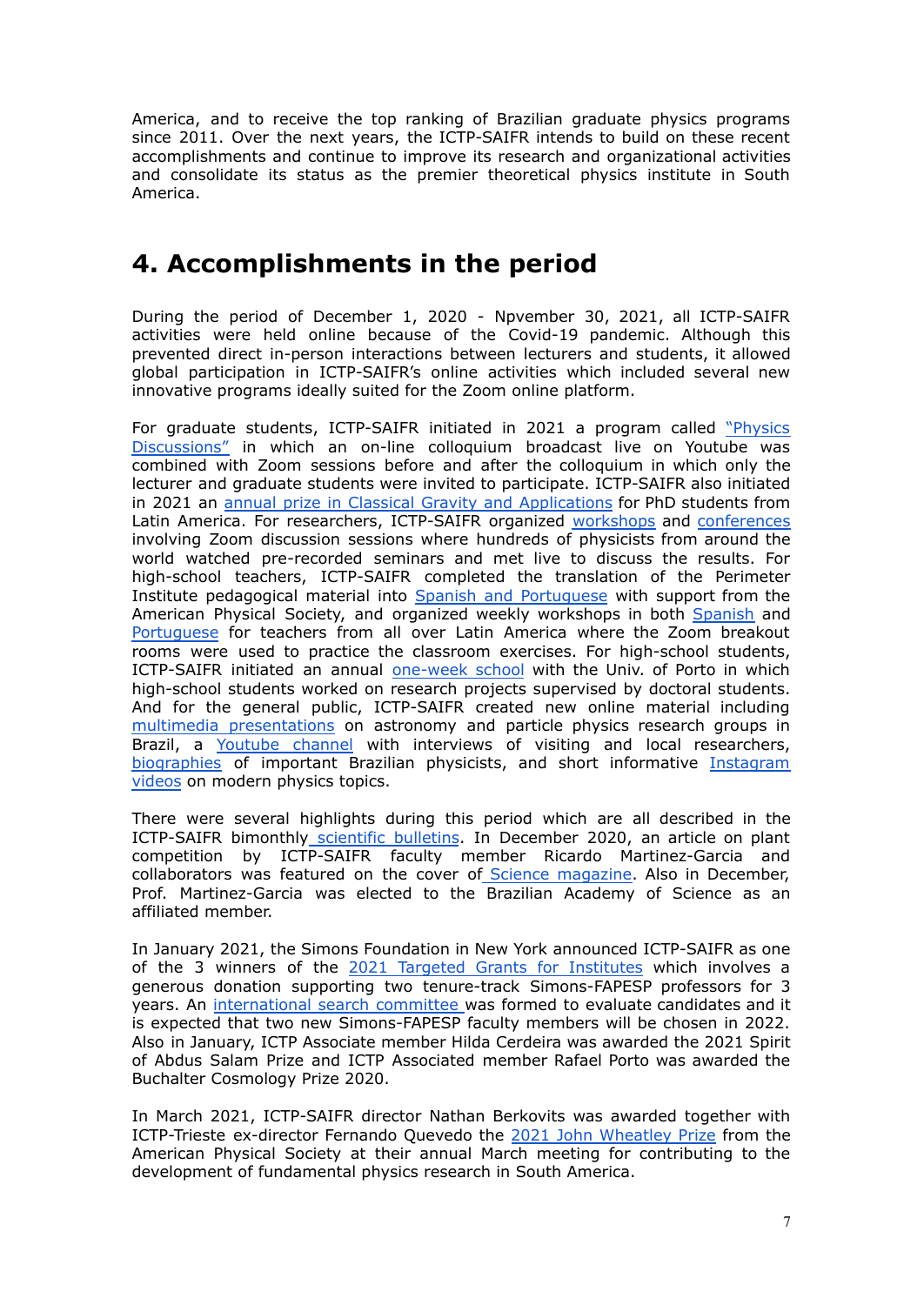In May 2021, the Dark Energy Survey collaboration including ICTP-SAIFR vice-director Rogério Rosenfeld released its 3-year results on galaxy clustering and gravitational lensing which involved 30 interconnected papers.

In June 2021, the annual Strings meeting was organized for the first time in 35 years in Latin America by ICTP-SAIFR. The [two-week](https://www.ictp-saifr.org/strings2021/) online meeting attracted [2480](https://www.ictp-saifr.org/wp-content/uploads/2021/11/Strings-2021-final-list.pdf) registered [participants](https://www.ictp-saifr.org/wp-content/uploads/2021/11/Strings-2021-final-list.pdf) and featured new interactive online formats such as informal discussions on various topics and a [Youtube](https://www.youtube.com/watch?v=WwmxaXTnGMI&feature=youtu.be) event for the general public with over 7500 views. Also in June, researchers of the LIGO-Virgo-KAGRA Collaborations including ICTP-SAIFR faculty member Riccardo Sturani announced the first observations of collisions between a black hole and a neutron star.

In July 2021, the first version of the [Serrapilheira/ICTP-SAIFR](https://www.ictp-saifr.org/qbioprogram/) Training Program in [Quantitative](https://www.ictp-saifr.org/qbioprogram/) Biology and Ecology was organized in a special one-month online version which featured 15 minicourses by distinguished biologists and physicists for graduate students from Latin America. The next version of this training program will be an in-person six-month program from July-December 2022 which will be repeated every year and coordinated by ICTP-SAIFR faculty member Ricardo Martinez-Garcia with financial support from the Serrapilheira Institute.

In August 2021, the editors of Physical Review Letters highlighted the paper ["Where](https://journals.aps.org/prl/abstract/10.1103/PhysRevLett.127.081601) is string theory in the space of scattering [amplitudes](https://journals.aps.org/prl/abstract/10.1103/PhysRevLett.127.081601)" written by ICTP-SAIFR faculty Pedro Vieira and collaborators on the subject of consistent theories of quantum gravity.

And in September 2021, the ICTP-SAIFR steering committee and scientific council met online to discuss future projects and directions of ICTP-SAIFR. New members of the steering committee include the UNESP rector, Pasqual Barretti, the FAPESP scientific director, Luiz Eugênio Mello, and the president-director of Serrapilheira Institute, Hugo Aguilaniu. In addition to approving the renewal of the MoU's with ICTP Trieste and Perimeter Institute, a new non-profit association called ["Friends](https://www.ictp-saifr.org/instituto-amigos-do-saifr/) of SAIFR [Institute"](https://www.ictp-saifr.org/instituto-amigos-do-saifr/) was created which will simplify the procedure for receiving private donations.

With these advances during this last year, ICTP-SAIFR has consolidated its position as the leading research and training center in Latin America in the areas of high-energy physics and complex systems. In the area of high-energy physics, ICTP-SAIFR permanent researchers include Pedro Vieira (field theory), Rogerio Rosenfeld (cosmology and particle physics), Nathan Berkovits (string theory) and Riccardo Sturani (gravitational waves). ICTP-SAIFR also has 12 associated researchers in high-energy physics and exchange agreements with the leading international centers including CERN, Fermilab, Mainz ITP, Nordita, Perimeter, IFT-Madrid and CEA-Saclay. ICTP-SAIFR is also the host of the newly formed [Latin-American](https://www.ictp-saifr.org/wp-content/uploads/2021/10/Latin-American-Association-for-High-Energy-Cosmology-and-Astroparticle-Physics.pdf) Association for High-Energy, Cosmology and Astroparticle Physics and is a partner of the new NSF-funded [Interamerican](https://sites.google.com/view/inter-american-network-qcd/) Network of Networks of QCD [Challenges.](https://sites.google.com/view/inter-american-network-qcd/)

In the area of complex systems applied to biology and condensed matter, ICTP-SAIFR permanent researchers include Ricardo Martinez-Garcia (biodiversity), as well as associated researchers Roberto Kraenkel (mathematical biology, organizer of the Covid-19 Brazilian observatory and 10 editions of the ICTP-SAIFR Summer School on Mathematical Biology), Marcus Aguiar (evolutionary biology), Paulo Prado (ecology), Aline Ramires (condensed matter), Hilda Cerdeira (nonlinear dynamics), Alexandre Rocha (condensed matter), Leandro Aolita (quantum information) and Sadhan Adhikari (Bose-Einstein condensates). In addition to the new quantitative biology training program with the Serrapilheira Institute, ICTP-SAIFR has exchange agreements with the Princeton-CUNY Center for the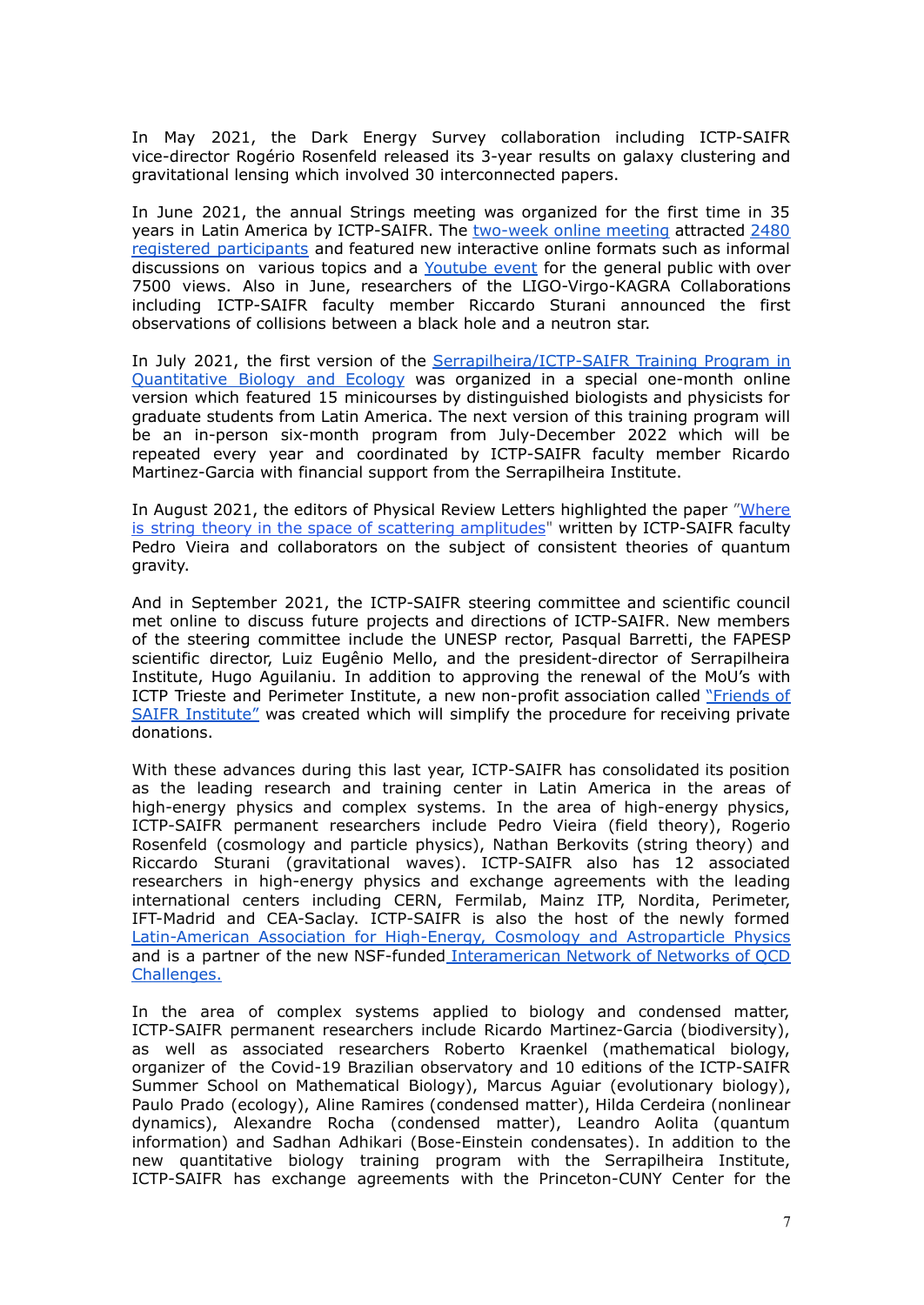Physics of Biological Function as well as a new agreement with the Interdisciplinary Center for Physics and Complex Systems in Palma de Mallorca.

The 119 research publications of this year in the areas of high-energy physics and complex systems are described below in section (a), and the various schools and workshops are described in section (c). During this period, ICTP-SAIFR organized international schools on cosmology (Jan. 18-29), quantitative biology and ecology (July 5-30), few-body quantum systems (Oct. 4-8) and systems-on-chip microcontrollers (Oct. 18-29), and international workshops on dark matter (Dec. 2-9), observational cosmology (Dec. 14-18), quantum mechanics (June 7-11), string theory (June 21-July 2), condensed matter (August 30 - Sept. 21), sociophysics (Oct. 18-22) and high-energy physics (Nov. 8-12).

In addition to these research and training activities, ICTP-SAIFR converted all of its outreach activities into online events which attracted thousands of participants from all over Brazil and Latin America. For the general public, ICTP-SAIFR organized a biweekly presentation on Thursday evenings entitled ["Física](http://outreach.ictp-saifr.org/fisica-em-casa/) em Casa" with online presentations by Brazilian physicists working in Brasil and abroad and over 2000 participants. ICTP-SAIFR also developed a Youtube library of [interviews](https://www.youtube.com/channel/UCKOa2ehqit9sLT3HKEqw7mw) of physicists, muitimedia [presentations](http://outreach.ictp-saifr.org/multimidia/) on astronomy and particle physics in Brasil, [biographies](http://outreach.ictp-saifr.org/pioneiros-da-fisica-brasileira/) of important Brazilian physicists, and short informative [Instagram](http://outreach.ictp-saifr.org/doses-de-fisica/) [videos](http://outreach.ictp-saifr.org/doses-de-fisica/) on modern physics topics. For high-school students, the series of [Saturday](http://outreach.ictp-saifr.org/ensino-medio/minicurso/) morning [minicourses](http://outreach.ictp-saifr.org/ensino-medio/minicurso/) was continued online with minicourses on solid state physics (Aline Ramires), general relativity (Pedro Vieira), astrophysics (Cecilia Cirenti), atomic physics (Luana Pedroza), statistical mechanics (Ricardo Martinez-Garcia), dimensional analysis (George Matsas), particle physics (Ricardo Matheus), quantum mechanics (Alberto Saa), quantum computing (Gastao Krein), and cosmology (Rogerio Rosenfeld). In addition, high-school teachers Lucas David and Felipe Santos presented weekly online [classes](http://outreach.ictp-saifr.org/modulos-de-aulas-para-estudantes-do-ensino-medio/) to students on advanced topics in mathematics and physics. Online discussion sessions between physicists and high-school students were held in "Inspiring new [generations](http://outreach.ictp-saifr.org/inspirando/) of physicists", and a [one-week](http://outreach.ictp-saifr.org/escolaverao/) school with the Univ. of Porto was organized in which high-school students worked on research projects supervised by doctoral students. Finally, for high-school teachers, ICTP-SAIFR completed the [translation](http://outreach.ictp-saifr.org/ensino-medio/traducoes-para-sala-de-aula/) of all 16 volumes of the Perimeter material into Portuguese and Spanish with support from the American Physical Society, and the workshops showing how to use Perimeter-based material on modern physics in the classroom were converted to weekly online sessions in [Spanish](http://outreach.ictp-saifr.org/ensino-medio/professores/fisica-de-fronteira-para-a-sala-de-aula-online/espanol/) and [Portuguese](http://outreach.ictp-saifr.org/ensino-medio/professores/fisica-de-fronteira-para-a-sala-de-aula-online/) with the participation of thousands of high-school teachers from all over Brazil and Latin America..

Although these ICTP-SAIFR online activities attracted thousands of participants from all over the world, they cannot replace the essential role of schools and workshops organized by ICTP-SAIFR in the IFT-UNESP building. Especially for students, the direct interaction with researchers and other students in group activities cannot be replaced by virtual interactions on the computer. For this reason, several of the schools and workshops scheduled for 2021 were postponed until 2022 when normal activities are expected to be resumed. These postponed schools and workshops include a workshop on few-body systems, a school and workshop on density functional theory, a workshop on electromagnetic systems, a school on sociophysics, a school on data science and machine learning, a workshop on particle physics, a workshop on superconductors, a workshop on biological physics, and minicourses on topological matter and on condensed matter theory

The activities of ICTP-SAIFR in 2021 will be described below in more detail including:

(a) research related to publications;

- (b) research related to visitors;
- (c) organization of schools, workshops, minicourses, outreach activities,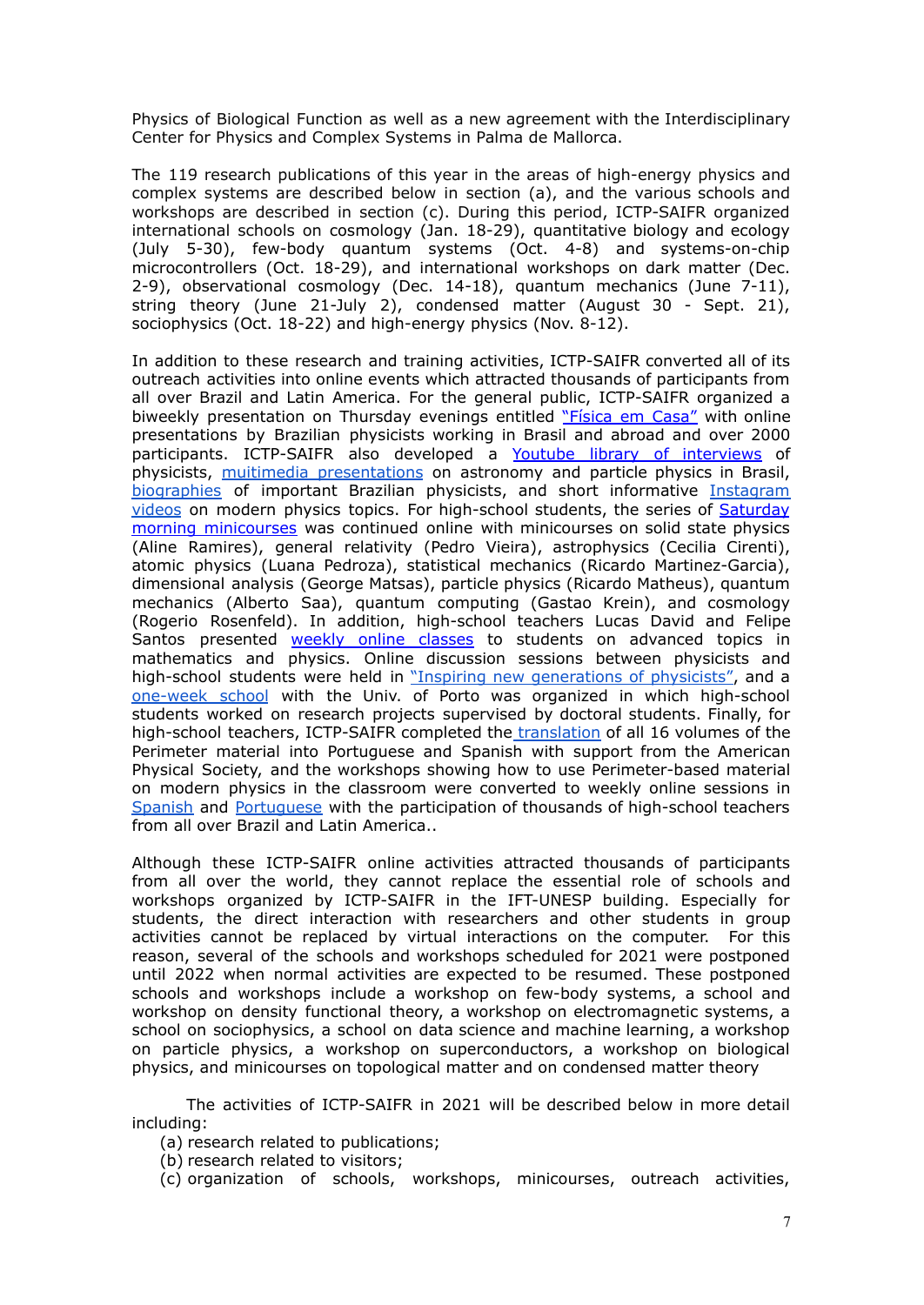meetings and seminars.

## a. Research related to publications

The research conducted at ICTP-SAIFR during this period includes various subareas of theoretical physics related to high-energy physics and complex systems. The publications involved research performed by principal and associated researchers, postdoctoral fellows, and visitors of ICTP-SAIFR. Various ICTP-SAIFR researchers are also members of international experimental collaborations such as the CMS detector at the LHC, the LIGO, and the Dark Energy Survey collaborations. In this period, ICTP-SAIFR researchers had a total of 119 publications and several of them will be described below.

## **a1. High Energy Physics**

#### a.1.1. String theory

String theory is at present the only known consistent theory of quantum gravity which allows the computation of graviton scattering amplitudes. In [117], the consistency properties of these graviton amplitudes were studied to determine where string theory sits in the space of all possible theories of quantum gravity. And in [116], the consistency properties of the most general field theories with both conformal invariance and supersymmetry were studied.

Over the last 20 years, superstring theory has been applied through the AdS-CFT correspondence to applications in gauge theory, condensed matter theory and cosmology. This correspondence requires studying the superstring in an Anti-de-Sitter background with Ramond-Ramond fields, and the only available formalism for the superstring in this background is the pure spinor formalism. In [16], the geometrical properties of this formalism was studied including its singularity structure. And in [19], the relation of this pure spinor formalism to the more conventional Ramond-Neveu-Schwarz formalism was explored and a manifestly spacetime supersymmetric version of the Ramond-Neveu-Schwarz formalism was constructed..

When the background is AdS 5xS5, the superstring is dual to a four-dimensional maximally supersymmetric version of QCD whose asymptotic states were studied in [119]. In [100], more general AdS\_5xT1 backgrounds were studied which are dual to the version of four-dimensional QCD with less supersymmetry. And in [99] and [101], integrable deformations of the AdS\_4xCP3 background were studied which is dual to three-dimensional field theories. Through this duality, the AdS\_4xCP3 background and its deformations are very useful for learning about condensed matter theories and is called the AdS-CMT correspondence whose properties were studied in [48]. The AdS-CFT correspondence can also be used to construct a cosmological model called "holographic cosmology", and [47] and [50] studied the implications of holographic cosmology for particle physics by investigating the presence of monopoles and the process of reheating in this model.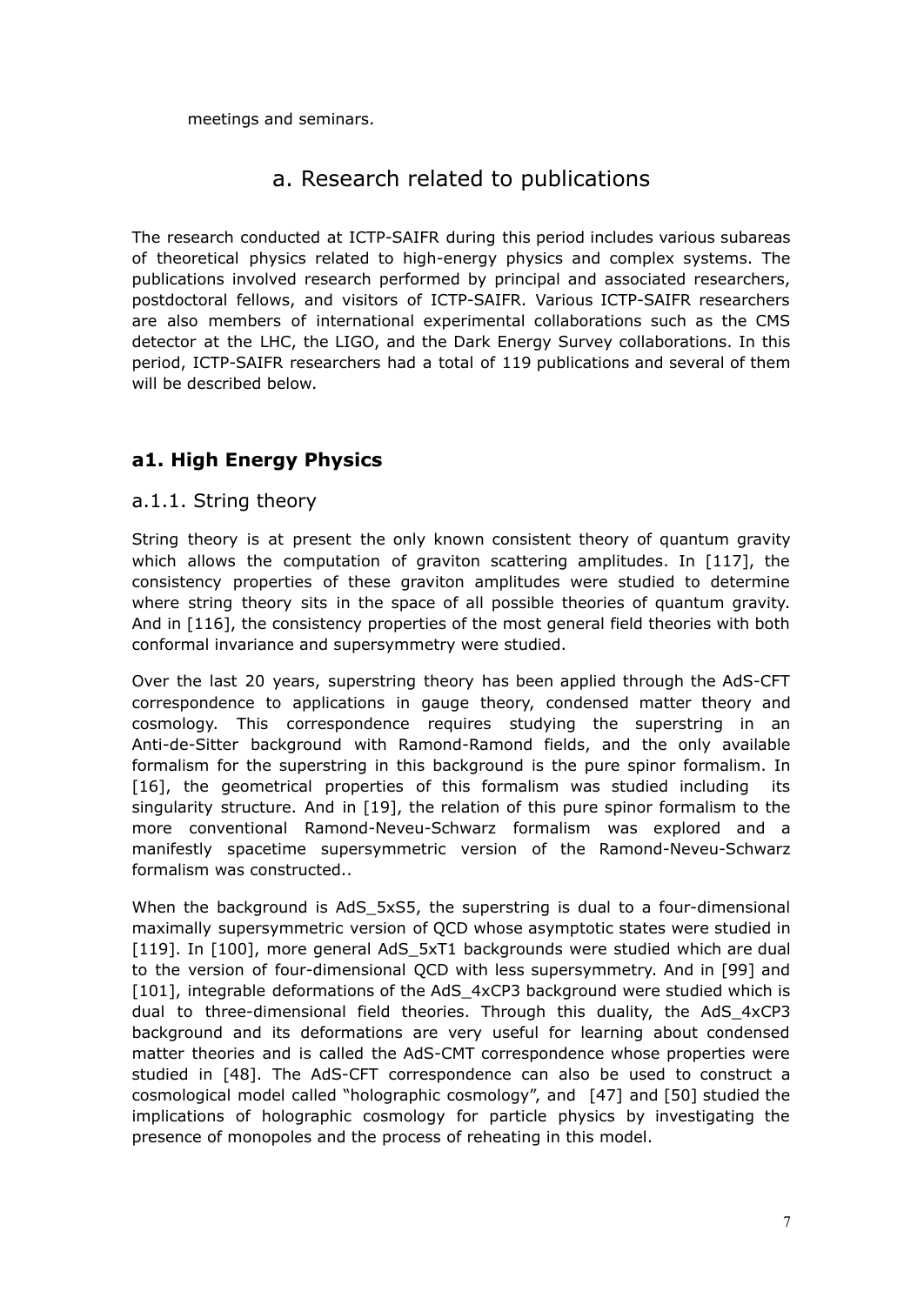String theory is a two-dimensional field theory with worldsheet conformal invariance, and a deformation of this theory called the T-Tbar deformation produces interesting physical phenomena which can be related to nuclear physics. In [46] and [49], T-Tbar deformations of the Skyrme model and Heisenberg model for high-energy nucleon-nucleon scattering were investigated.

## a.1.2. Particle and Astroparticle Physics

The Standard Model (SM) of Particle Physics has been tested to great precision and searches for phenomena proposed by models beyond the SM were searched at the LHC. Also, the overwhelming astrophysical evidence for the existence of dark matter points to the incompleteness of the SM. ICTP-SAIFR researchers have been actively working on these important issues.

Results from the CMS collaboration working at the LHC were reported in [53-83]. As highlights we can list: the measurement of the electroweak diboson production cross sections at the LHC using leptonic decays Novaes[6], the observation of a new excited beauty-strange baryon [80], both published in Physical Review Letters, and the search for a heavy Higgs boson decaying into two lighter Higgs bosons in the ττbb final state at 13 TeV [60].

On the theoretical side, several studies were conducted involving aspects of physics beyond the SM. [27] obtained unitarity constraints on axion-like-particles, [91] analyzed consequences of the recent muon (g-2) results and [96] studied processes at a future muon collider. Aspects of dark matter models were discussed in [92, 93, 95].

Another research topic covered is related to the theory of strong interactions, QCD, in the works [37-40]. In particular, lattice QCD was used to constrain a model for strong interactions in [39].

## a.1.3. Cosmology and Gravity

ICTP-SAIFR researchers are taking part in international collaborations to explore the cosmos, such as the Dark Energy Survey (DES), the Rubin Observatory's Legacy Survey of Space and Time (LSST), the Javalambre Physics of the Accelerated Universe Survey (J-PAS) and the related S-PLUS and MiniJPAS surveys, the Laser Interferometer Gravitational-wave Observatory (LIGO), KAGRA and Virgo Collaborations.

In particular, the DES has released the analysis of its third year of data-taking which comprises the largest catalogs with position and shapes of  $\sim$ 100 million objects. These results are shown in [41-45], and in particular the redshift estimation method is described [43], the weak lensing catalog used for the scientific results is the subject of [44] and the statistic methods to assess tensions in the comparison of different data sets are described on [42]. On the other hand, [107] present results for DES clustering of galaxies in harmonic space, whereas [106] proposes a method to incorporate baryonic modelling uncertainties in future LSST data.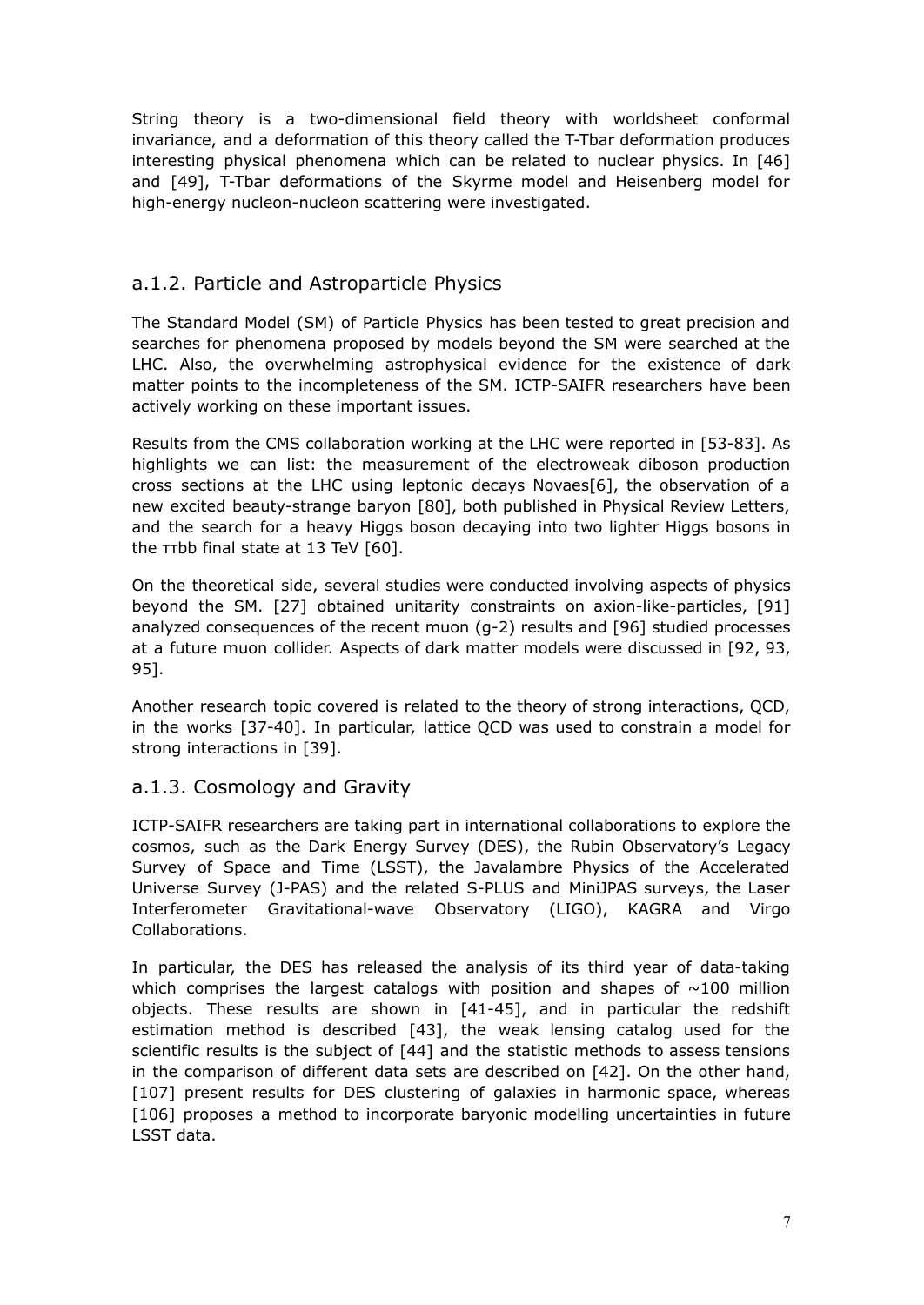A photometric redshift catalog for MiniJPAS survey was released in [5], results for the S-PLUS survey is the subject of [2] and a forecast for interacting dark energy for JPAS was published in [3]. On the more theoretical side, halo spin bias was studied in [1] and relativistic effects on the matter power spectrum were discussed in [4].

Results from LIGO, VIRGO and KAGRA collaborations on gravitational waves are described in [108, 110, 111, 112, 114]. In particular, [111] reports the observation of gravitational waves from two compact binary coalescences in LIGO's and Virgo's third observing run with properties consistent with neutron star–black hole (NSBH) binaries.

On the theoretical side, [109] studies the effect of scattering gravitational radiation off the static background curvature, up to second order in Newton constant. [113] revisits several aspects of the interaction of self-gravitating, slowly varying sources with their own emitted radiation within the context of post-Newtonian approximation to General Relativity using Effective Filed Theory (EFT). Spin effects in gravitational radiation from inspiralling compact objects are studied in [84, 85].

### a.1.4. Astrophysics

One of the most important future experiments in Astrophysics is the Cherenkov Telescope Array (CTA). ICTP-SAIFR researchers Dal Pino and Nemmen are members of CTA, with Dal Pino being a PI for a Fapesp Thematic Project focusing on the construction of the small antennas for the array. [22, 23] explore the sensitivity of CTA to probing fundamental physics with the propagation of gamma-rays and to a possible signal of dark matter coming from the center of our galaxy.

The acceleration mechanism of charged particles in astrophysical environments is related to the presence of strong magnetic fields and this effect has to be studied in numerical magneto-hydro-dynamical (MHD) simulations. These issues are investigated in [20, 21, 24, 25], including the production of high energy neutrinos in these processes [26].

The enormous black hole in the center of our galaxy can be studied with the gamma-ray observations of the instrument LAT in Fermi satellite (Fermi-LAT) and an imaging analysis was performed in [52]. Interestingly, the properties of our galaxy can also be used to test modified theories of gravity, as done on [32].

### a.2. Complex Systems

## a.2.1 Mathematical Biology

The employment of mathematical modeling has been crucial for the understanding of complex biological systems, including studies of population, biology, ecology, and epidemiology. Regarding the pandemic and epidemiology in general, a variety of studies were made. [14] introduced an individual based model to describe the genetic evolution of a RNA-virus epidemic spreading. The P.1. variant, which started in Manaus, received the attention of [87], being ranked as one of the most transmissible among SARS-CoV-2 VOCs currently identified and potentially as transmissible as the posteriorly detected VOC B.1.617.2 (Delta variant). [33 and Prado] analyzed the impact of the same variant in Brazil and suggested a number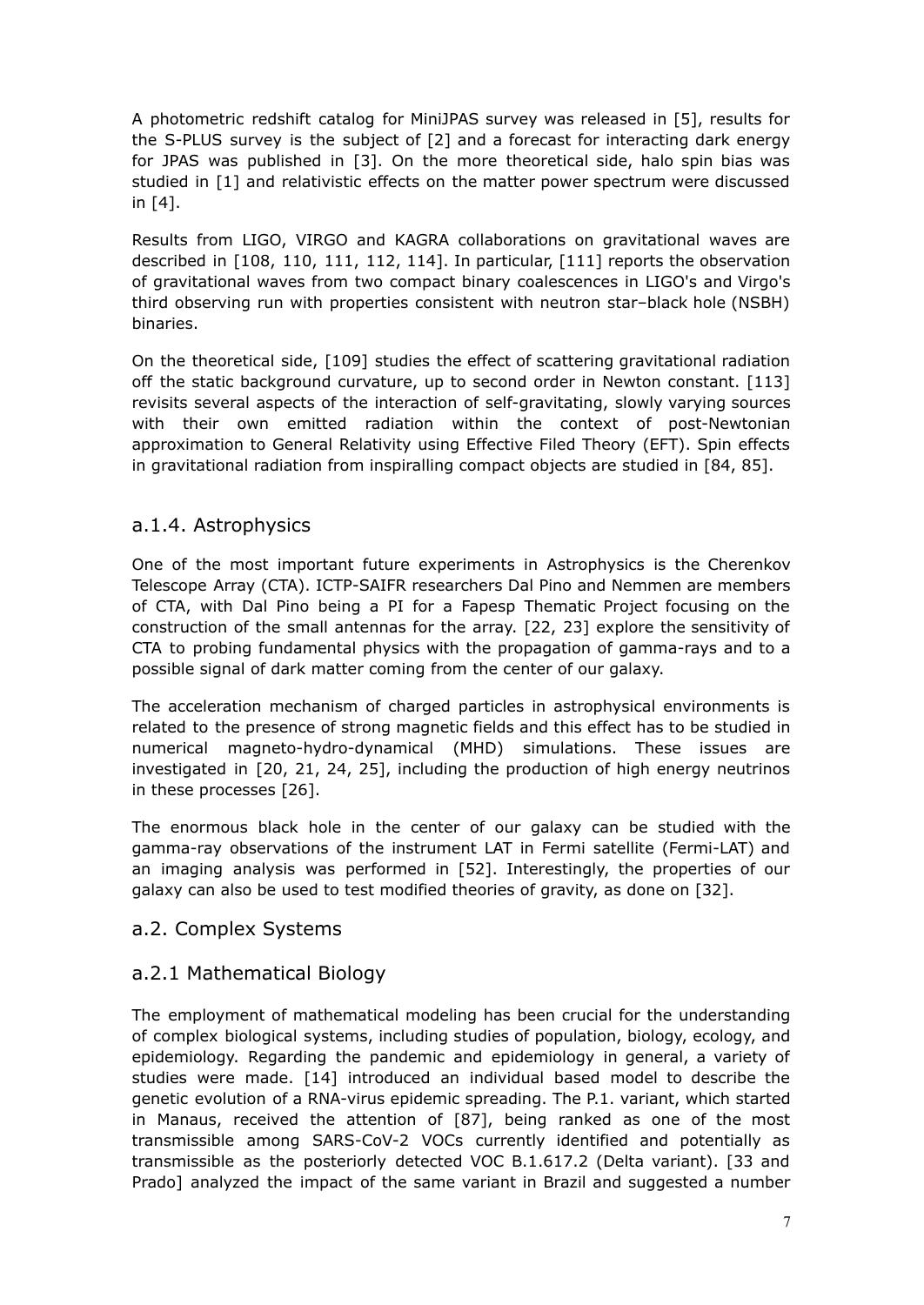of science and health policies that might help to deal with new variants and possible new epidemics, while [88] argued in favor of a transdisciplinary approach towards science policies and that the pandemic might be good time to rethink such policies. Lastly, [36] studied cutaneous leishmaniasis cases using data provided by the Ministry of Health of Brazil from 2001 to 2017 and calculated incidence rates.

In the fields of population studies and ecology, mathematical biology was quite prolific during the last year among our researchers. [30] explored avenues to develop further a game theory based model, while [86] made a systematic comparison between two statistical approaches towards ecology called null hypothesis testing and information theory. [15] studied the Moran model to analyze the role of drifting and mutation on the diversity of a population in the absence of migration and natural selection. [28] analyzed a spatial Lotka-Volterra competition model and proposed that the creation of spatial patterns in population densities might suggest that long-range competition is a key driving force behind the rich diversity of species observed in natural ecological communities. Lastly, [118] used both numerical and analytical techniques to study the effect that disturbances in the ecological landscape exert on the spatial distribution of a population.

New models and methodologies were introduced as well. [31] introduced an asymmetric noisy voter model to study the joint effect of immigration and a competition-dispersal tradeoff in the dynamics of two species competing for space in regular lattices. Based on ecological succession theory as a case study, [90] proposed a new theoretical scheme for ecology with a more pluralistic and process-based theoretical approach. [29] introduced a new methodology called conditional distribution of encounters (CDE) which use model-based analysis to understand individual behaviors and the positive/negative encounters on higher level processes. And lastly, [89] jointly modelled the occurrences and co-occurrences of 1016 tropical tree species with abundance data from inventories of 574 localities in eastern South America in order to explore the influence of environmental filtering and limiting similarity.

## a.2.2. Quantum information

In the field of quantum information, three articles were published throughout 2021. [17] introduced the first observation of a quantum superposition of more than  $N =$ 2 temporal orders, and demonstrated how it can be useful for efficient phase estimation. [18] made experiments that show the potential of exposure as a resource-theoretic transformation, showing inconsistencies between the traditional definition of multipartite steering and the widely accepted basic notion of locality. And the third article, [115], considered two-qubit Yang-Baxter operators and showed that their eigenvalues completely determine the non-local properties of the system, and also computed their entangling power and compared it with that of a generic two-qubit operator.

### a.2.3. Non-linear systems

In non-linear systems applied to wave physics, [35] studied the role of constant vorticity on weakly nonlinear surface gravity waves and introduced a new hierarchy of weakly nonlinear equations for surface gravity in finite depth in the presence of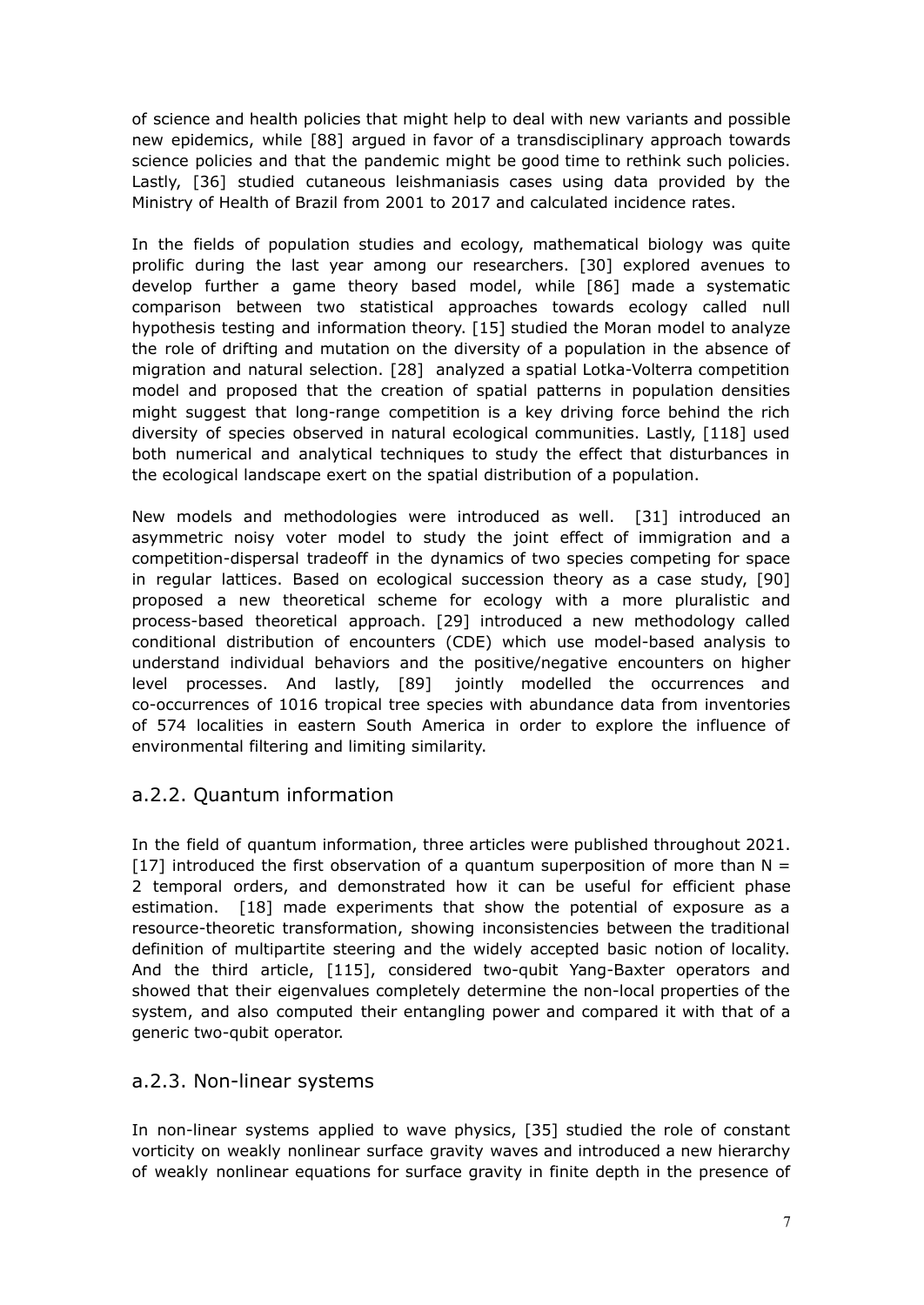constant vorticity Ω. And [34] revisited Miles' theory of wave amplification by wind and extended it to the case of finite depth  $h$  and a shear flow with (constant) vorticity Ω.

And in non-linear systems applied to Bose-Einstein condensation (BEC), [6] and [9] presented FORTRAN programs that solve the time-dependent nonlinear partial differential Gross–Pitaevskii (GP) equation for a trapped spinor BEC, with or without spin–orbit coupling, in one and two spatial dimensions. And [7] and [11] used the mean-field Gross-Pitaevskii equation for demonstrating, respectively, exotic stable quasi-two-dimensional solitons in a Rashba or a Dresselhaus spin-orbit (SO)-coupled state. While [8] demonstrated spontaneous spatial order in stripe and super-lattice solitons in a Rashba spin-orbit ferromagnetic BEC, [10] studied supersolid-like states in a quasi-two-dimensional trapped Rashba and Dresselhaus spin–orbit coupled condensate. Finally, [12] studied the formation of spin-1 symbiotic spinor solitons in a quasi-one- and quasi-two-dimensional ferromagnetic BEC.

### a.2.4. Condensed matter theory

Emergent properties of complex systems in condensed matter theory were studied in several papers over the last year which can have important technological applications . [102] used different spectroscopies techniques to investigate the band alignment and the interfacial electronic coupling of van der Waals heterojunctions. [105] presented a theoretical and experimental review regarding aspects of Low-Dimensional-Materials-Based FET Immunosensors, focusing on devices that use LDMs (1D and 2D) as the sensing substrate. And [103] employed the density-functional theory-based tight-binding approach to study the impact on the geometry and electronic structure of phenylalanyl tryptophan nanotubes (PTNTs). An effective control of the structure and electronic properties of one-dimension PTNT can lead the way for potential medical and bioelectronic applications.

Finally, [104] dealt with the problem of simulating the properties of bulk water, which can be expensive and computationally demanding. The aim of the paper was to evaluate the errors that density functional theory (DFT)-based simulations routinely incur due to time- and size-scale limitations, and to offer a path to discriminate between model and convergence errors in these simulations.

## b. Research related to visitors

Due to COVID-19 the IFT-UNESP was closed since April 2020 which directly affected the number of visitors. In September 2021 IFT-UNESP was reopened to the community, with 30% of its capacity. Between December 2020-2021, the ICTP-SAIFR hosted 2 long-term visitors who stayed more than two weeks. The research developed during their visit is described below:

#### **Enrico Olivucci** – Perimeter Institute, Canada (10/17 - 12/15)

At the ICTP SAIFR I have worked with Pedro Vieira and other members of the theoretical physics group, starting a project about the behavior of anomalous dimension of large spin operators in the Fishnet conformal field theory. We had numerous scientific discussions about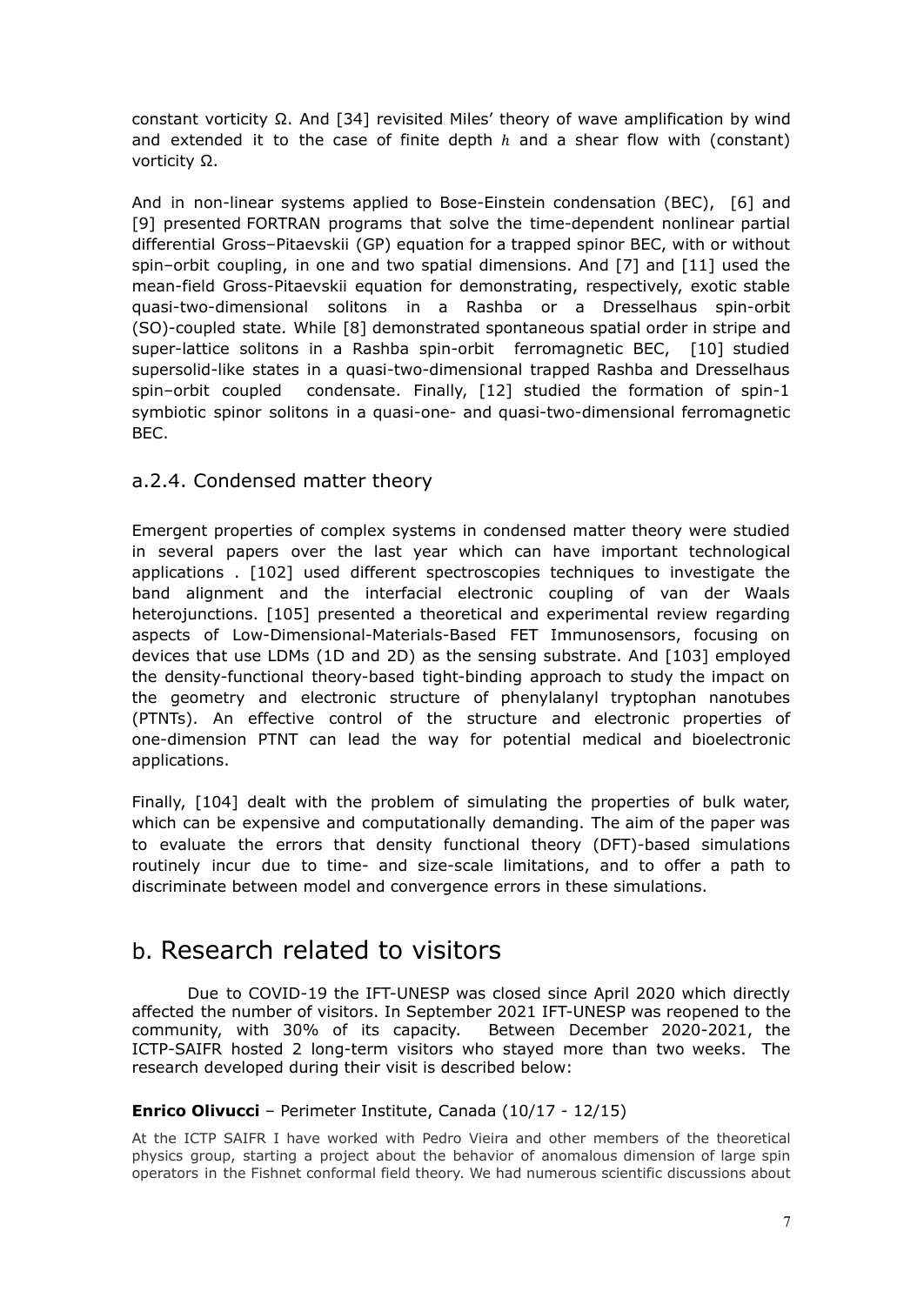Fishnet theory and the possible correlation functions to compute in order to compare the Fishnet theory with the  $N=4$  SYM theory from which it can be obtained as a strong deformation. I have given a seminar at ICTP about my recent paper with S. Derkachov "Exactly solvable magnet of conformal spins in four dimensions" (PhysRevLett.125.031603). During my stay at ICTP I have spent a certain amount of time working on the follow up of this paper, by me and S. Derkachov. Furthermore I have taken part at the journal clubs of the group, held once or twice a week, and shortly after my departure I have myself given a talk.

#### **Jacob M. Abajian** - Perimeter Institute, Canada (11/22 - 12/18)

I have worked with Pedro Vieira and Francesco Aprile on a project focused on the calculation of correlation functions of very heavy operators in holographic Conformal Field Theories. We exactly calculated the structure constants of certain  $1/2$  BPS operators in \mathcal{N}=4 supersymmetric Yang-Mills theory in 4d, and are working on extending the family of operators for which this calculation is done (both exactly and in the large N expansion). We also are working on calculating these structure constants holographically at large N in terms of the action of particular supersymmetric, asymptotically AdS geometries. As a first step towards this, we are working out how to calculate the two point function of very heavy operators in CFT's with a bulk gravitational limit in terms of a black hole geometry. The hope is that once we have understood this, we can then do the same for the supersymmetric bulk configurations and match with the result we got from CFT. This would provide an important further precision check of the AdS/CFT dictionary.

## c. Organization of activities

Between December 2020- December 2021, the ICTP-SAIFR organized four São Paulo International Schools for Theoretical Physics, ten workshops, and weekly outreach events, seminars, colloquia and journal clubs. Due to COVID-19 several activities have been postponed to 2022-2023. The complete list of 2021 activities is on the webpage <https://www.ictp-saifr.org/2021-activities/>, the list of weekly seminars, colloquia and journal clubs is on the webpage <https://www.ictp-saifr.org/2021-research-seminars-and-activities/> Activities, seminars and colloquia of December 2020 are described on "Past research seminars and activities" and activities and activities are  $\overline{a}$ https://www.ictp-saifr.org/other-years-research-seminars-and-activities/. Most of the activities were recorded and the videos are available online on the associated webpages.

#### c1. São Paulo International Schools

The four online São Paulo International Schools were on the subjects of cosmology (Jan. 18-29), quantitative biology and ecology (July 5-30), few-body quantum systems (Oct. 4-8) and systems-on-chip microcontrollers (Oct. 18-29). The schools were for mostly master's and PhD students. All lectures of the schools were filmed and the videos are available online on the school webpage.

### c1A. IV Joint ICTP-Trieste/ICTP-SAIFR School on Cosmology: Challenges for the Standard Cosmological Model (Jan. 18-29)

The IV Joint ICTP-Trieste/ICTP-SAIFR School on Cosmology: Challenges for the Standard Cosmological Model (Jan. 18-29) is described on the webpage <https://www.ictp-saifr.org/cosmo2021/> and involved 6 lecturers and 593 applicants. Topics discussed included recent developments concerning tensions in the standard cosmological model, the modelling and testing of fundamental physics on nonlinear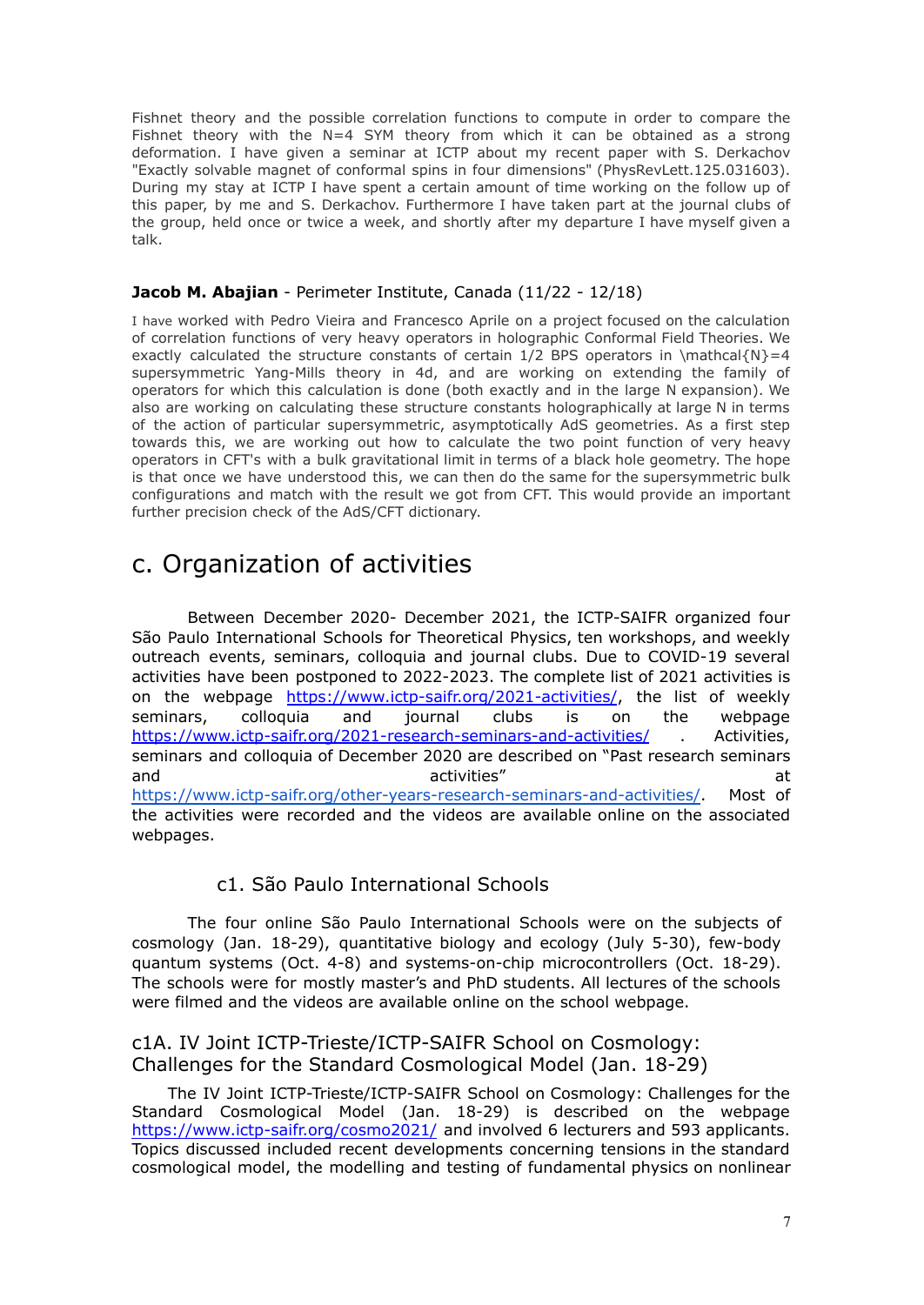scales and the use of gravitational waves to test cosmology.

Lecturers and Topics:

- **Fabian Schmidt** (Max Planck Institute for Astrophysics, Germany): Structure formation in the Universe
- Yacine Ali-Haïmoud (New York University, USA): Physics of the Cosmic Microwave Background
- **Valerie Domcke** (CERN, Switzerland): Inflation and the origin of perturbations
- **Dragan Huterer** (University of Michigan, USA): Cosmology from Large Galaxy Surveys
- **Chiara Caprini** (AstroParticle and Cosmology Laboratory, APC, Paris, France): Cosmology from Gravitational Waves
- **Pedro Ferreira** (Oxford University, UK): Testing Beyond LambdaCDM Models

### c1B. Serrapilheira/ICTP-SAIFR Training Program in Quantitative Biology and Ecology (July 5-30)

The First School on Data Science and Machine Learning (Dec. 16-20, 2019) is described on the webpage https://www.ictp-saifr.org/dsml2019/ and involved 15 lecturers, 10 tutors responsible for the hands-on activities and 29 students. Participants learned the formalism of machine learning, starting from an introductory level and going through more advanced topics like computer vision, sequential and recursive learning, anomaly and outlier detectors, and generative models. The theoretical lectures were mixed with a set of hands-on sessions where participants were able to apply the concepts to solving real-world problems.

The Serrapilheira/ICTP-SAIFR Training Program in Quantitative Biology and Ecology (July 5-30) is described on the webpage <https://www.ictp-saifr.org/qbioprogram/>. The program trained young Brazilian and other Latin American scientists for world-class research on biology and ecology using the quantitative methods of mathematics, physics, and computer science.

The training program was highly selective and involved students at the beginning of their graduate studies who have already developed quantitative skills and are interested in applying these skills in solving cutting-edge problems in biology and ecology. Lectures in all areas of biology and ecology were presented by international experts, and no previous knowledge of biology was required.

Because of the COVID-19 pandemic, the first edition of the program took place in a shorter online version

In addition to attending lectures by internationally renowned researchers, students in the program worked in small groups on a research project supervised by a postdoctoral mentor.

Lecturers and Topics: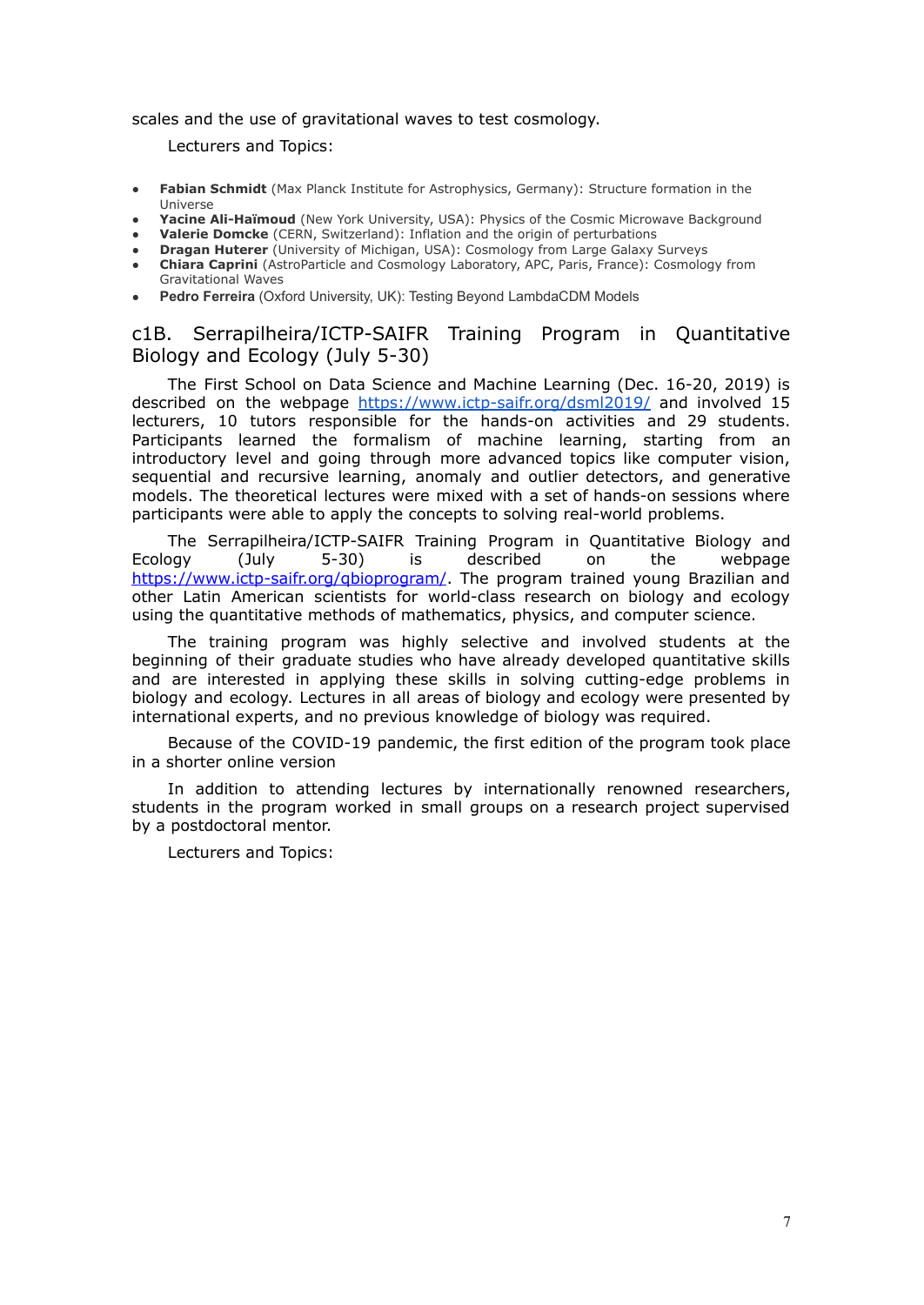- **Antonio Coutinho** (Instituto Gulbenkian de Ciência) History of biological concepts
- **● Oded Rechavi** (Tel Aviv U.) Genetics, epigenetics and large datasets
- **● Hanna Kokko** (U. of Zurich) Evolutionary biology
- **● Eva Nogales** (HHMI/U. California at Berkeley) Molecular, structural and cell biology
- **● Ingrid Lohmann** (U. of Heidelberg) Developmental biology
- **● Priyamvada Rajasethupathy** (The Rockefeller U.) Neurobiology
- **● Daniel Mucida** (Rockefeller U.) Host-pathogen interactions and disease ecology and epidemiology
- **● William Bialek** (Princeton U.) Biophysics
- **Silvia De Monte** (ENS Paris/Max Planck Inst. for Evolutionary Biology) Microbial ecology
- **Carla Staver** (Yale U.) Ecology & Introduction to ecological theory
- **Corina E. Tarnita** (Princeton U.) Game theory in ecology and evolution
- **Jordi Bascompte** (U. Zurich) Community ecology and biodiversity, and ecological networks
- **Iain Couzin** (Max Planck Inst. of Animal Behavior) Behavioral ecology
- **Max Rietkerk** (Utrecht U.) Spatial ecology
- **Malin Pinsky** (Rutgers U.) Climate change impacts of biodiversity + Conservation, management and decision-making

c1C. School on Critical Stability of Few-Body Quantum Systems (Oct 4-8)

The School on Critical Stability of Few-Body Quantum Systems (Oct 4-8) is described **on** on the webpage [https://www.ictp-saifr.org/school-on-critical-stability-of-few-body-quantum-system](https://www.ictp-saifr.org/school-on-critical-stability-of-few-body-quantum-systems/) [s/](https://www.ictp-saifr.org/school-on-critical-stability-of-few-body-quantum-systems/) and involved 3 lecturers and 88 applicants. The lectures in the school will introduce basic few-body techniques understandable for advanced master's students.

Topics to be covered included Few-body techniques using coordinate space for bound and continuum states, Few-body techniques using momentum space for bound and continuum states, Universality in few-body systems and One- and two-dimensional systems

Lecturers:

- **Doerte Blume** (University of Oklahoma, USA)
- **Alejandro Kievsky** (Istituto Nazionale di Fisica Nucleare-Pisa, Italy)
- **Pascal Naidon** (RIKEN Nishina Centre, Japan)

c1D. Joint ICTP, SAIFR and UNESP School on Systems-on-Chip, Embedded Microcontrollers and their Applications in Research and Industry (Oct. 18-29)

The Joint ICTP, SAIFR and UNESP School on Systems-on-Chip, Embedded Microcontrollers and their Applications in Research and Industry (Oct 18-29) is described on the webpage <https://www.ictp-saifr.org/soc2021/> and involved 17 lecturers and 68 participants. The school will focused on the development of scientific instrumentation based on fully programmable Systems-on-Chip (SoC) and embedded microcontrollers. The aim was to provide appropriate methodological practices and key know-how to effectively take advantage of this technology for applications in research and industry.

Lecturers:

- CALLIGARIS Luigi, NCC UNESP, Brazil
- CASCADAN Andres, NCC UNESP, Brazil
- CICUTTIN Andres, ICTP, Italy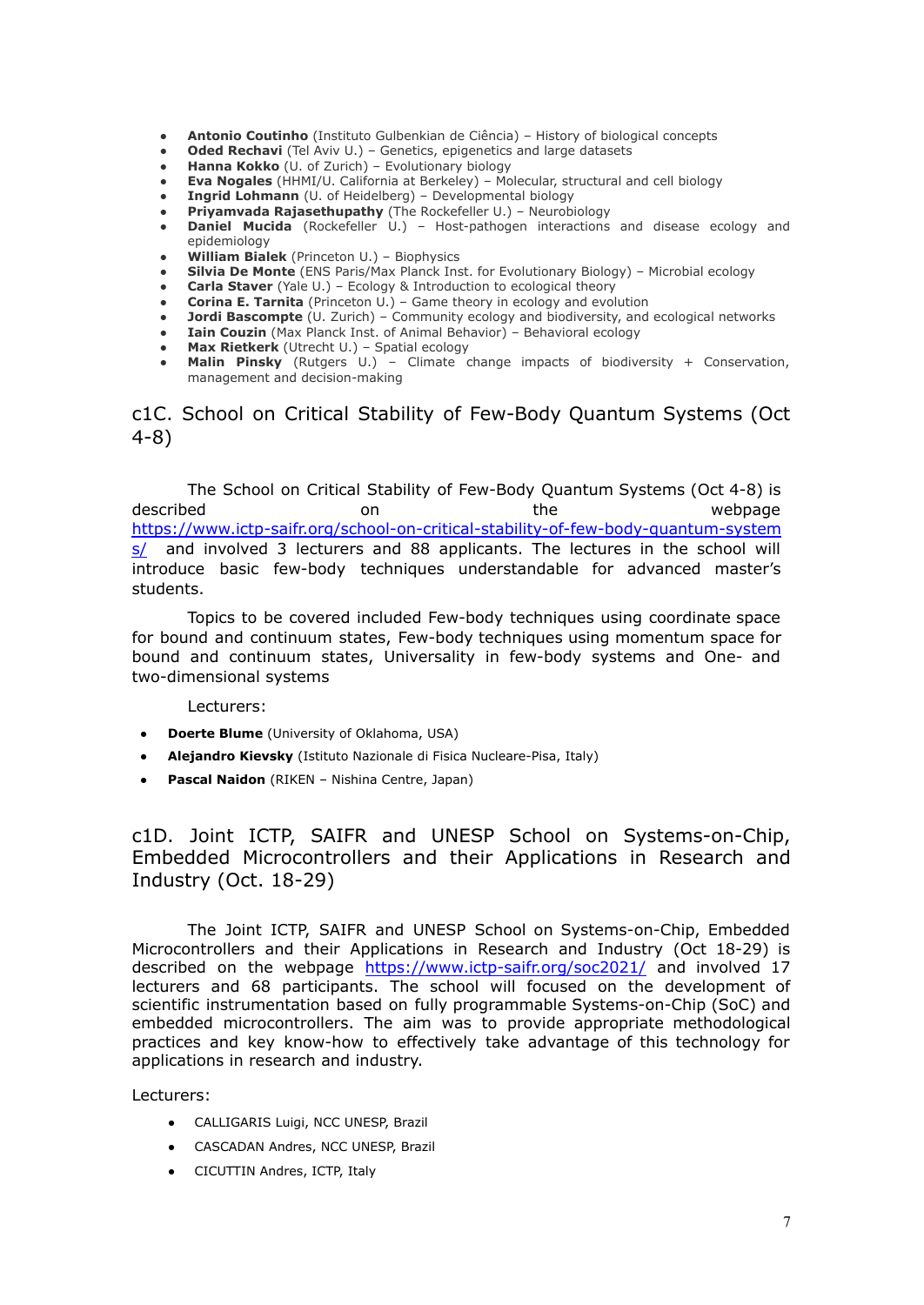- CRESPO Maria Liz, ICTP, Italy
- DONDO Julio, Universidad Nacional de San Luis, Argentina
- FLORIAN SAMAYOA Werner, ICTP/UniTS, Italy
- GARCÍA ORDÓÑEZ Guillermo Luis, ICTP/UniTS, Italy
- GRIMA Eugenio, Italy
- MELO Rodrigo, Argentina
- MOLINA Romina Soledad, UNSL, Argentina & ICTP/UniTS, Italy
- MORALES ARGUETA Ivan, ICTP, Italy
- RINCON CALLE Fernando, Universidad de Castilla la Mancha, Spain
- SANDER Oliver, Karlsruhe Institute of Technology, Germany
- SILVA Agustin, UNMDP, Argentina & ICTP, Italy
- SISTERNA Cristian, Universidad Nacional de San Juan, Argentina
- SUTER Gustavo, Universidad Autonoma de Madrid, Spain
- VALINOTI Bruno, ICTP/UniTS, Italy

#### c2. Workshops

ICTP-SAIFR organized workshops on the subjects of dark matter, observational cosmology, quantum mechanics, string theory, condensed matter and statistical mechanics, sociophysics, astrophysics, gravitational waves and astronomy. The purpose of these workshops was to discuss the status, recent progress and perspectives in each of the fields mentioned. In addition to the workshops, ICTP-SAIFR organized a memorial symposium in honor of Reuven Opher (IAG-USP).

### c2A. Reuven Opher Memorial Symposium (January 23)

Reuven Opher, Emeritus Professor at the IAG-USP, passed away on November 28, 2020. He was 88 years old and he has touched the lives of many people during his long career. This one-day Symposium honored Reuven's incredibly diverse career and brings together friends, colleagues, former students and family members to remember his accomplishments and his influence on their lives. The webpage of the workshop is <https://www.ictp-saifr.org/reuven/> and speakers included:

- Zulema Abraham
- José Carlos Neves de Araújo
- Yehoshua Felsteiner
- Vera Jatenco
- Jacques Lepine
- Michal Lipson • Stephen Lipson
- George Matsas
- Merav Opher
- Elisabete Maria de Gouveia Dal Pino
- Rogerio Rosenfeld
- Ioav Waga Sarah White

## c2B. 3rd South American Dark Matter Workshop (Dec. 2-4, 2020)

The third edition of the South American Dark Matter Workshop continued the effort to project the South American community working on the subject in an international context, gathering experts from all the areas mentioned above in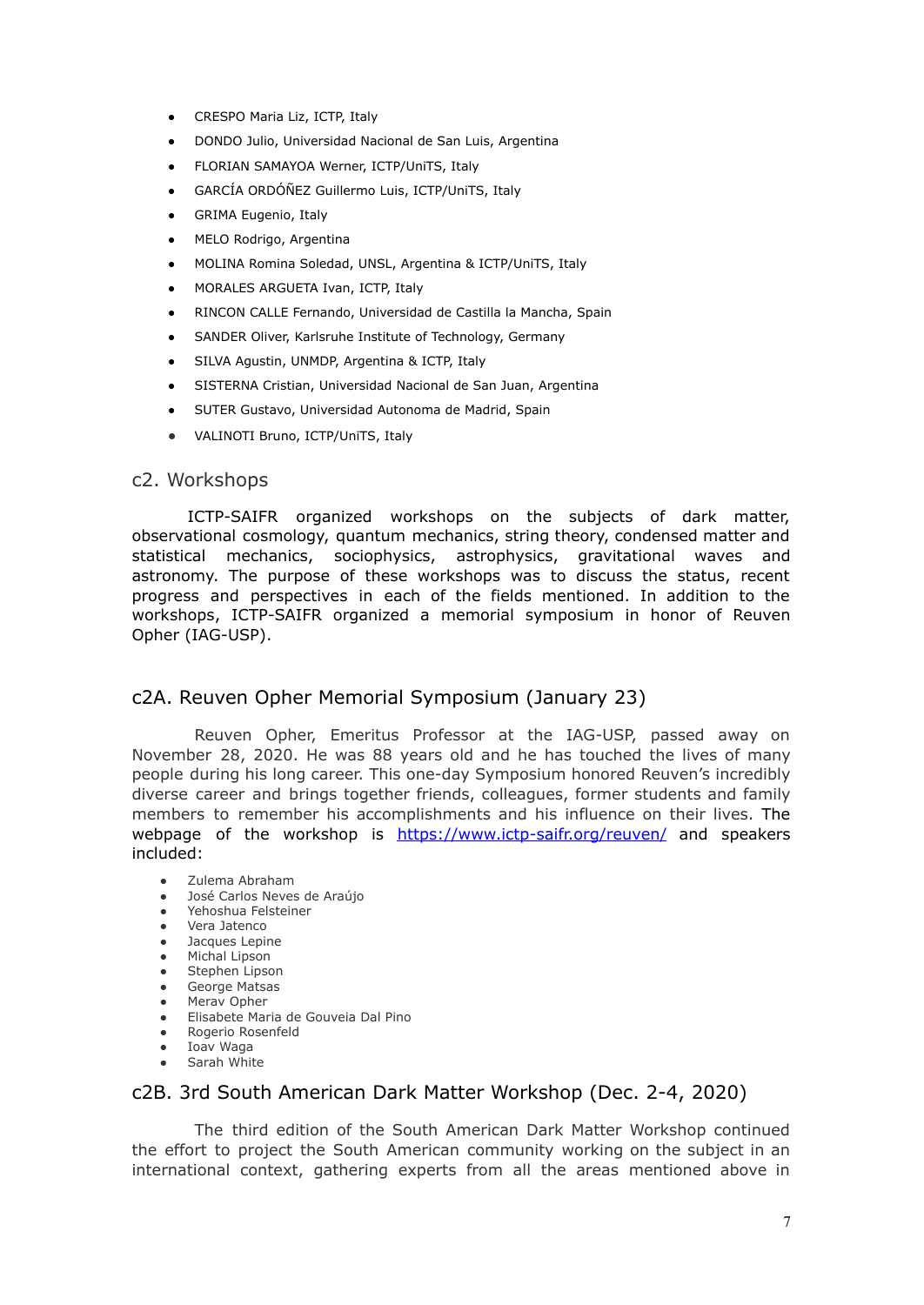order to discuss recent findings and prompt new collaborations. The webpage of the workshop is <https://www.ictp-saifr.org/dmw2020/> and speakers included:

- **Jorge Sanchez Almeida** (Instituto de Astrofisica de Canarias, Spain): *Principle of maximum entropy and cores in dwarf galaxies*
- **Carlos Arguelles-Delgado** (Harvard University, USA): *Searching for Signatures of Dark Matter Using High-Energy Neutrinos*
- **Nicolás Avalos** (Instituto Balseiro, Argentina): *The DMSQUARE Experiment*
- **Elisabetta Baracchini** (Gran Sasso Science Institute, Italy): *Directional Dark Matter searches with the CYGNO/INITIUM project*
- **Maria Benito** (National Institute of Chemical Physics and Biophysics (NICPB):, Estonia): *Dark Matter in the Milky Way: distribution and uncertainties*
- **Nicolas Bernal** (Universidad Antonio Nariño, Colombia): *Self Interacting DM from Primordial Black Holes*
- **Gianfranco Bertone** (UvA Amsterdam, The Netherlands): A *new era in the search of Dark Matter*
- **Xavier Bertou** (C.A. Bariloche, Argentina): *The ANDES Deep Underground Laboratory*
- **Sushil Chauhan** (Panjab University Chandigarh, India): *Searches for DM with CMS* ● **Andrew Cheek** (Université catholique de Louvain, Belgium): *New insights into dark matter*
- *from EFT basics* ● **Marco Chianese** (GRAPPA, Amsterdam University, The Netherlands): *A Unique Multi-Messenger Signal of QCD Axion Dark Matter*
- **Arianna di Cintio** (Universidad de la Laguna- IAC, Spain): *Ultra Diffuse Galaxies*
- **Javier Conoronado-Blazquez** (IFT-Madrid, Spain): *Unidentified gamma-ray sources*
- **Peter Denton** (Brookhaven National Laboratory, USA): *Ultralight Fermionic Dark Matter*
- **Malcolm Fairbairn** (King's College London, UK): *Astrophysical constraints on invisible dark matter*
- **Azadeh Fattah**i (Durham University, UK): *Build up of the MW stellar halo and connection to DM*
- **Sergio Gonzalez Fernandez** (BIST-Barcelona, Spain): *Searches for DM with ATLAS*
- **Giuliana Fiorillo** (U. di Napoli, Italy): *Direct Detection: a review of techniques and results* ● **Paddy Fox** (Fermilab, USA): *Status of theoretical candidates of DM*
- **Matheus Hostert** (University of Minnesota, USA and Perimeter Institute, Canada): *New signatures and opportunities with dark neutrino sectors*
- **Andrzej Hryczuk** (National Center for Nuclear Research, Poland): *Self interacting DM and H0 tension*
- **Bradley Kavanagh** (Instituto de Física de Cantabria (IFCA), Italy): *Detecting Dark Matter around Black Holes with Gravitational Waves*
- **Rain Kipper** (University of Tartu, Estonia): *Lopsided galaxies*
- **Alexander Kish** (UH-Manoa, USA): *The DarkSide experiment for direct dark matter search with liquid argon*
- **Joachim Kopp** (U. Mainz, Germany): *DM at cosmological phase transition*
- **Rebecca Leane** (SLAC, USA): *Exoplanets Sub-GeV DM*
- **Jim Libby** (Indian Institute of Technology Madras): *The Dark Sector at Belle II*
- **Jack H. Lindon** (University of Birmingham, UK): *Search for invisible decays of the Higgs boson and Dark Matter interpretation*
- **Pedro de la Torre Luque** (University of Bari & INFN, Italy): *Uncertainties in antiprotons searches of Dark Matter*
- **Umberto Maio** (INAF Italian National Institute of Astrophysics, Italy): *Early galaxy formation in dark matter cosmological models*
- **Martin Makler** (CBPF, Brazil): *Updates from the Coherent Neutrino-Nucleus Interaction Experiment – CONNIE*
- **Tessio Melo** (II-P/UFRN, Brazil): *XENON1T Anomaly: A Light Z'*
- **Julio Navarro** (U. of Victoria, Canada): *Going Non-Linear: Contrasting LCDM with observations of the internal properties of galaxies*
- **Kyle Oman** (Durham Institute for Computation Cosmology, UK): *An explanation for the diversity of dwarf galaxy rotation curves*
- **Leonardo Peres** (IF-UFRJ): *Perspectives for Boosted Dark Matter Analysis in DUNE*
- **Mihael Petac** (Laboratory Universe And Particles De Montpellier (LUPM):, France): *Axisymmetric phase-space distribution for galactic DM: implications for direct searches*
- **Elena Pinetti** (University of Turin, Italy & Sorbonne University, France): *INTEGRAL X-ray subGeV*
- **Alexis Plascencia** (Case Western Reserve University, USA): *New Forces, Dark Matter and Electric Dipole Moments*
- **Chiara Poiré** (Universitat Politecnica de Valencia, Spain): Dark Matter searches with ANTARES and KM3net
- **Farinaldo Queiroz** (II-P/UFRN, Brazil): Light DM, lithium and H0
- **Peter Reimitz** (IFT-Heidelberg, Germany): Hadronic footprint GeV DM
- **Greg Rischbieter** (SUNY at Albany): A Review of the LUX Dark Matter Experiment: Previous Analyses and Current Efforts
- **Marcos Cardoso Rodriguez** (UFRRJ, Brazil): *Dark Matter in the SUSY B-L Model with three non-identical right handed neutrinos*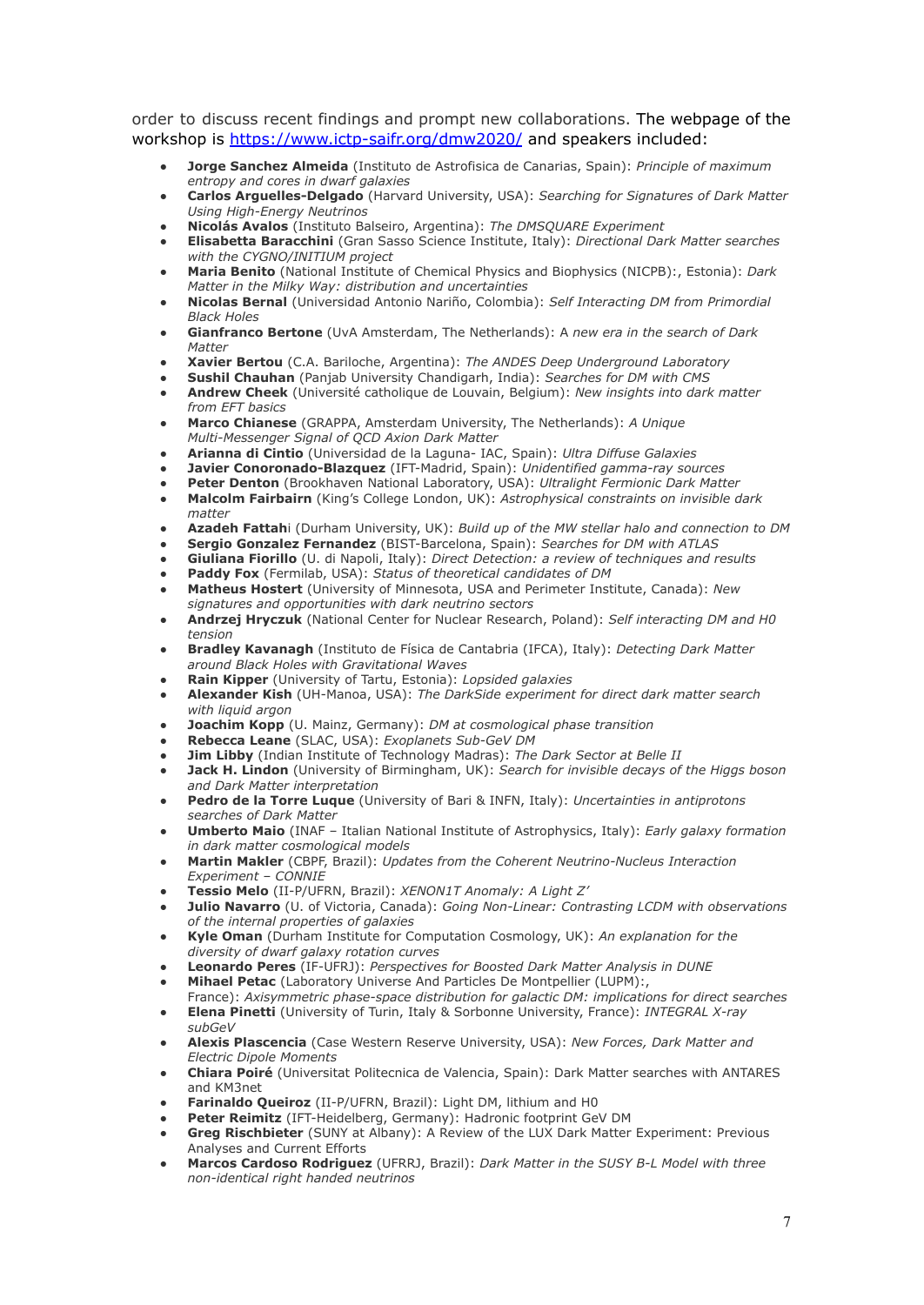- **Ibrahim Safa** (Harvard University, USA): *DM with a Panopticon of Neutrino Detectors*
- **Miguel Sanchez-Conde** (IFT-Madrid, Spain): *Gamma Rays from MW dark satellites*
- **Juri Smirnov** (Ohio State University, USA)): *New production mechanisms and search strategies for sub-GeV dark matter*
- **Anastasia Sokolenko** (Austrian Academy of Sciences, HEPHY, Austria): *Dark Particles in the IGM*
- **Tim Tait** (University of California-Irvine, USA): *DM Freeze-out Early confinement*
- **Paul Terman** (Texas A&M University, USA): *The Lightly Ionizing Particle Search in the LUX Detector*
- **Caner Unal** (Ben Gurion University, Israel): *PBH constraints from CMB and pulsar time arrays*
- **Manuela Vecchi** (U. Groeningen, The Netherlands): *DM with AMS*
- **Aion Viana** (IFSC-USP, Brazil): *DM in the Galactic halo with SWGO*
- **Martin Vollmann** (Technische Universität München): *Theoretical developments on synchrotron searches for dark matter*
- **Tim Wolf** (MPI K, Heidelberg, Germany): *Latest results from the XENON1T detector*
- **Alfonso Zerwekh** (Universidad Técnica Federico Santa María, Chile): *Non-Abelian in the dark sector: opportunities for CTA*

#### c2C. Workshop on New Trends in Dark Matter (Dec. 7-9, 2020)

The goal of the workshop was to bring together theorists and experimentalists to discuss searches, theories, results, opportunities, and, in general, new ideas for sub-GeV dark matter. It focused on models and regions in parameter space that are overlooked by the standard WIMP studies, and that may open a new window into the dark sector. The webpage of the workshop is <https://www.ictp-saifr.org/ntdm2020/> and speakers included:

- **Xiaoyong Chu** (HEPHY, Austria)
- **● Miguel Escudero** (TUM, Germany)
- **● Nicolás Fernández** (Illinois U., Urbana, USA)
- **● Camilo Garcia-Cely** (DESY, Germany)
- **● Hyun Min Lee** (Chung-Ang U., Korea)
- **● André Lessa** (UFABC, Brazil)
- **● Roberto Lineros** (Católica del Norte U., Chile)
- **Laura López-Honorez** (Brussels U., Belgium)
- **● Gopolang Mohlabeng** (Brookhaven Natl. Lab., USA)
- **● Sergio Palomares-Ruiz** (IFIC, Spain)
- **● Carlos Pires** (Paraiba U., Brazil)
- **Diego Restrepo** (Antioquia U., Colombia)
- **● James Unwin** (Illinois U., Chicago, USA)
- **● Hardi Veermäe** (NICPB, Tallinn, Estonia)
- **● Tomer Volansky** (Tel Aviv U., Israel)
- **● Hai-bo Yu** (UC, Riverside, USA)
- **● Tien-Tien Yu** (Oregon U., USA)

#### c2D. Latin American Workshop on Observational Cosmology (Dec. 14-18, 2020)

This online workshop focused on the Latin American community working in different aspects of theoretical and observational cosmology. It covered topics such as: large-scale structure (theory and observations), gravitational lensing, tensions in cosmology, clusters, radio cosmology, dark matter and neutrinos, dark energy and modified gravity and machine learning techniques. The webpage of the workshop is <https://www.ictp-saifr.org/lawoc2020/> and speakers included:

- **Luca Amendola** (Heidelberg University, Germany)
- **Alexandra Amon** (Stanford University, USA)
- **Maria C. Artale** (University of Innsbruck, Austria)
- **● Matteo Biagetti** (Institute for Fundamental Physics of the Universe, Italy)
- **Martin Crocce** (Institute of Space Sciences Barcelona, Spain)
- **Marian Douspis** (Institut d'Astrophysique Spatiale, France)
- **Alex DrlicaWagner** (Fermilab, USA)
- **Ginevra Favole** (EPFL, Switzerland)
- **● Pedro Ferreira** (Oxford U., UK)
- **● Carlos Frenk** (Durham University, UK)
- **Oliver Friedrich** (Kavli Institute for Cosmology Cambridge, UK)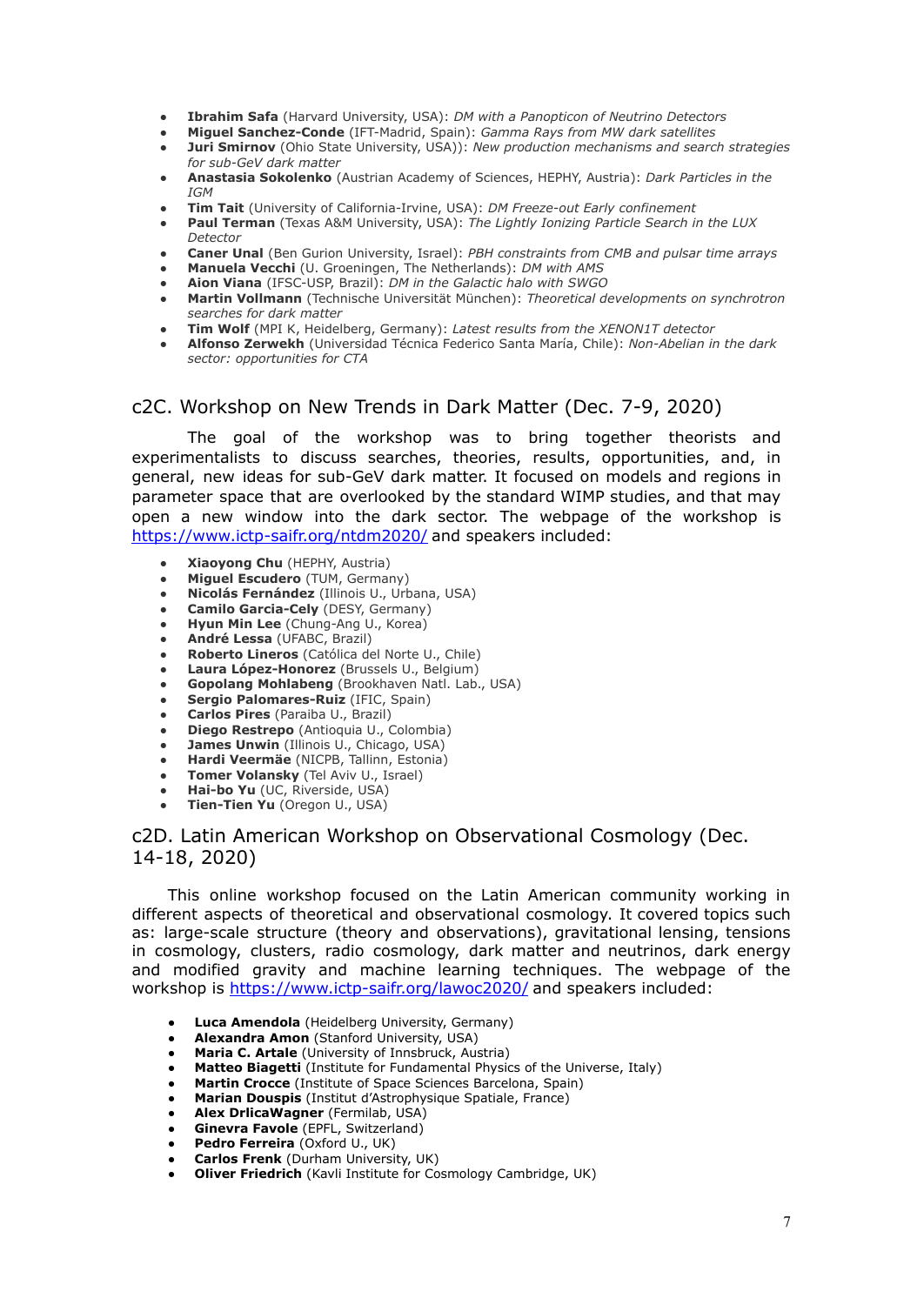- **Jaime E. ForeroRomero** (Los Andes University, Colombia)
- **Celine Gouin** (Institut d'Astrophysique Spatiale, France)
- **Christopher Hirata** (Ohio State University, USA)
- **Daniel Holz** (KICP & University of Chicago, USA)
- **● Mustapha IshakBoushaki** (University of Texas at Dallas, USA)
- **Marc Kamionkowski** (Johns Hopkins University, USA)
- **● Elisabeth Krause** (University of Arizona, USA)
- **Joseph Kuruvilla** ( Université ParisSaclay, France)
- **Martin Makler** (CBPF, Brazil)
- **● Nicola Malavasi** (Institut d'Astrophysique Spatiale (IAS), Orsay, France)
- **● Jorge Noreña** (PUC-Valparaíso, Chile)
- **Dante Paz** (IATE, Argentina)
- **● Miguel Quartin** (UFRJ, Brazil)
- **● Farinaldo Queiroz** (IIP/UFRN, Brazil)
- **Ariel Sanchez** (MPG, Germany)
- **Roman Scoccimarro** (New York University, USA) ● **Claudia Scoccola** (FCAGUNLP / CONICET, Argentina)
- **● David Spergel** (Center for Computational Astrophysics, Flatiron Institute New York, USA)
- **● Hideki Tanimura** (IAS, France)
- **David VallsGabaud** (CNRS Observatoire de Paris, France)
- **● Licia Verde** (Institute of Cosmological SciencesBarcelona, Spain)
- **Benjamin Wandelt** (Institut Langrange de Paris, France)
- **Matías Zaldarriaga** (Institute for Advanced Studies Princeton, USA)

### c2E. Challenges for Witnessing Quantum Aspects of Gravity in a Lab (June 7-11)

This online workshop aimed to discuss various theoretical and experimental challenges to conceive the QGEM protocol in a lab that will require an unprecedented level of accuracy in witnessing the quantum nature of one of nature's weakest interactions. The webpage of the workshop is <https://www.ictp-saifr.org/qgem2021/> and speakers included:

- **Nancy Aggarwal** (Northwestern University, USA): *Room temperature optomechanical squeezing* ● **Markus Arndt** (University of Vienna, Austria): *Universal matter-wave interferometry:*
- *opportunity and challenges in probing quantum physics at the interface to gravity* ● **Markus Aspelmeyer** (University of Vienna, Austria): *Gravitational coupling of microscopic source masses: challenges for future quantum Cavendish experiments*
- **Peter Barker** (University College London, UK): *Charged levitated nano-oscillators for testing macroscopic quantum mechanics*
- **Chas Blakemore** (Stanford University, USA): *First search for new long range forces at the micron scale using optically levitated microspheres*
- **Sougato Bose** (University College London, UK): *Quantum Nature of Gravity in the Lab: Assumptions, Implementation and Applications on the Way*
- **Daniel Carney** (Lawrence Berkley lab, USA): *Theory implications from tabletop gravity experiments*
- **N.D. Hari Dass** (Institute of Mathematical Sciences Chennai, India): *Simple experiments to probe parity violation in Gravitation, and their theoretical implications*
- **Brian D' Urso** (Montana University, USA ): *Magneto-Gravitational Trapping of SiC Particles Containing Si-Vacancy Centers*
- **Ron Folman** ( Ben Gurion University, Israel ): *Matter-wave interferometers on the atom chip*
- **Gerald Gabriele** (Northwestern University, USA): *One-Particle Quantum Cyclotron*
- **Andrew Geraci** (Northwestern University, USA): *Looking for "fifth forces", dark matter, and quantum gravity with optomechanical sensors*
- **Jan Harms** (Gran Sasso Institute, Italy): *Terrestrial gravity fluctuations in GW detectors*
- **Jack Harris** ( Yale University, USA ): *Measuring the higher-order phonon statistics in a nanogram volume of superfluid helium*
- **Timothy Kovachy** ( Northwestern University, USA): *Probing gravity nonlocally with macroscopically delocalized atom interferometers*
- **Claus Laemmerzahl** (University of Bremen, Germany): *Effects of space-time fluctuations on quantum systems*
- **Tongcang Li** (Purdue University, USA): *Ultrasensitive torque detection with an optically levitated nanoparticle*
- **Yair Margalit** ( MIT, USA ): *Towards testing quantum gravity using the full-loop Stern-Gerlach interferometer*
- **Ryan Marshman** ( University College London, UK ): *The design and use of Stern-Gerlach interferometry for Gravitational Experiments*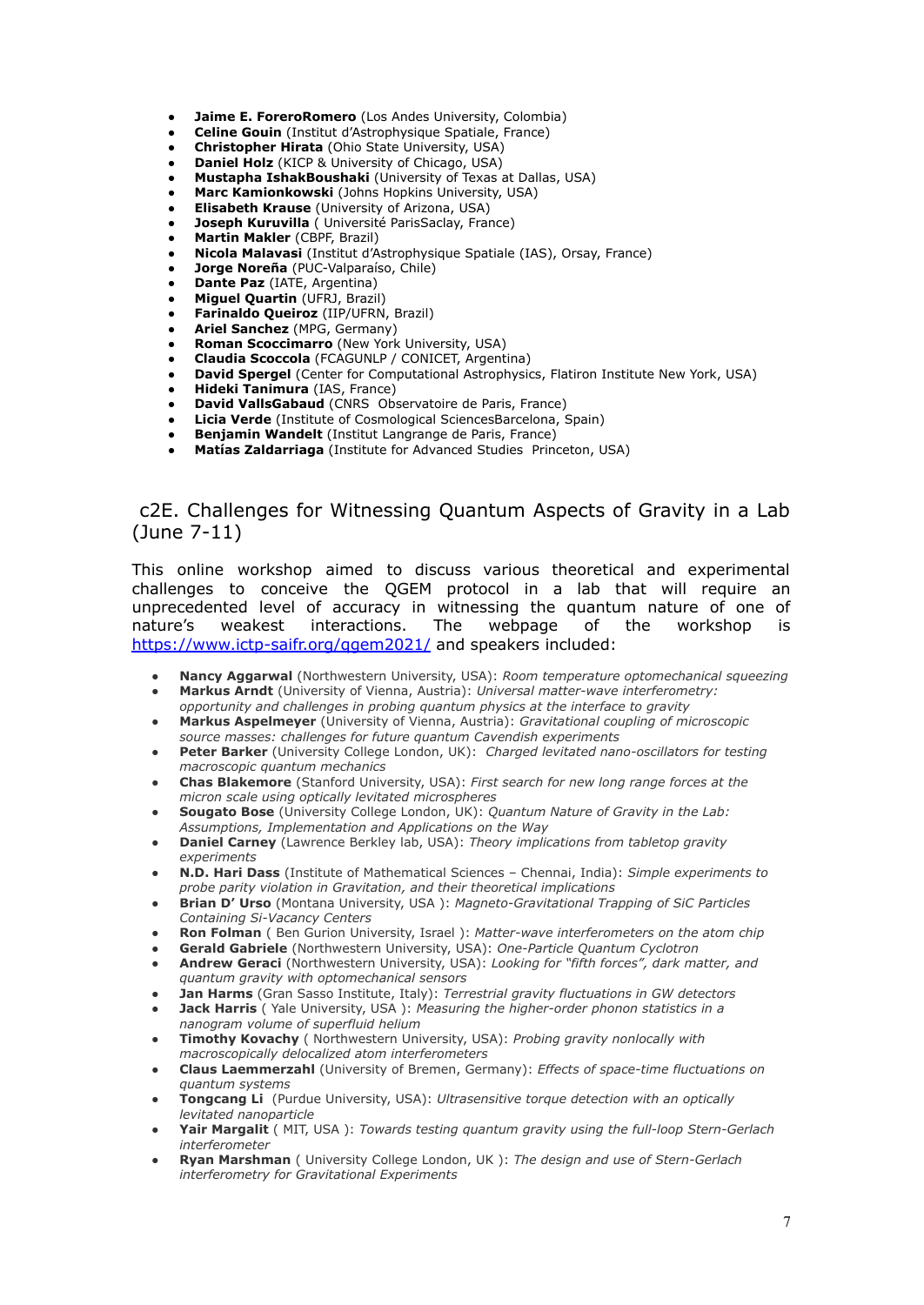- **Samir Mathur** (Ohio State University, USA): *Contrasting the fuzzball and wormhole paradigms for resolving the black hole information paradox*
- **Anupam Mazumdar** (University of Groningen, The Netherlands): *Quantum test of Gravity by colliding Schrödinger's kittens*
- **David Moore** ( Yale University, USA ): *Progress towards the quantum measurement regime with optically levitated nanogram-scale masses*
- **Gavin Morley** ( Warwick University, UK ): *Levitating nanodiamond experiments towards a test of quantum gravity*
- **Cristian Panda** (Berkley, USA): *Probing the interplay of quantum mechanics and gravity using a trapped atom interferometer*
- **Maulik Parikh** (Arizona State University, USA): *The Noise of Gravitons*
- **Igor Pikovski** (Stockholm University, Sweden): *Quantum optics at the interface with gravity*
- **Martin Plenio** (University of Ulm, Germany): *Towards Robust Interferometry with Massive Particles*
- **Simone Rijavec** (University of Oxford): *Decoherence effects in non-classicality tests of gravity* ● **Carlo Rovelli** ( Aix-Marseille University, France ): *What do the Gravitational Entanglement Lab*
- *Experiments Teach us about Quantum Spacetime* ● **Benjamin Stickler** (University of Duisburg-Essen, Germany): *Quantum rotations of nanoparticles*
- **Jacob Taylor** (NIST-Baltimore, USA): *Quantum information-driven tests of gravitationally-mediated entanglement*
- **Marko Toros** ( University of Glasgow, UK): *Relative Acceleration Noise Mitigation for Nanocrystal Matter-wave Interferometry: Application to Entangling Masses via Quantum Gravity*
- **Hendrik Ulbricht** (University of Southampton, UK): *Probing gravity of quantum systems in the paradigm of levitated mechanics*
- **Vlatko Vedral** ( Oxford University, UK ): *Different degrees of reliability of lab-based tests of quantum aspects of gravity*
- **Kathryn Zurek** (Caltech, USA): *Observational consequences of quantum gravity in interferometers*

## c2F. Strings 2021 (June 21 - July 2)

Strings 2021 is an annual conference that brings together the entire string theory community. This online conference had over 2500 registered participants and included reviews of major developments in the field and specialized talks on specific topics, as well as several informal discussions involving two researchers and the conference participants. The webpage of the workshop is <https://www.ictp-saifr.org/strings2021/> and speakers included:

- Ofer Aharony (Weizmann Institute)
- Lara Anderson (Virginia Tech)
- Nima Arkani-Hamed (Institute for Advanced Study)
- Daniel Baumann (U of Amsterdam)
- Alek Bedroya (Harvard U)
- Jan de Boer (U of Amsterdam)
- Freddy Cachazo (Perimeter Institute)
- Simon Caron-Huot (McGill U)
- Horacio Casini (Centro Atómico Bariloche)
- Miranda Cheng (U of Amsterdam)
- Frank Coronado (McGill U)
- Kevin Costello (Perimeter Institute)
- Mirjam Cvetic (U of Pennsylvania)
- Atish Dabholkar (ICTP Trieste)
- Mykola Dedushenko (Stony Brook U)
- Lance Dixon (Stanford U)
- Michael Douglas (Stony Brook U)
- Sergei Dubovsky (New York U)
- Lorenz Eberhardt (Institute for Advanced Study)
- Netta Engelhardt (MIT)
- Matthias Gaberdiel (ETH Zurich)
- Sylvester James Gates Jr. (Brown U)
- Agash Goel (Princeton U)
- Jaume Gomis (Perimeter Institute)
- Eduardo Gonzalo (U Madrid)
- Rajesh Gopakumar (ICTS Bangalore)
- Mariana Grana (U Paris Saclay)
- Alba Grassi (U of Geneva and CERN) Michael Green (Cambridge U)
- David Gross (KITP/UC Santa Barbara)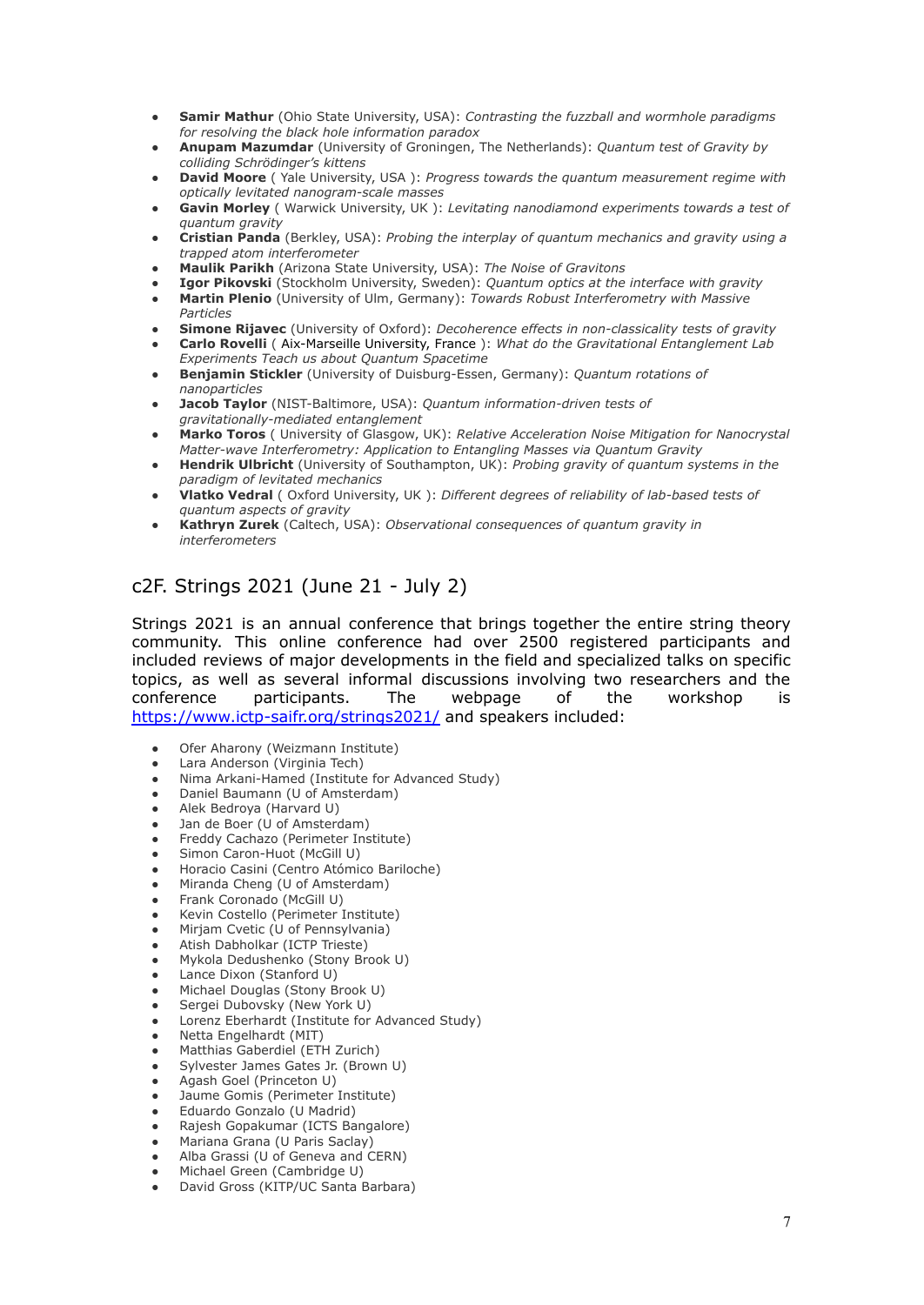- Alfredo Guevara (Harvard U)
- Yangrui Hu (Brown U)
- Kristan Jensen (U of Victoria)
- Clifford Johnson (U of Southern California)
- Shamit Kachru (Stanford U)
- Vladimir Kazakov (Ecole Normale Superieure)
- Igor Klebanov (Princeton U)
- Zohar Komargodski (Simons Center for Geom. and Physics)
- Shota Komatsu (CERN)
- Gregory Korchemsky (U Paris Saclay)
- Jonah Kudler-Flam (U Chicago)
- Suman Kundu (Tata Inst. for Fundamental Research)
- Hazel Mak (Brown U)
- Juan Maldacena (Institute for Advanced Study)
- Lionel Mason (Oxford U)
- Samir Mathur (Ohio State U)
- Alex May (U British Columbia)
- John McGreevy (UC San Diego)
- Thomas Mertens (Ghent U)
- Shiraz Minwalla (Tata Inst. for Fundamental Research)
- Sebastian Mizera (Institute for Advanced Study)
- Sameer Murthy (King's College London)
- Jeff Murugan (U of Cape Town)
- Rob Myers (Perimeter Institute)
- Chiara Nappi (Princeton U)
- Sruthi Narayanan (Harvard U)
- Yuji Okawa (U of Tokyo)
- Hirosi Ooguri (Caltech and Kavli IPMU)
- Leopoldo Pando-Zayas (U of Michigan)
- Shruti Paranjape (U of Michigan)
- Sabrina Pasterski (Princeton U)
- Silvia Penati (Milan Bicocca U)
- João Penedones (École Polytech. Féd. de Lausanne)
- Geoff Penington (UC Berkeley)
- Roger Penrose (Oxford U)
- Pavel Putrov (ICTP Trieste)
- Fernando Quevedo (Cambridge U)
- Mukund Rangamani (UC Davis)
- Leonardo Rastelli (Stony Brook U)
- Fabian Ruehle (Oxford U)
- Sakura Schafer-Nameki (Oxford U)
- Oliver Schlotterer (Uppsala U)
- John Schwarz (Caltech)
- Nathan Seiberg (Institute for Advanced Study)
- Ashoke Sen (Harish-Chandra Research Institute)
- Shu-Heng Shao (Institute for Advanced Study)
- Stephen Shenker (Stanford U)
- Gary Shiu (U of Wisconsin-Madison)
- Xavier Siemens (Oregon State U)
- Eva Silverstein (Stanford U)
- Dam Thanh Son (U Chicago)
- Douglas Stanford (Stanford U)
- Andy Strominger (Harvard U)
- Yuji Tachikawa (Kavli IPMU and U of Tokyo)
- Gregory Tarnopolsky (Carnegie Mellon U)
- Tomasz Taylor (Northeastern U)
- Gonzalo Torroba (Centro Atómico Bariloche)
- Erez Urbach (Weizmann U)
- Irene Valenzuela (Harvard U)
- Cumrun Vafa (Harvard U)
- Anastasia Volovich (Brown U)
- Gabriele Veneziano (CERN)
- Congkao Wen (Queen Mary U of London)
- Xiao-Gang Wen (MIT)
- Edward Witten (Institute for Advanced Study)
- Xi Yin (Harvard U)
- Ahmadullah Zahed (Bangalore Indian Inst. of Science)
- Ying Zhao (Institute for Advanced Study)
- Alexander Zhiboedov (CERN)
- Zhenghao Zhong (Imperial College)
- Barton Zwiebach (MIT)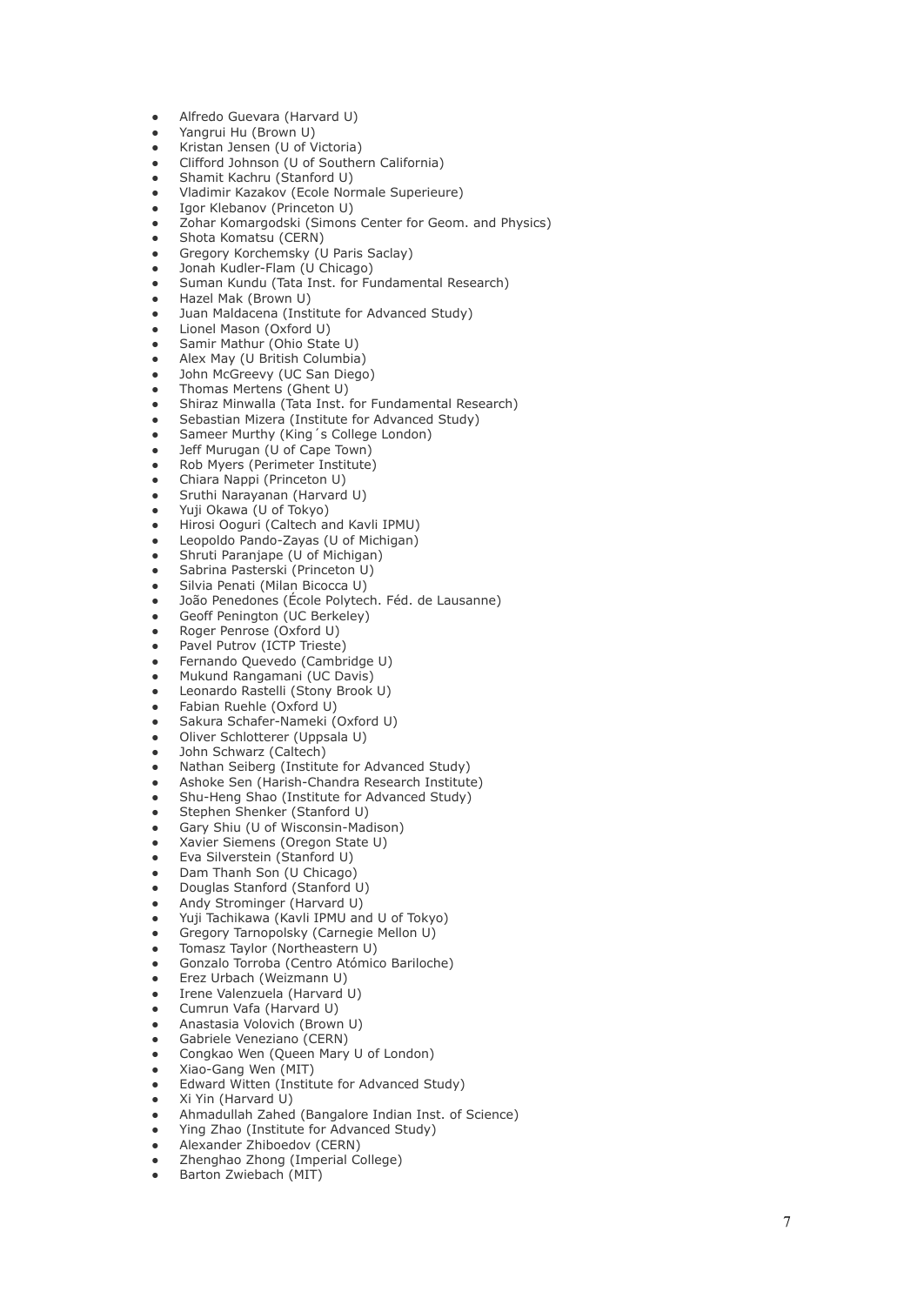### c2G. Workshop on Condensed Matter and Statistical Mechanics (August 30 - Sept. 21)

This online meeting featured a series of 8 seminars on condensed matter and statistical mechanics by 4 invited lecturers. The webpage of the workshop is <https://www.ictp-saifr.org/condensedmatter2021/>

and the invited lectures included:

- **Danilo Liarte** (Cornell Univ.): Geometry, topology, and the complex emergent behavior of disordered materials
- **● Danilo Liarte** (Cornell Univ.): Effective-medium theory and the universal behavior of disordered elastic systems
- **Jamir Marino** (Univ. of Mainz): Spatio-temporal control of correlations with non-local dissipation
- **Jamir Marino** (Univ. of Mainz): Criticality in driven open systems
- **Tiago Mendes Santos** (Max Planck Institute at Dresden): Machine learning many-body physics
- **Tiago Mendes Santos** (Max Planck Institute at Dresden): Quantum entanglement and unsupervised learning in many-body physics
- **Victor Quito** (Iowa State Univ.): Floquet-tuning correlated systems
- **Victor Quito** (Iowa State Univ.): Emergent symmetries in one-dimensional strongly disordered interacting systems

### c2H. Workshop on Sociophysics: Social Phenomena from a Physics Perspective (Oct. 18-22)

This online meeting brought together physicists and other scientists from all over the world to focus on open issues in social modelling and to identify the new directions in which this interdisciplinary field is evolving. The webpage of the workshop is a state of the state of the state of the state of the state of the state of the state of the state of the state of the state of the state of the state of the state of the state of the state of the state of the

[https://www.ictp-saifr.org/workshop-on-sociophysics-social-phenomena-from-a-phy](https://www.ictp-saifr.org/workshop-on-sociophysics-social-phenomena-from-a-physics-perspective/) [sics-perspective/](https://www.ictp-saifr.org/workshop-on-sociophysics-social-phenomena-from-a-physics-perspective/) and speakers included:

- **Pablo Balenzuela** (Universidad de Buenos Aires, Argentina): *Analyzing mass media influence using natural language processing and time series analysis*
- **Guillaume Deffuant** (Lisc, France): *Group dominance or group hierarchies emerging from interplay between gossip and group prejudice*
- **Silvio Ferreira** (UFV, Brazil): *Echo chambers in Twitter debates on political debates in Brazil*
- **Jose Fernando Fontanari** (IFSC/USP, Brazil): *Wisdom of crowds: much ado about nothing*
- **Serge Galam** (SciPol, France): *What was right with my failed prediction of a 2020 second Trump victory?*
- **José Roberto Iglesias** (UFRGS, Brazil): *Growing inequality and wealth redistribution*
- **Marcelo Kuperman** (Centro Atómico Bariloche, Argentina): *The destructive effect of human stupidity: a revision of Cipolla's fundamental laws*
- **Fabiana Laguna** (Centro Atómico Bariloche, Argentina): *Optimal risk in a wealth exchange model: Agent dynamics from a microscopic perspective*
- **Francisco WS Lima** (UFPI, Brazil): *Majority-vote and Biswas-Chatterjee-Sen model on Complex Networks*
- **Alexandre Martinez** (USP-RP, Brazil): *Thermodynamics applied to game theory: study of the risk associated with cooperation in the Public Goods Games*
- **Hernán Makse** (City College, CUNY, USA): *How network theory and contact tracing can help to stop the Covid-19 pandemic*
- **Maxi San Miguel** (IFISC, UIB-CSIC, Spain): *Coevolution dynamics of opinion and social network*
- **Mauro Mobilia** (University of Leeds, UK): *How does homophily and heterophily shape the topology of preferred-degree networks?*
- Yamir Moreno (University of Zaragoza, Spain): TBA
- **Andrea Rapisarda** (University of Catania, Italy): *Investigating the role of talent and luck in getting success*
- **Fabiano Ribeiro** (UFLA, Brazil): *The Physics of Cities*
- **Viktoriya Semeshenko** (IIEP, Argentina): *The Network Structure of Inter-Industry Labor Mobility in Argentina*
- **José Soares-Andrade Jr** (UFC, Brazil): *Cracking urban mobility*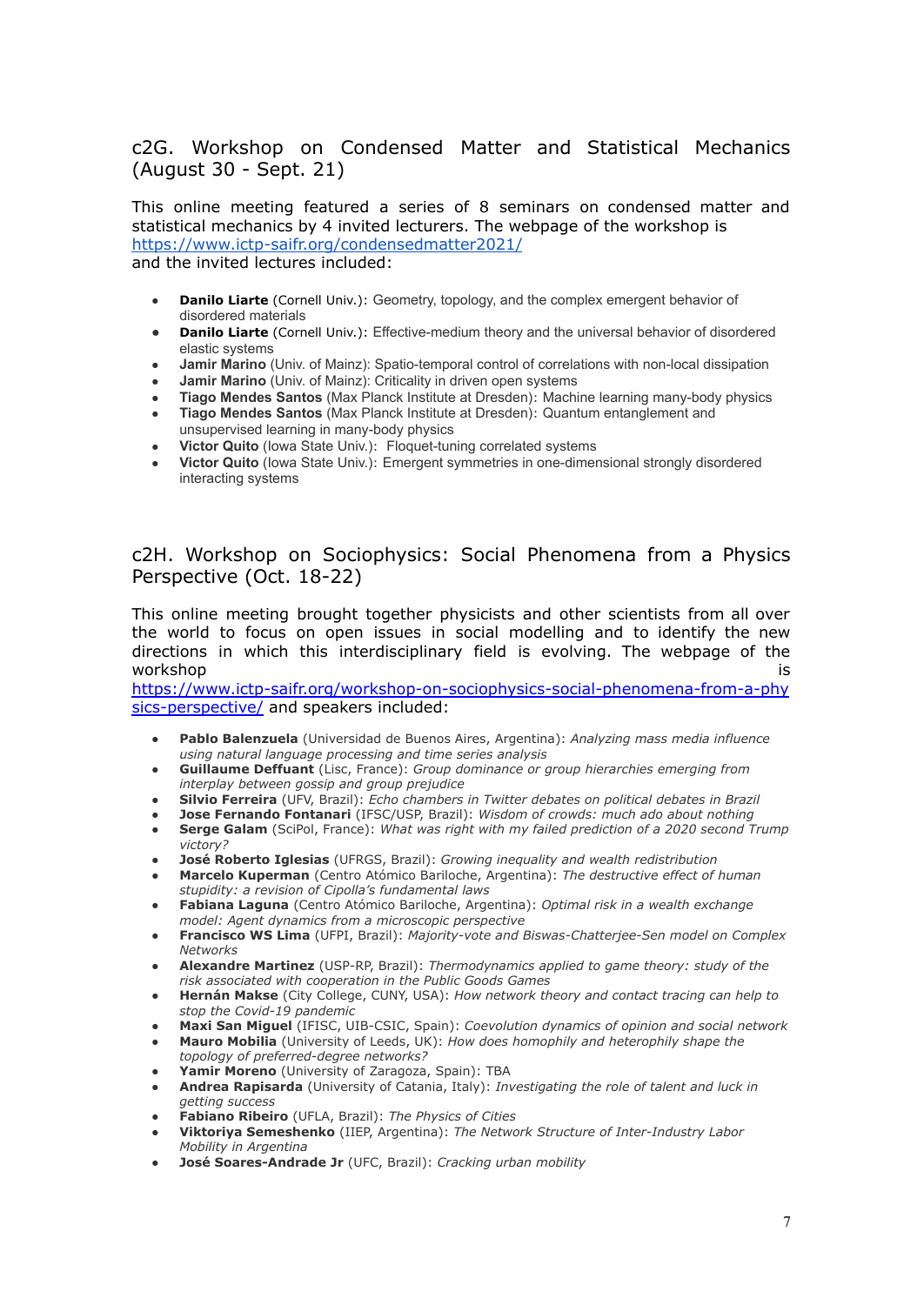- **Katarzyna Sznajd-Weron** (Wroclaw University of Science and Technology, Poland): *"Private Truths, Public Lies" within agent-based modeling*
- **Raul Toral** (IFISC, UIB-CSIC, Spain): *The biased voter model*
- **Juan Alejandro Valdivia** (Universidad de Chile, Chile): *The complex traffic in cities under route optimization … an example of transport over complex networks*

## c2I. SILAFAE XII3/4 (Nov. 8-12)

SILAFAE is a traditional event that gathers the Latin American community in High Energy, Cosmology and AstroParticle Physics, with the aim of discussing our current knowledge and the future perspectives in these areas. The webpage of the workshop is [https://www.ictp-saifr.org/silafae-xii-21/](https://www.ictp-saifr.org/silafae-xii-21/%20) and speakers included:

- **Ulisses Barres** (CBPF, Brazil): *The Southern Wide Field Gamma Ray Observatory (SWGO)*
- **Nicolás Bernal** (Antonio Nariño University,Colombia): *Dark Matter in the Time of Primordial Black Holes*
- **Enrico Bertuzzo** (USP, Brazil): *Relaxion physics*
- **Carla Bonifazi** (UFRJ, Brazil & ICAS, Argentina): *Detecting coherent elastic neutrino-nucleus scattering*
- **Hugo Camacho** (IFT-UNESP/ICTP-SAIFR, Brazil): *Cosmological results from the first three years of observations of the Dark Energy Survey*
- **Marcela Carena** (University of Chicago, USA): *Dark Matter Effects on the Early Universe and Muon g-2*
- **Claudio Dib** (Universidad Tecnica Federico Santa Maria, Chile): *Updates on the ANDES project*
- **Cora Dvorkin** (Harvard, USA): *Unlocking Dark Matter Physics out of Astrophysical Data Sets*
- **Nayara Fonseca** (ICTP-Trieste, Italy): *Theory of Deep Learning and Physics*
- **André de Gouvêa** (Northwestern University, USA): *Neutrino Physics News*
- **Cristiane Jahnke** (UNICAMP, Brazil): *Highlights and perspectives from the ALICE experiment*
- **Marta Losada** (NYU, USA & Abu Dhabi U., United Arab Emirates): *Constraining Baryogenesis in the Standard Model EFT with dim 6 terms using LHC Higgs physics and EDMs*
- **Camila Machado** (DESY, Germany): *On-shell amplitudes for effective theories*
- **Michelangelo Mangano** (CERN, Switzerland): *Physics at Future Circular Colliders*
- **Enrico Nardi** (INFN Frascati National Laboratories, Italy): *The axion: phenomenological implications and open theoretical problems*
- **Angela Olinto** (University of Chicago, USA): *Space Observatories for Ultrahigh Energy Astroparticles*
- **Massimo Passera** (University of Padova, Italy): *Muon g-2 and Δα connection*
- **Federico Sánchez** (CONICET, Argentina): *The Pierre Auger Observatory: results and perspectives*
- **Álvaro G. dos Santos Neto** (Universidade Federal do Triângulo Mineiro, Brazil): *LHCb latest results and new perspectives*
- **Ettore Segreto** (UNICAMP, Brazil): *DUNE Experiment*
- **Andres Guillermo Delannoy Sotomayor** (University of Tennessee, USA): *CMS updates*
- **Graziano Venanzoni** (INFN- Pisa, Italy): *First results from the Muon g-2 Experiment at Fermilab*
- **Song-Ming Wang** (Academia Sinica-Taipei, Taiwan): *ATLAS: recent results and future perspectives*
- **Matías Zaldarriaga** (Institute for Advanced Studies Princeton, USA): *Effective Field Theory for Large Scale Structure*

### c2J. Reuven Opher Workshop on Challenges of New Physics in Space (Dec. 13-17)

This workshop, named after Reuven Opher, is continuing his efforts to showcase the work of the Brazilian community in the fields related to Cosmology, Gravity and Astrophysics. The webpage of the workshop is <https://www.ictp-saifr.org/ropher2021/> and speakers included:

- **Odylio D. Aguiar** (INPE): *Present and Near Future Gravitational Wave Observatories*
- **Ulisses Barres Almeida** (CBPF): *Southern Wide-Field Gamma-ray Observatory (SWGO)*
- **Orfeu Bertolami** (Universidade do Porto, Portugal): *Gravity UFOs*
- **João Braga** (INPE): *Localization of Bright Cosmic Explosions with the nanoMIRAX satellite*
- **Hugo Camacho** (IFT-UNESP/ICTP-SAIFR/LIneA): *Cosmology from the DES-Y3: baryon acoustic oscillations and the combination of clustering and weak lensing*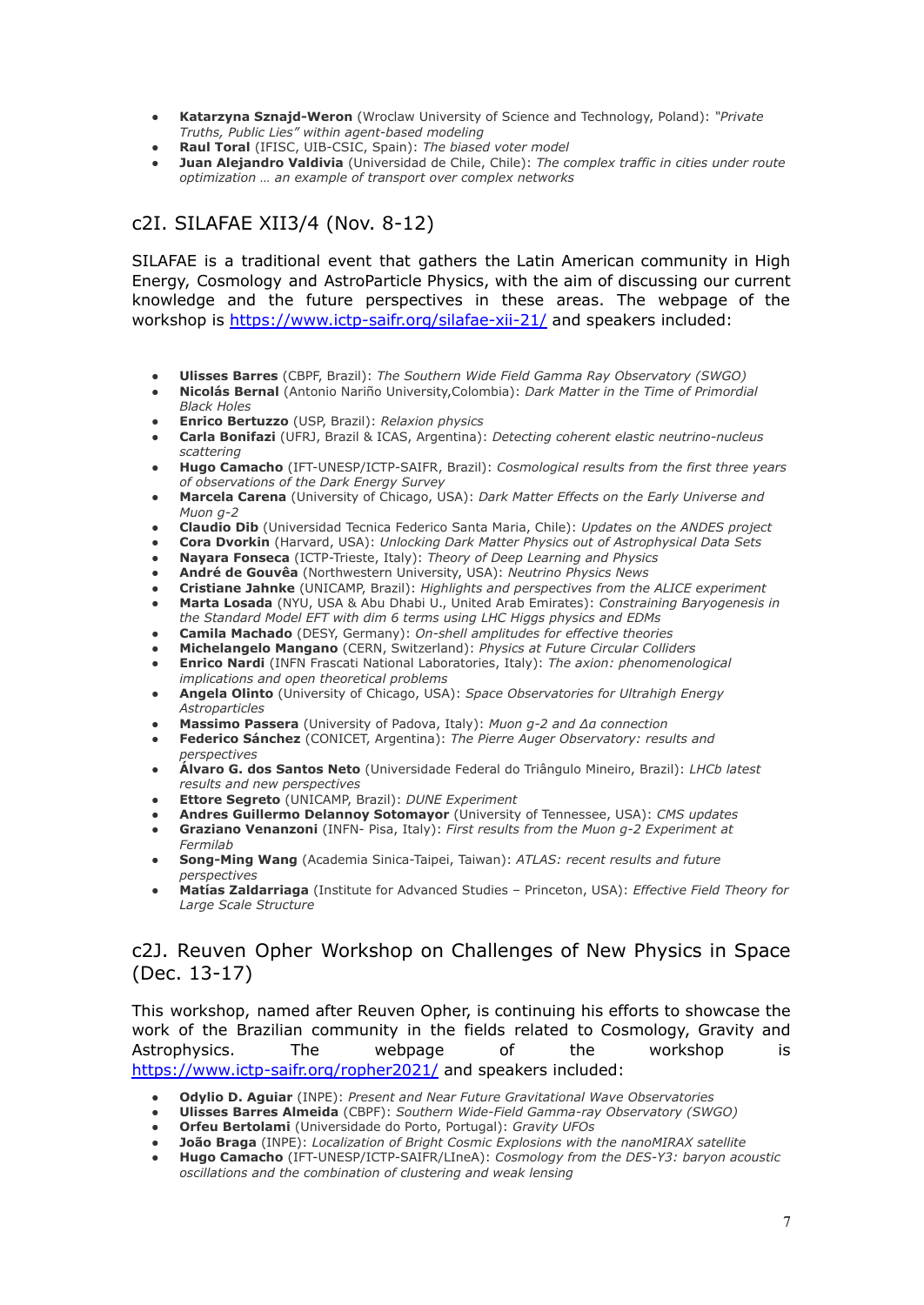- **Renato Dupke** (ON): *J-PAS, miniJPAS and J-NEP: Current Status, Results and Perspectives*
- **Júlio Fabris** (UFES): *A Newtonian theory with variable G* ● **Diego A. F. Gonçalves** (USP): *CTA & Astri Mini-Array*
- **Gustavo Guerrero** (UFMG): *Modeling convection and dynamo in stellar interiors*
- **Jorge Horvath** (IAG-USP): *The supernova-neutron star connection*
- **Grzegorz Kowal** (EACH-USP): *Spontaneous magnetic reconnection*
- **Jacques Lepine** (IAG-USP): *An update of the LLAMA radio telescope project*
- **Germán Lugones** (UFABC): *Phase conversions in neutron stars: implications for stellar stability and gravitational wave physics*
- **Marcos Maia** (UnB): *Geometry at the Quantum Scale*
- **Martin Makler** (CBPF / U. Nacional de San Martin, Argentina): *Testing General Relativity at kiloparsec scales with gravitational lenses*
- **Valerio Marra** (UFES/INAF-Trieste, Italy): *The Copernican principle in light of the latest cosmological data*
- **Rodrigo Nemmen** (IAG-USP): *Fermi LAT observations of Sagittarius A\* and nearby galactic nuclei*
- **Merav Opher** (Boston University, USA): *Out Heliospheric Shield, a case of a Habitable Astrosphere: Open Science Questions*
- **Roderik Overzier** (ON): *The Giant Magellan Telescope and the first Cosmic Sources*
- **Mariana Penna-Lima** (UnB): *Legacy Survey of Space and Time and the Brazilian Participation Group*
- **Reinaldo Santos-Lima** (IAG-USP): Turbulent transport of astrophysical magnetic fields
- **Ilya Shapiro** (UFJF): *What quantum gravity can do for cosmology?*
- **Flávia Sobreira** (UNICAMP): *The Dark Energy Spectroscopic Instrument: updates*
- **Rafael da Silva de Souza** (Shanghai Astronomical Observatory, China): *The Cosmostatistics Initiative – Turning data into discoveries*
- **Riccardo Sturani** (IIP-UFRN): *Gravitational Wave Astronomy*
- **Adriana Valio** (Mackenzie): *The Impact of Stellar Activity on Exoplanet Habitability*
- **Carlos Alexandre Wuensche:** (INPE): *21 cm Cosmology and the BINGO radio telescope*

#### c4. Outreach events

The ICTP-SAIFR organized 10 different types of online outreach activities in 2021 aiming at different audiences. The format, topics and webpages for these events are:

1) Física em Casa:

Physics at Home is an outreach program of ICTP-SAIFR introducing current topics in theoretical physics to the general public in an online format. The webpage for the program is http://outreach.ictp-saifr.org/fisica-em-casa/ Topics covered during these meetings included:

- **4 de março – O Universo Não [Conhecido](http://outreach.ictp-saifr.org/fisica-em-casa-marco21/) e a Matéria Escura** com Ivone Albuquerque (IFUSP)
- **18 de março – [Pedra-Papel-Tesoura-Lagarto-Spock](http://outreach.ictp-saifr.org/fisica-em-casa-marco21/)** com Jeferson Arenzon (UFRGS)
- **8 de abril: Grafeno: da Física à [Revolução](http://outreach.ictp-saifr.org/fisica-em-casa-abril21/) Industrial** com Thoroh de Souza (Universidade Presbiteriana Mackenzie)
- **22 de abril: Do caos a ordem: materiais [auto-construtores](http://outreach.ictp-saifr.org/fisica-em-casa-abril21/)** com Cecília Leal (Universidade de Illinois)
- **6 de maio: Ondas [gravitacionais:](http://outreach.ictp-saifr.org/fisica-em-casa-maio21/) a nova luz** com Vitor Cardoso ( Instituto Superior Técnico, Lisboa)
- **20 de maio: ALICE no país das [partículas,](http://outreach.ictp-saifr.org/fisica-em-casa/fisica-em-casa-maio-2021/) uma aventura pelo LHC** com Jun Takahashi (UNICAMP)
- **27 de maio: Qual o melhor modelo do [Universo?](http://outreach.ictp-saifr.org/fisica-em-casa-maio21/)** com Rogério Rosenfeld (ICTP-SAIFR/IFT-UNESP/LIneA)
- **3 de junho: [Computador](http://outreach.ictp-saifr.org/fisica-em-casa-junho21/) Quântico: para que serve e como construir um** com Fernando Brandão (Caltech)
- **17 de junho: O universo [desconhecido:](http://outreach.ictp-saifr.org/fisica-em-casa-junho21/) as novidades das ondas gravitacionais** com Cecília Chirenti (UFABC)
- **26 de agosto – Física e Arte: qual a [relação?](http://outreach.ictp-saifr.org/fisica-em-casa-agosto21/)** com Marcia Rizzutto (IFUSP)
- **30 de [setembro](http://outreach.ictp-saifr.org/fisica-em-casa-setembro21/) – A física quântica no nosso dia-a-dia** com Marco Moriconi (IF-UFF)
- **19 de outubro – Sistemas [Complexos](http://outreach.ictp-saifr.org/fisica-em-casa/) e o Prêmio Nobel de Física 2021** com Daniel Stariolo (IF-UFF)
- **28 de outubro – Einstein, agujeros negros, ondas [gravitacionales](http://outreach.ictp-saifr.org/fisica-em-casa/) y algunas otras [cosas](http://outreach.ictp-saifr.org/fisica-em-casa/)** com Gabriela González (Louisiana State University)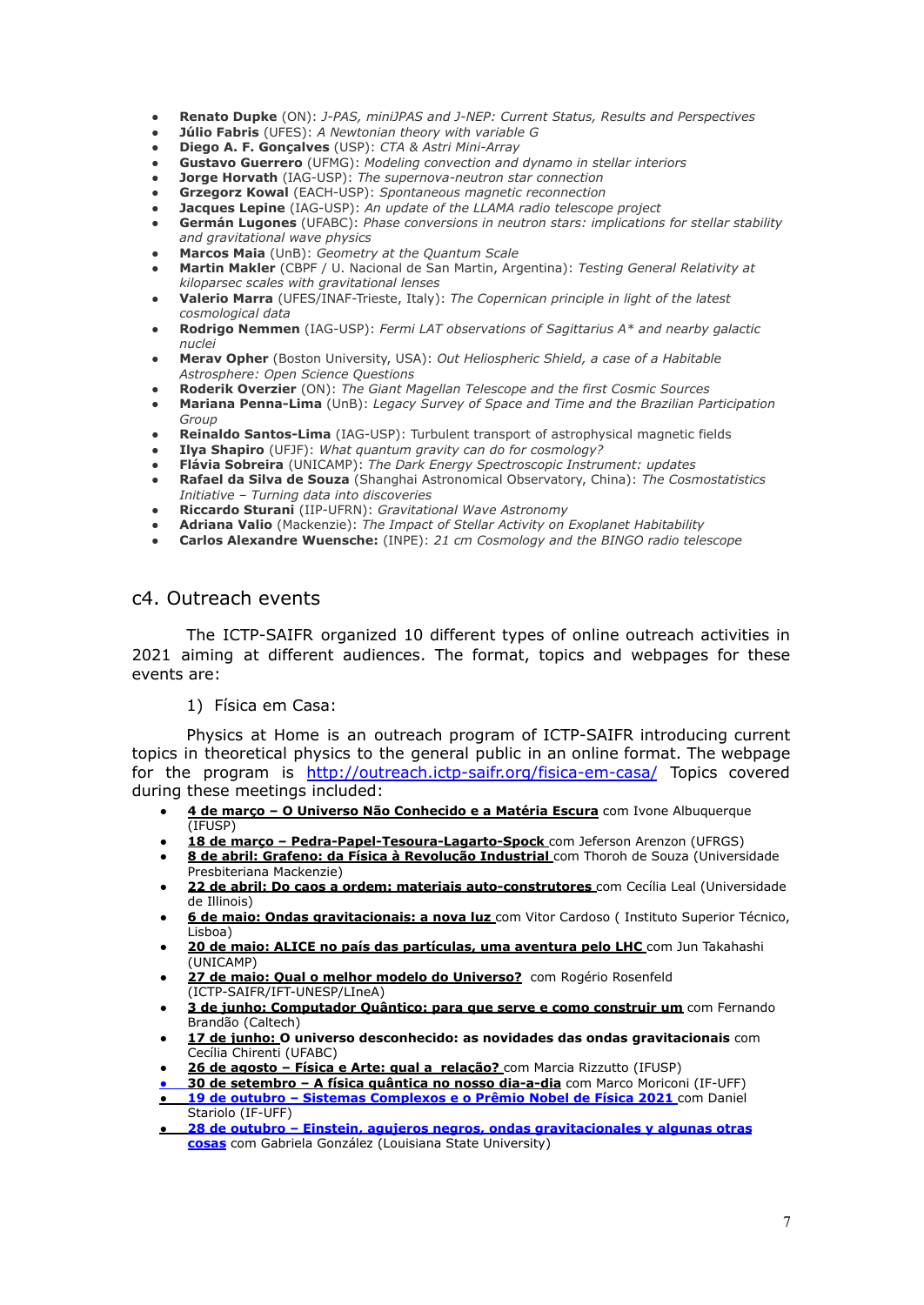#### 2) Ciência em Diálogo no IMS: Física e Arte

This outreach program involves a monthly series of presentations at the IMS featuring one scientist and one non-scientist who discuss a topic of common interest. Due to COVID-19 we had only two editions online. The webpage for the program is http://outreach.ictp-saifr.org/dialogo/. Topics covered during these meetings included:

#### **Física e Ficcão [Científica](http://outreach.ictp-saifr.org/dialogo2021a/)**

- 23 de fevereiro – Futuro – André Araújo (journalist) and Raul Abramo (IFUSP)

- 25 de fevereiro - Viagens no tempo - Ana Rusche (writer) and Pedro Vieira (ICTP-SAIFR/IFT-UNESP/PI) - 26 de fevereiro - Multiversos - Cláudia Fusco (journalist) and Rogério Rosenfeld (ICTP-SAIFR/IFT-UNESP)

● 1 de dezembro: *[Super-heróis](http://outreach.ictp-saifr.org/dialogo/)*, com Cláudia Fusco (journalist) e Otaviano Helene (IFUSP)

#### 3) ICTP-SAIFR Distinguished Public Lectures:

The goal of this program is to bring outstanding scientists to give talks to the general public on relevant topics in physics. On June 26, Sylvester James Gates Jr. (Brown U, president of American Physical Society) presented an online lecture for the general public entitled "How to describe [quantum](http://outreach.ictp-saifr.org/public-lectures/) gravity particles & physics from a [starship"](http://outreach.ictp-saifr.org/public-lectures/).

4) Ask a string theorist:

On June 27, ICTP-SAIFR organized the outreach event "Ask a [String](http://outreach.ictp-saifr.org/public-lectures/) [Theorist"](http://outreach.ictp-saifr.org/public-lectures/) in which the public was invited to send questions by Youtube chat in english or portuguese that were selected by a panel of journalists and answered by the Strings 2021 speakers. This recorded event on Youtube has more than 7700 views.

#### 5) IV Curso de Astronomia

The Planetário Max Schreier (La Paz, Bolivia) and ICTP-SAIFR jointly organized an online minicourse on Astronomy for the general public using material translated into Spanish by ICTP-SAIFR: <http://outreach.ictp-saifr.org/iv-curso-de-astronomia-planetario/>

6) Clube do Livro – Sci-SAIFR:

In this outreach program, a physicist uses a science fiction book to discuss with the audience the physics concepts behind it. Pedro Vieira was the first speaker of this new outreach program and chose the book "The three body problem" from Cixin Liu to talk about chaos and gravity: <http://outreach.ictp-saifr.org/clube-do-livro/>

7) Doses of Physics

In this new outreach project of ICTP-SAIFR on Instagram, the journalist and TV news presenter Letícia Brito (TV UFG/ICTP-SAIFR) is producing a series of short weekly videos on physics for the general public ([http://outreach.ictp-saifr.org/doses-de-fisica/\)](http://outreach.ictp-saifr.org/doses-de-fisica/). Topics covered include dark matter, gravitational waves, string theory, neutrinos and quantum mechanics.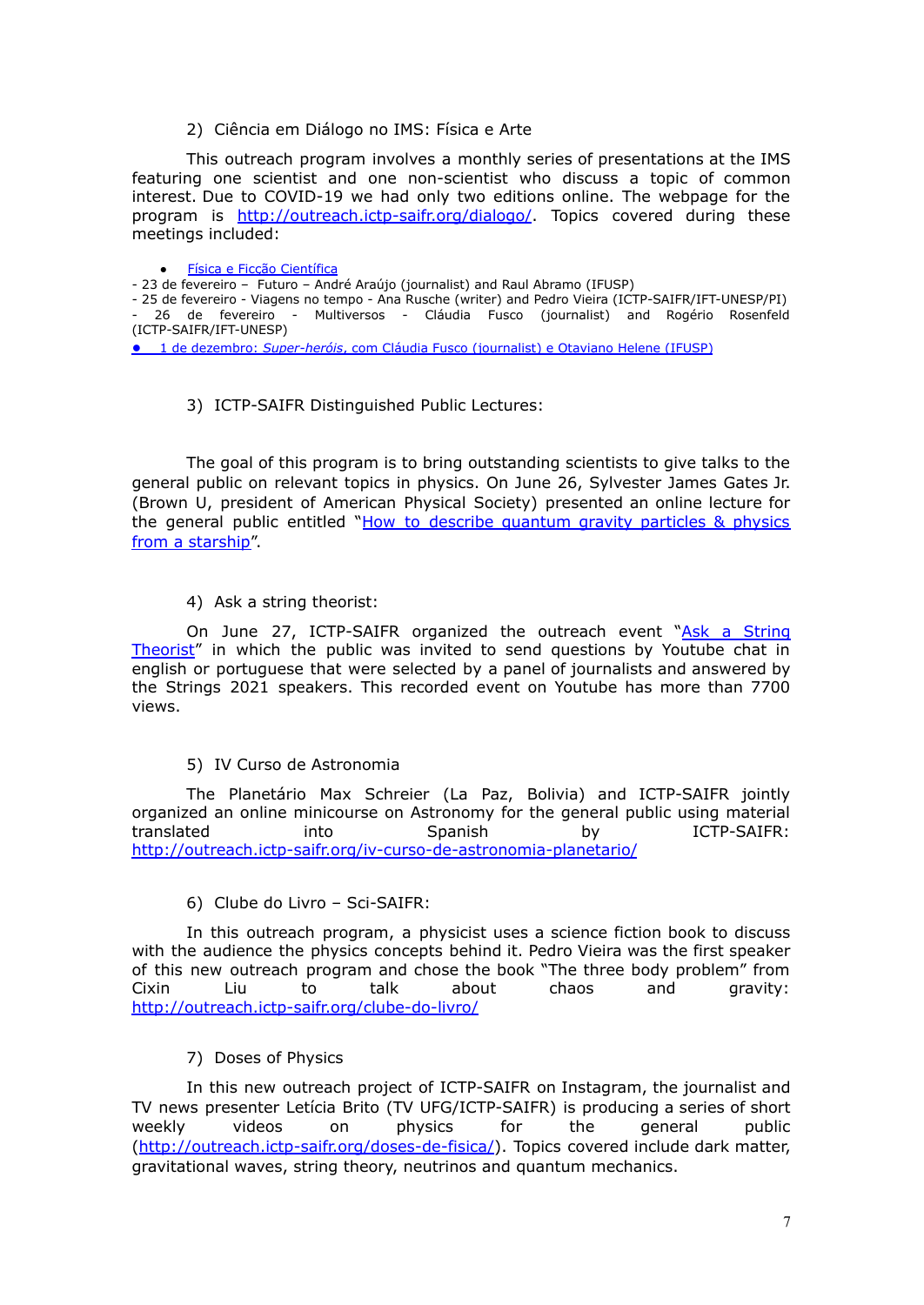#### 8) Physics Pioneers in Brazil

The project Physics Pioneers in Brazil consists of biographies written on the inspiring careers of the scientists who shaped the current Brazilian physics landscape. The first biography describes the life of Sergio Mascarenhas who pioneered several research areas in Brazil including solid state physics, medical physics, molecular biophysics, neurophysics and soil physics. The second biography describes the life of Gleb Wataghin, a Russian-born theoretical physicist who emigrated first to Italy and then to Brazil to create in 1934 the first Brazilian physics department at the University of São Paulo. The texts are available at <http://outreach.ictp-saifr.org/pioneiros-da-fisica-brasileira/>

#### 9) Minicourses for High-School Students:

This program involves several minicourses on topics of modern physics to high-school students which were held online every Saturday morning. The webpage for the minicourses is http://outreach.ictp-saifr.org/ensino-medio/minicurso/ and topics covered include:

1. Introdução à relatividade especial e geral – 13 de março a 24 de abril - Pedro Vieira (ICTP-SAIFR & Perimeter Institute, Canadá)

2. Um passeio pela Astrofísica — destino: buraco negro – 1º e 8 de maio - Cecilia Chirenti (UFABC, Universidade de Maryland & NASA Goddard Space Flight Center)

3. Investigando o mundo quântico: de átomos a sólidos – 15 a 29 de maio - Luana Pedroza (UFABC)

4. Introdução à termodinâmica e mecânica estatística – 05 a 26 de junho - Ricardo Martinez-García (ICTP-SAIFR/IFT-UNESP)

5. O método científico e o número mínimo de unidades dimensionais para medir tudo – 12 a 16 de julho - George Matsas (IFT-UNESP)

6. Introdução à física de partículas – 31 de julho a 28 de agosto - Ricardo Matheus (IFT-UNESP)

7. Mecânica quântica: dos primórdios à atualidade – 04 a 25 de setembro - Alberto Saa (IMECC-UNICAMP)

8. O básico da computação quântica – 02 de outubro a 06 de novembro - Gastão Krein (IFT-UNESP)

9. Física do universo: cosmologia – 13 de novembro a 04 de dezembro - Rogério Rosenfeld (ICTP-SAIFR/IFT-UNESP)

In addition, U. Porto and ICTP-SAIFR jointly organized the 1st Summer School for Young Physicists. During this online school, 36 talented high school students were selected to develop research projects created and supervised by 9 graduate students. The website of this activity is <http://outreach.ictp-saifr.org/edv21/> and due to its huge success, a second edition is planned for 2022 ([http://outreach.ictp-saifr.org/escolaverao/\)](http://outreach.ictp-saifr.org/escolaverao/) and an extended program on research projects development will take place at ICTP-SAIFR next year ([http://outreach.ictp-saifr.org/programajc/\)](http://outreach.ictp-saifr.org/programajc/).

Another outreach program for high-school students called "Inspiring the next generation of physicists" presented the possible paths to becoming a physicist and aimed to inspire those interested in science to follow an academic career independently of gender, race and background. The first event was held online on June 1<sup>st</sup> ([http://outreach.ictp-saifr.org/inspirando01/\)](http://outreach.ictp-saifr.org/inspirando01/)%20) and the second on September 1<sup>st</sup> ([http://outreach.ictp-saifr.org/inspirando/\)](http://outreach.ictp-saifr.org/inspirando/).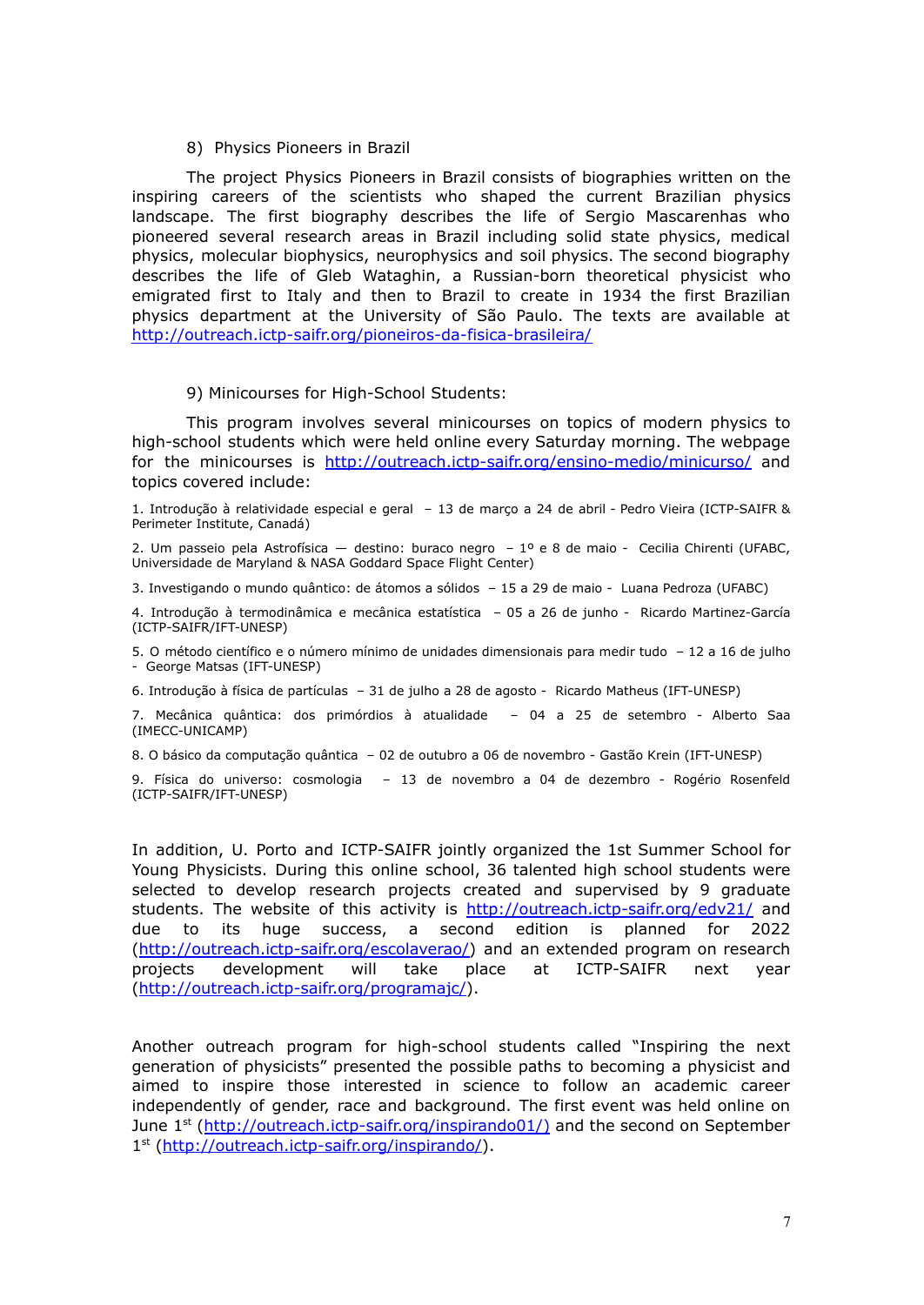In addition, Lucas David and Felipe Novaes, high-school teachers with FAPESP fellowships, complemented these minicourses with additional theoretical classes on mathematical tools used in physics, and organized activities such as measuring Planck´s constant using LEDs and calculation of dark matter in a galaxy. These classes were presented weekly online on Saturdays and Tuesdays, and links to the classes by Lucas David and Felipe Novaes are

<http://outreach.ictp-saifr.org/modulo-de-aulas-complementares-ift/> <http://outreach.ictp-saifr.org/modulo-de-aulas-complementares-ufabc/>

10) Workshops for High-School Teachers

This program presents classroom methods for teaching modern physics concepts to high-school teachers using material developed by Perimeter Institute and translated and adapted by ICTP-SAIFR to Portuguese and Spanish. In 2021 ICTP-SAIFR organized several online activities led by ICTP-SAIFR outreach coordinators Ana Luiza Sério.

The meetings were held 4 times per week, and over 100 meetings were held in 2021 with the active participation of over 2500 high-school teachers. Topics discussed at these online meetings in Portuguese in 2021 are described at [http://outreach.ictp-saifr.org/ensino-medio/professores/fisica-de-fronteira-para-a-s](http://outreach.ictp-saifr.org/ensino-medio/professores/fisica-de-fronteira-para-a-sala-de-aula-online/) [ala-de-aula-online/](http://outreach.ictp-saifr.org/ensino-medio/professores/fisica-de-fronteira-para-a-sala-de-aula-online/) and in Spanish at [http://outreach.ictp-saifr.org/ensino-medio/professores/fisica-de-fronteira-para-a-s](http://outreach.ictp-saifr.org/ensino-medio/professores/fisica-de-fronteira-para-a-sala-de-aula-online/espanol/) [ala-de-aula-online/espanol/](http://outreach.ictp-saifr.org/ensino-medio/professores/fisica-de-fronteira-para-a-sala-de-aula-online/espanol/)

## c5. Weekly seminars, colloquia and journal clubs

In 2021, weekly online seminars were regularly organized. There were 55 seminars and the complete list is on the webpage <https://www.ictp-saifr.org/2021-research-seminars-and-activities/> . There were also weekly journal club meetings in string theory, particle physics and cosmology. From January-July, 2021 ICTP-SAIFR also started a bi-weekly online colloquium/discussion for graduate students and researchers, the "Physics Discussions"[\(https://www.ictp-saifr.org/physicsdiscussions/\)](https://www.ictp-saifr.org/physicsdiscussions/). In addition to a 60-minute colloquium, the activity included 40 minutes of discussions of physics and career choices just for graduate students.

## c6. Annual meeting of Steering Committee and Scientific Council

On Sept. 9 and 23, 2021, the ICTP-SAIFR steering committee and scientific council met online to discuss the activities during the pandemic and to discuss future directions for the center. The council members are listed on the webpages http://www.ictp-saifr.org/steering-committee/ and http://www.ictp-saifr.org/scientific-council/.

## **5. Description of Institutional Support**

The ICTP-SAIFR received support from both the Instituto de Física Teórica (IFT) and from the Universidade Estadual Paulista (UNESP). All professors and secretarial staff of the IFT have been extremely supportive of all ICTP-SAIFR activities.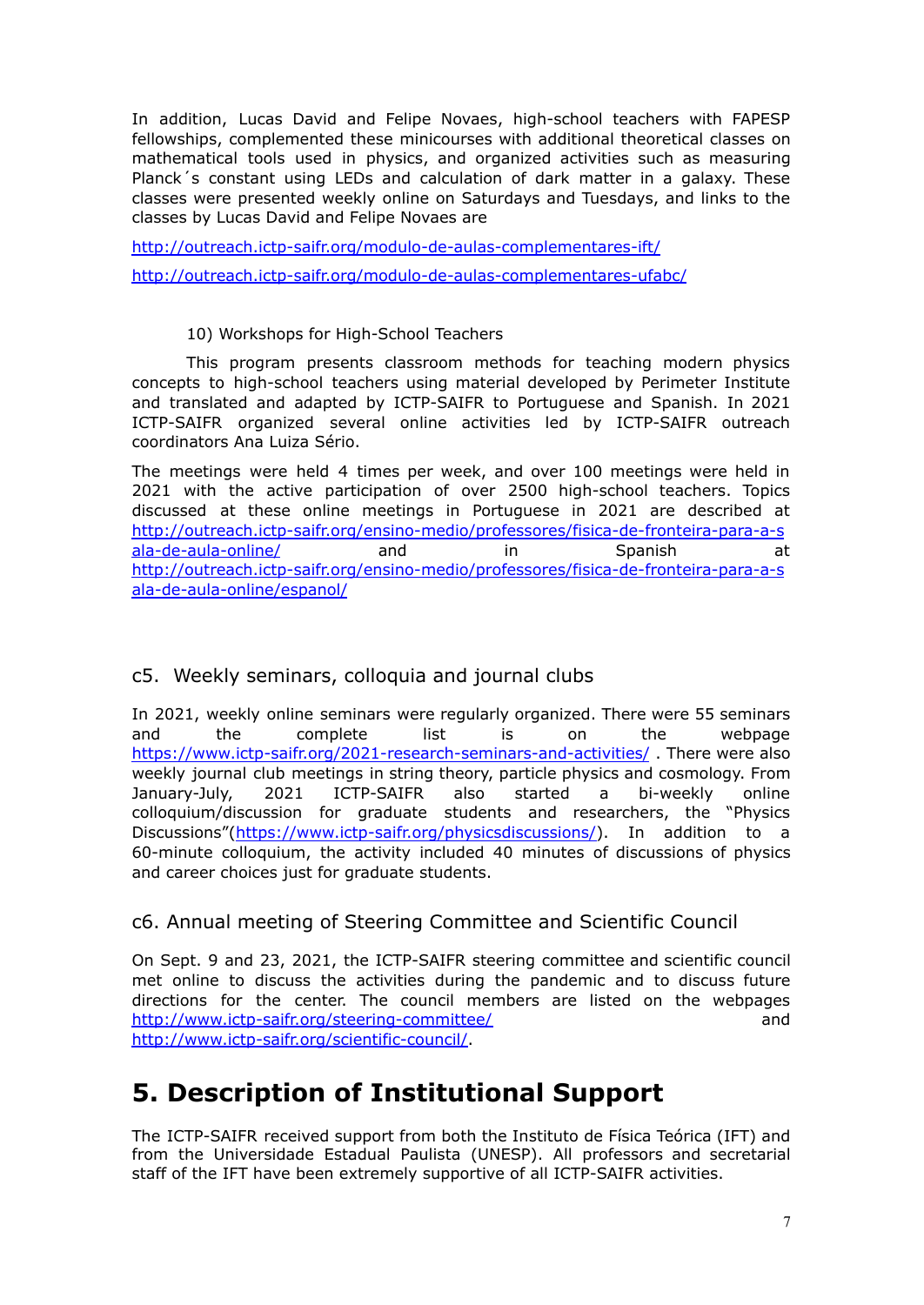The UNESP university is providing the salary for four ICTP-SAIFR secretaries including an executive secretary, an accountant, a computer systems manager and an executive manager. Since January 2021, the computer systems manager position has been vacant with the departure of Lucas Sanches to Germany. The hiring of his replacement by UNESP has been delayed due to the pandemic.

## **6. Activity Plan for 2022**

In 2022, the ICTP-SAIFR will continue to expand its research, outreach and training activities in all areas related to theoretical physics. Depending on the pandemic scenario, activities during the first semester may be held online. Confirmed scientific activities in 2022 which will be organized by ICTP-SAIFR include international schools and workshops on topics including mathematical biology, ecology, biophysics, nonlinear systems, particle physics, theoretical condensed matter physics, quantum computation, few-body systems and data science and machine learning. The list of 2022 activities planned up to now include the activities:

#### **São Paulo International Schools on Theoretical Physics**

School on Quantum Computation March ?, 2022

[Serrapilheira/ICTP-SAIFR](https://www.ictp-saifr.org/qbioprogram/) Training Program in Quantitative Biology and Ecology July – December, 2022

> Joint ICTP-SAIFR/MITP Summer School on Particle Physics September 12-23, 2022

School on Applications of Nonlinear Systems to [Socio-Economic](https://www.ictp-saifr.org/school-on-applications-of-nonlinear-systems-to-socio-economic-complexity/) Complexity October 17-20, 2022

> School on Atomic and Molecular Spectroscopy in Plasmas November, 2022?

Third School on Data Science and Machine Learning December, 2022

#### **Meetings/Programs/Workshops**

Workshop on Representation Theory and Applications April 25-29, 2022

Workshop on New Horizons in Quantum Correlated Materials August, 2022

10th International Conference on Physics Opportunities at an Electron-Ion Collider 2022

> Workshop on New Directions of Fundamental Physics September 5-23, 2022

Workshop on Electromagnetic effects on multiparticle systems October 25-28, 2022

> Workshop on Classical Gravity and Applications November 2022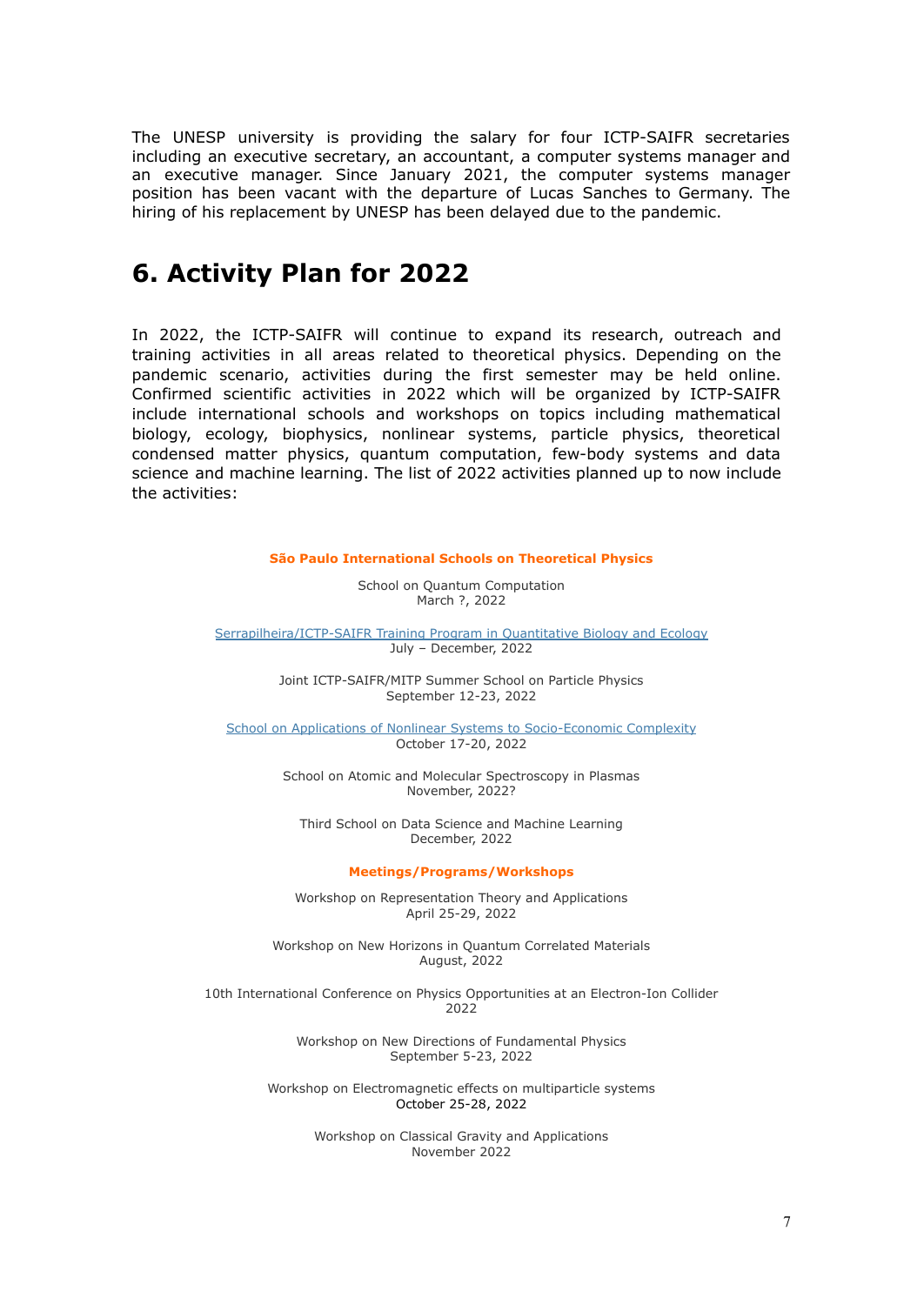Workshop on the Nature of Dark Matter November/December 2022?

#### **Outreach**

II Curso de Verão [ICTP-SAIFR](http://outreach.ictp-saifr.org/cursoveraoprofessores/) para Professores de Física de Ensino Médio January 15-21, 2022

> II Escola de Verão [ICTP-SAIFR](http://outreach.ictp-saifr.org/escolaverao/) para Jovens Físicos January 22-29, 2022

[IFT-Perimeter-SAIFR](http://journeys.ictp-saifr.org/) Journeys into Theoretical Physics July, 2022

## **7. Data management**

As explained earlier, almost all ICTP-SAIFR activities are recorded and the videos, together with pdf files of presentations, are posted online on the ICTP-SAIFR website of the activity. Links to the websites of 2021 activities can be found at <https://www.ictp-saifr.org/2021-activities/> . Also, the research articles described below can be accessed at the websites of the journals listed in the bibliography.

## **8. Use of Reserva Tecnica Funds**

Between December 2020-2021, the part of the reserva tecnica funds related to "Custos de Infraestrutura Direta do Projeto" was used for the following purposes:

- a) Design of online posters for announcements of Schools/Workshops activities: R\$ 2,482.90 (See SM-outra 003)
- b) Advertisement of postdoc positions at international magazines: R\$ 1,747.44
- c) Advertisement of online activities using online mailing system (mailjet): R\$ 2,682.22 (See SM-outra 003)
- d) Service payment to technician and specialized companies for technical support in the transmission and recording of online events: R\$ 24,585.00 (see SM-outra 010)
- e) Use of Zoom platform for all ICTP-SAIFR online activities: R\$ 8,679.11 (see SM-outra 010)
- f) Electronic devices ("material de consumo") for the Joint ICTP, [SAIFR](https://www.ictp-saifr.org/soc2021/) and UNESP School on [Systems-on-Chip,](https://www.ictp-saifr.org/soc2021/) Embedded Microcontrollers and their [Applications](https://www.ictp-saifr.org/soc2021/) in Research and Industry: R\$ 6,555.47 (see SM-outra 014)

And the part of the reserva tecnica funds related to "Benefícios Complementares" was not used.

## **9a. Articles in refereed scientific journals**

8a1. Articles by ICTP-SAIFR Associate Researchers – they are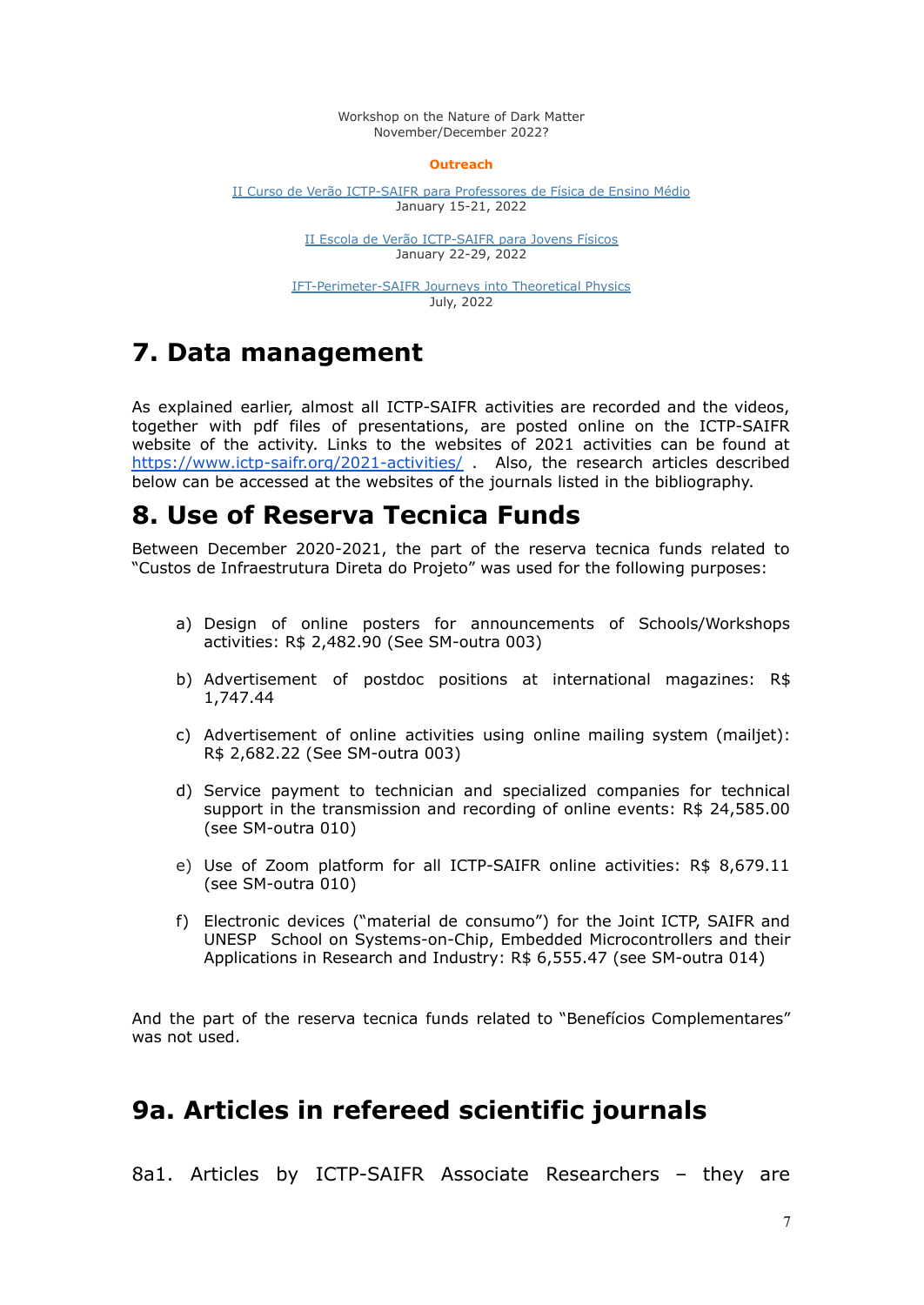#### presented following the order of the Project Team (item 2d)

- [1] A. D. Montero-Dorta, M. C. Artale, L. R. Abramo, and B. Tucci, "On the kinetic Sunyaev–Zel'dovich effect as an observational probe for halo spin bias," *Monthly Notices of the Royal Astronomical Society*, vol. 504, no. 3, pp. 4568–4582, Jul. 2021, doi: 10.1093/mnras/stab1026.
- [2] L. Nakazono *et al.including* L.R. Abramo, "On the discovery of stars, quasars, and galaxies in the Southern Hemisphere with S-PLUS DR2," *Monthly Notices of the Royal Astronomical Society*, vol. 507, no. 4, pp. 5847–5868, Nov. 2021, doi: 10.1093/mnras/stab1835.
- [3] D. Figueruelo *et al. including* L.R. Abramo, "J-PAS: forecasts for dark matter-dark energy elastic couplings," *J. Cosmol. Astropart. Phys.*, vol. 2021, no. 07, p. 022, Jul. 2021, doi: 10.1088/1475-7516/2021/07/022.
- [4] C. Guandalin, J. Adamek, P. Bull, C. Clarkson, L. R. Abramo, and L. Coates, "Observing relativistic features in large-scale structure surveys – I. Multipoles of the power spectrum," *Monthly Notices of the Royal Astronomical Society*, vol. 501, no. 2, pp. 2547–2561, Feb. 2021, doi: 10.1093/mnras/staa3890.
- [5] A. Hernán-Caballero *et al. including* R.L. Abramo, "The miniJPAS survey: Photometric redshift catalogue," *A&A*, vol. 654, p. A101, Oct. 2021, doi: 10.1051/0004-6361/202141236.
- [6] R. Ravisankar, D. Vudragović, P. Muruganandam, A. Balaž, and S. K. Adhikari, "Spin-1 spin–orbit- and Rabi-coupled Bose–Einstein condensate solver," *Computer Physics Communications*, vol. 259, p. 107657, Feb. 2021, doi: 10.1016/j.cpc.2020.107657.
- [7] S. K. Adhikari, "Multiring, stripe, and superlattice solitons in a spin-orbit-coupled spin-1 condensate," *Phys. Rev. A*, vol. 103, no. 1, p. L011301, Jan. 2021, doi: 10.1103/PhysRevA.103.L011301.
- [8] S. K. Adhikari, "Spontaneous spatial order in two-dimensional ferromagnetic spin-orbit coupled uniform spin-1 condensate solitons," *Physics Letters A*, vol. 388, p. 127042, Feb. 2021, doi: 10.1016/j.physleta.2020.127042.
- [9] P. Muruganandam, A. Balaž, and S. K. Adhikari, "OpenMP solver for rotating spin-1 spin–orbit- and Rabi-coupled Bose–Einstein condensates," *Computer Physics Communications*, vol. 264, p. 107926, Jul. 2021, doi: 10.1016/j.cpc.2021.107926.
- [10] S. K. Adhikari, "Supersolid-like states in a two-dimensional trapped spin–orbit-coupled spin-1 condensate," *J. Phys.: Condens. Matter*, vol. 33, no. 26, p. 265402, May 2021, doi: 10.1088/1361-648X/abfa5f.
- [11] S. K. Adhikari, "Spatial order in a two-dimensional spin–orbit-coupled spin-1/2 condensate: superlattice, multi-ring and stripe formation," *J. Phys.: Condens. Matter*, vol. 33, no. 42, p. 425402, Aug. 2021, doi: 10.1088/1361-648X/ac16ab.
- [12] S. K. Adhikari, "Symbiotic solitons in quasi-one- and quasi-two-dimensional spin-1 condensates," *Phys. Rev. E*, vol. 104, no. 2, p. 024207, Aug. 2021, doi: 10.1103/PhysRevE.104.024207.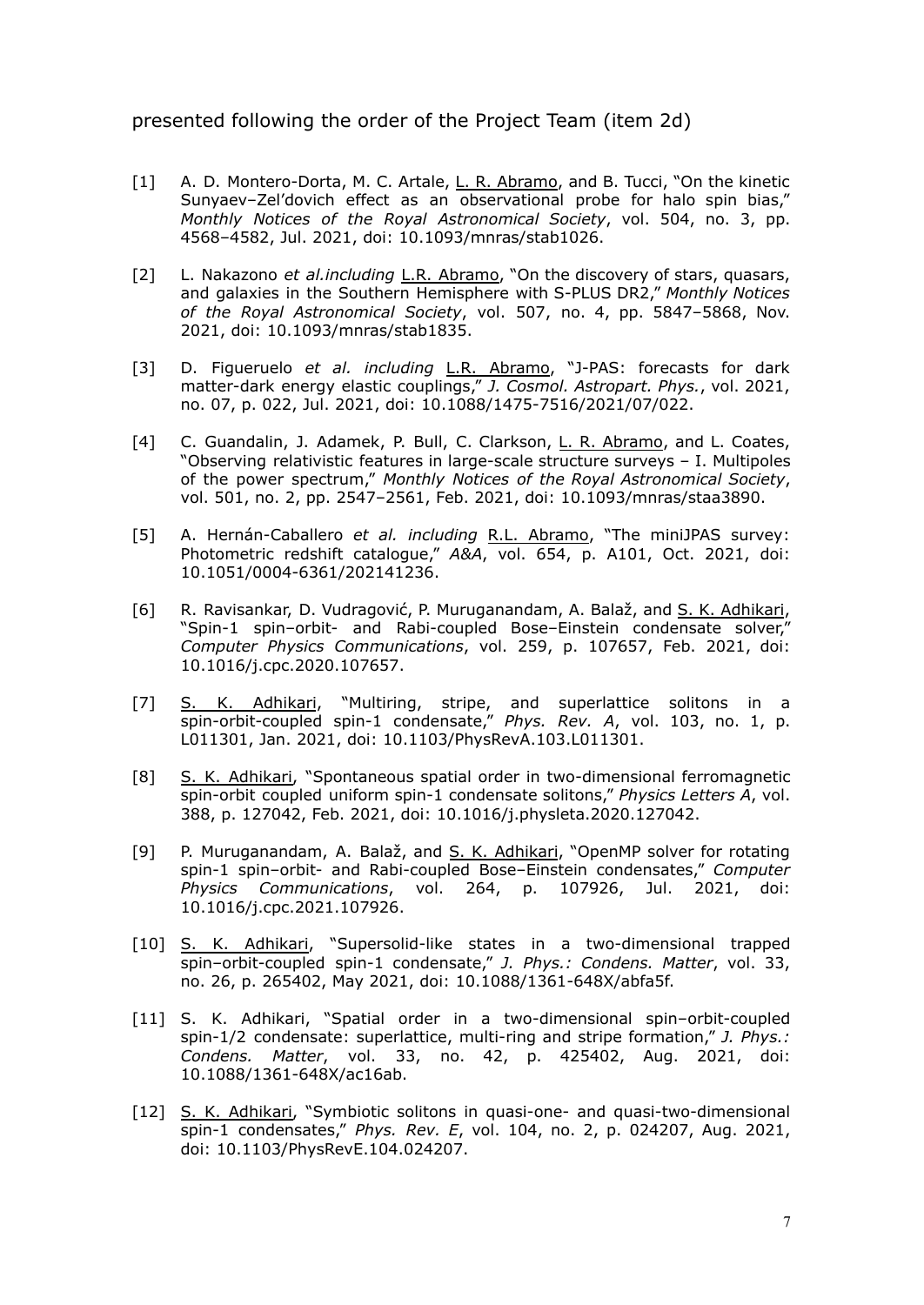- [13] G. D. Franco, F. M. D. Marquitti, L. D. Fernandes, D. Braha, and M. A. M. de Aguiar, "Shannon information criterion for low-high diversity transition in Moran and voter models," *Phys. Rev. E*, vol. 104, no. 2, p. 024315, Aug. 2021, doi: 10.1103/PhysRevE.104.024315.
- [14] V. M. Marquioni and M. A. M. de Aquiar, "Modeling neutral viral mutations in the spread of SARS-CoV-2 epidemics," *PLOS ONE*, vol. 16, no. 7, p. e0255438, Jul. 2021, doi: 10.1371/journal.pone.0255438.
- [15] A. E. D. Barioni and M. A. M. de Aquiar, "Complexity reduction in the 3D Kuramoto model," *Chaos, Solitons & Fractals*, vol. 149, p. 111090, Aug. 2021, doi: 10.1016/j.chaos.2021.111090.
- [16] A. Mikhailov and D. Zavaleta, "Normal form of nilpotent vector field near the tip of the pure spinor cone", *J. High Energ. Phys.*, vol. 2021, no. 5, p. 116, May 2021, doi: 10.1007/JHEP07(2021)150
- [17] M. M. Taddei *et al.including* L. Aolita, "Computational Advantage from the Quantum Superposition of Multiple Temporal Orders of Photonic Gates," *PRX Quantum*, vol. 2, no. 1, p. 010320, Feb. 2021, doi: 10.1103/PRXQuantum.2.010320.
- [18] M. M. Taddei, T. L. Silva, R. V. Nery, G. H. Aguilar, S. P. Walborn, and L. Aolita, "Exposure of subtle multipartite quantum nonlocality," *npj Quantum Inf*, vol. 7, no. 1, pp. 1–8, May 2021, doi: 10.1038/s41534-021-00402-5.
- [19] N. Berkovits, "Manifest spacetime supersymmetry and the superstring," *J. High Energ. Phys.*, vol. 2021, no. 10, p. 162, Oct. 2021, doi: 10.1007/JHEP10(2021)162.
- [20] R. Santos-Lima, G. Guerrero, E. M. de Gouveia Dal Pino, and A. Lazarian, "Diffusion of large-scale magnetic fields by reconnection in MHD turbulence," *Monthly Notices of the Royal Astronomical Society*, vol. 503, no. 1, pp. 1290–1309, May 2021, doi: 10.1093/mnras/stab470.
- [21] T. E. Medina-Torrejón, E. M. de G. D. Pino, L. H. S. Kadowaki, G. Kowal, C. B. Singh, and Y. Mizuno, "Particle Acceleration by Relativistic Magnetic Reconnection Driven by Kink Instability Turbulence in Poynting Flux–Dominated Jets," *ApJ*, vol. 908, no. 2, p. 193, Feb. 2021, doi: 10.3847/1538-4357/abd6c2.
- [22] H. Abdalla *et al. including* E. M. de Gouveia Dal Pino, R. Nemmen, "Sensitivity of the Cherenkov Telescope Array for probing cosmology and fundamental physics with gamma-ray propagation," *J. Cosmol. Astropart. Phys.*, vol. 2021, no. 02, pp. 048–048, Feb. 2021, doi: 10.1088/1475-7516/2021/02/048.
- [23] A. Acharyya *et al. including* E. M. de Gouveia Dal Pino, R. Nemmen, "Sensitivity of the Cherenkov Telescope Array to a dark matter signal from the Galactic centre," *J. Cosmol. Astropart. Phys.*, vol. 2021, no. 01, pp. 057–057, Jan. 2021, doi: 10.1088/1475-7516/2021/01/057.
- [24] L. Barreto-Mota, E. M. de Gouveia Dal Pino, B. Burkhart, C. Melioli, R. Santos-Lima, and L. H. S. Kadowaki, "Magnetic field orientation in self-gravitating turbulent molecular clouds," *Monthly Notices of the Royal Astronomical Society*, vol. 503, no. 4, pp. 5425–5447, Jun. 2021, doi: 10.1093/mnras/stab798.
- [25] L. H. S. Kadowaki, E. M. de G. D. Pino, T. E. Medina-Torrejón, Y. Mizuno, and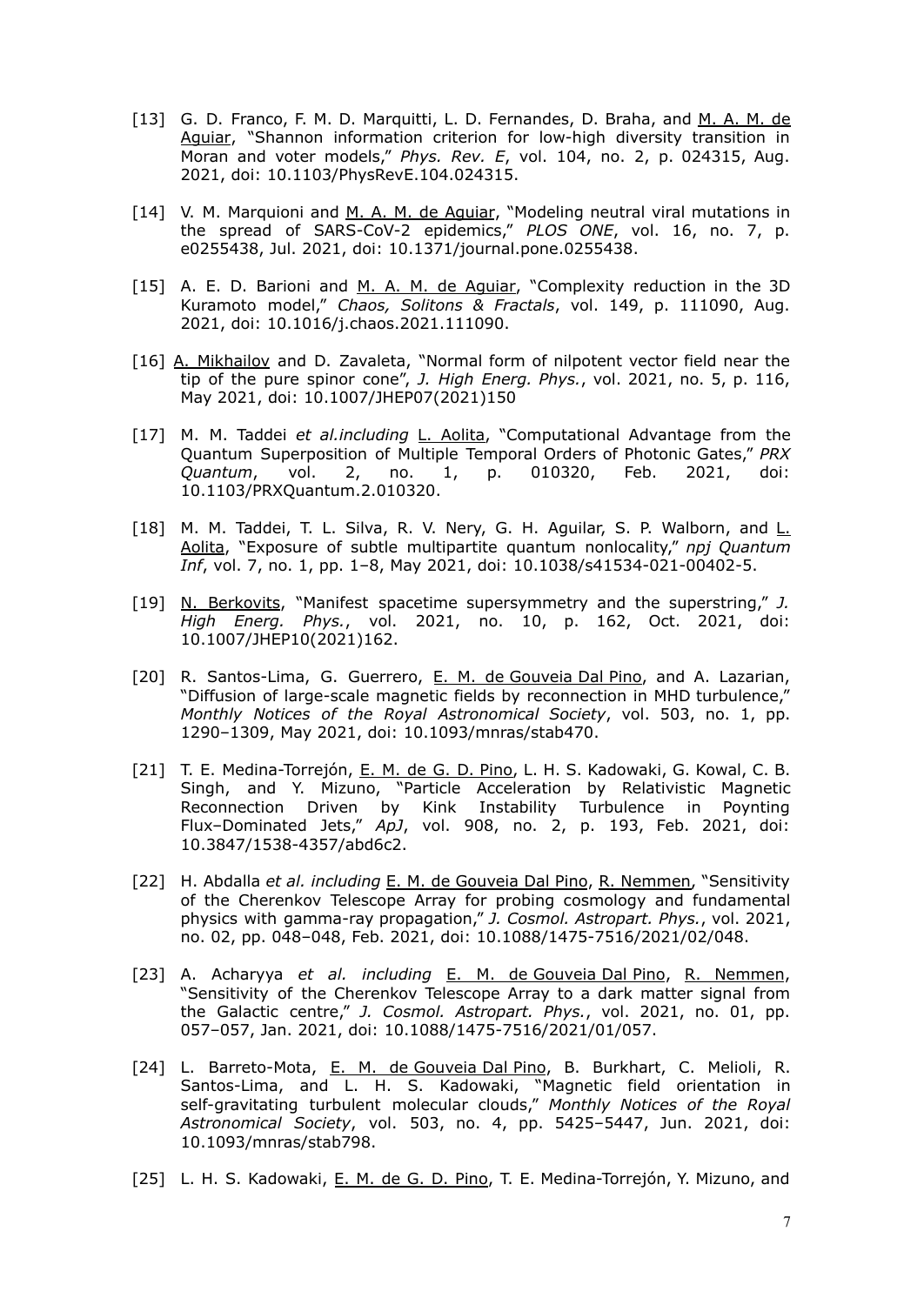P. Kushwaha, "Fast Magnetic Reconnection Structures in Poynting Flux-dominated Jets," *ApJ*, vol. 912, no. 2, p. 109, May 2021, doi: 10.3847/1538-4357/abee7a.

- [26] S. Hussain, R. Alves Batista, E. M. de Gouveia Dal Pino, and K. Dolag, "High-energy neutrino production in clusters of galaxies," *Monthly Notices of the Royal Astronomical Society*, vol. 507, no. 2, pp. 1762–1774, Oct. 2021, doi: 10.1093/mnras/stab1804.
- [27] I. Brivio, O. J. P. Éboli, and M. C. González-García, "Unitarity constraints on ALP interactions," *Phys. Rev. D*, vol. 104, no. 3, p. 035027, Aug. 2021, doi: 10.1103/PhysRevD.104.035027.
- [28] G. Andreguetto Maciel and R. Martinez-Garcia, "Enhanced species coexistence in Lotka-Volterra competition models due to nonlocal interactions," *Journal of Theoretical Biology*, vol. 530, p. 110872, Dec. 2021, doi: 10.1016/j.jtbi.2021.110872.
- [29] M. J. Noonan *et al. including* R. Martinez-García, "Estimating encounter location distributions from animal tracking data," *Methods in Ecology and Evolution*, vol. 12, no. 7, pp. 1158–1173, 2021, doi: 10.1111/2041-210X.13597.
- [30] C. Cabal, R. Martinez-Garcia, A. de Castro, F. Valladares, and S. W. Pacala, "Future paths for the 'exploitative segregation of plant roots' model," *Plant Signaling & Behavior*, vol. 16, no. 5, p. 1891755, May 2021, doi: 10.1080/15592324.2021.1891755.
- [31] R. Martinez-Garcia, C. López, and F. Vazquez, "Species exclusion and coexistence in a noisy voter model with a competition-colonization tradeoff," *Phys. Rev. E*, vol. 103, no. 3, p. 032406, Mar. 2021, doi: 10.1103/PhysRevE.103.032406.
- [32] J. Henrichs, M. Lembo, F. Iocco, and L. Amendola, "Testing gravity with the Milky Way: Yukawa potential," *Phys. Rev. D*, vol. 104, no. 4, p. 043009, Aug. 2021, doi: 10.1103/PhysRevD.104.043009.
- [33 and Prado] F. M. D. Marquitti *et al.including*, R. A. Kraenkel and P.I.Prado, "Brazil in the face of new SARS-CoV-2 variants: emergencies and challenges in public health," *Rev. bras. epidemiol.*, vol. 24, Jun. 2021, doi: 10.1590/1980-549720210022.
- [34] N. Kern, C. Chaubet, R. A. Kraenkel, and M. A. Manna, "Miles' mechanism for generating surface water waves by wind, in finite water depth and subject to constant vorticity flow," *Coastal Engineering*, vol. 170, p. 103976, Dec. 2021, doi: 10.1016/j.coastaleng.2021.103976.
- [35] M. A. Manna, S. Noubissié, J. Touboul, B. Simon, and R. A. Kraenkel, "The role of constant vorticity on weakly nonlinear surface gravity waves," *Wave Motion*, vol. 102, p. 102702, Apr. 2021, doi: 10.1016/j.wavemoti.2020.102702.
- [36] T. P. Portella and R. A. Kraenkel, "Spatial-temporal pattern of cutaneous leishmaniasis in Brazil," *Infectious Diseases of Poverty*, vol. 10, no. 1, p. 86, Jun. 2021, doi: 10.1186/s40249-021-00872-x.
- [37] G. Krein and C. Miller, "Nonequilibrium Dynamics of the Chiral Quark Condensate under a Strong Magnetic Field," *Symmetry*, vol. 13, no. 4, Art.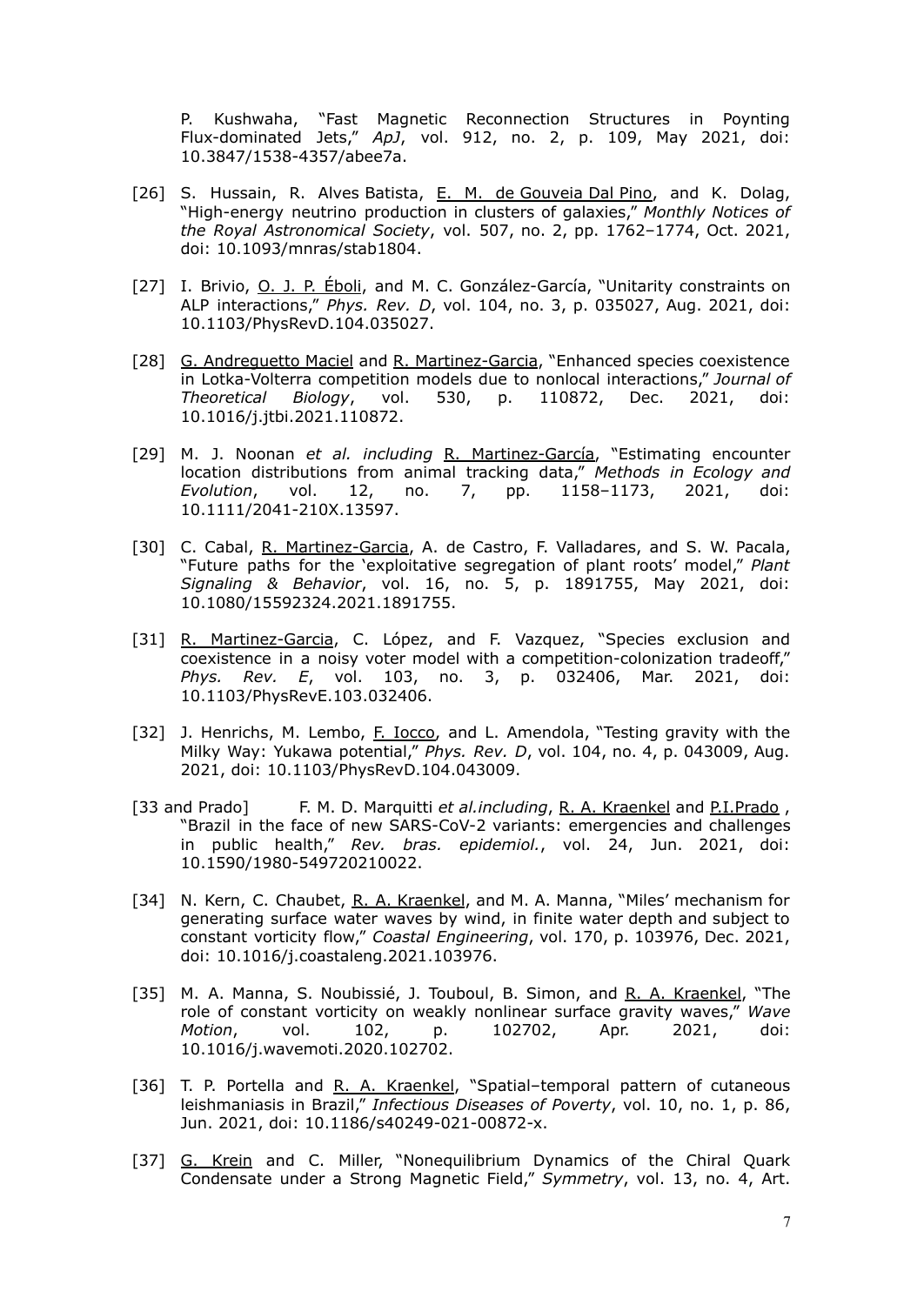no. 4, Apr. 2021, doi: 10.3390/sym13040551.

- [38] A. Jaiswal *et al. including G. Krein*, "Dynamics of QCD matter current status," *Int. J. Mod. Phys. E*, vol. 30, no. 02, p. 2130001, Feb. 2021, doi: 10.1142/S0218301321300010.
- [39] W. R. Tavares, R. L. S. Farias, S. S. Avancini, V. S. Timóteo, M. B. Pinto, and G. Krein, "Nambu–Jona-Lasinio SU(3) model constrained by lattice QCD: thermomagnetic effects in the magnetization," *Eur. Phys. J. A*, vol. 57, no. 9, p. 278, Sep. 2021, doi: 10.1140/epja/s10050-021-00587-5.
- [40] C. S. R. Costa, A. Freese, I. C. Cloët, B. El-Bennich, G. Krein, and P. C. Tandy, "Intrinsic glue and Wilson lines within dressed quarks," *Phys. Rev. C*, vol. 104, no. 4, p. 045201, Oct. 2021, doi: 10.1103/PhysRevC.104.045201.
- [41] M. Grayling *et al. including* M. Lima, "Understanding the extreme luminosity of DES14X2fna," *Monthly Notices of the Royal Astronomical Society*, vol. 505, no. 3, pp. 3950–3967, Aug. 2021, doi: 10.1093/mnras/stab1478.
- [42] P. Lemos *et al. including* M. Lima, "Assessing tension metrics with dark energy survey and Planck data," *Monthly Notices of the Royal Astronomical Society*, vol. 505, no. 4, pp. 6179–6194, Aug. 2021, doi: 10.1093/mnras/stab1670.
- [43] J. Myles *et al. including* M. Lima, "Dark Energy Survey Year 3 results: redshift calibration of the weak lensing source galaxies," *Monthly Notices of the Royal Astronomical Society*, vol. 505, no. 3, pp. 4249–4277, Aug. 2021, doi: 10.1093/mnras/stab1515.
- [44] M. Gatti *et al. including* M. Lima, "Dark energy survey year 3 results: weak lensing shape catalogue," *Monthly Notices of the Royal Astronomical Society*, vol. 504, no. 3, pp. 4312–4336, Jul. 2021, doi: 10.1093/mnras/stab918.
- [45] T. Shin *et al. including* M. Lima, "The mass and galaxy distribution around SZ-selected clusters," *Monthly Notices of the Royal Astronomical Society*, vol. 507, no. 4, pp. 5758–5779, Nov. 2021, doi: 10.1093/mnras/stab2505.
- [46] H. Nastase and J. Sonnenschein, "A \$\$ T\overline{T} \$\$-like deformation of the Skyrme model and the Heisenberg model of nucleon-nucleon scattering," *J. High Energ. Phys.*, vol. 2021, no. 5, p. 19, May 2021, doi: 10.1007/JHEP05(2021)019.
- [47] H. Nastase and U. M. Portugal, "The monopole problem in holographic cosmology," *Physics Letters B*, vol. 815, p. 136141, Apr. 2021, doi: 10.1016/j.physletb.2021.136141.
- [48] D. Melnikov and H. Nastase, "Wiedemann-Franz laws and SI(2,  $\mathbb{Z}$ ) duality in AdS/CMT holographic duals and one-dimensional effective actions for them," *J. High Energ. Phys.*, vol. 2021, no. 5, p. 92, May 2021, doi: 10.1007/JHEP05(2021)092.
- [49] H. Nastase and J. Sonnenschein, "Soliton, breather and shockwave solutions of the Heisenberg and the \$\$ T\overline{T} \$\$deformations of scalar field theories in 1+1 dimensions," *J. High Energ. Phys.*, vol. 2021, no. 4, p. 106, Apr. 2021, doi: 10.1007/JHEP04(2021)106.
- [50] H. Nastase, "Reheating in holographic cosmology and connecting to Λ-MSSM constructions for particle physics," *J. High Energ. Phys.*, vol. 2021, no. 9, p.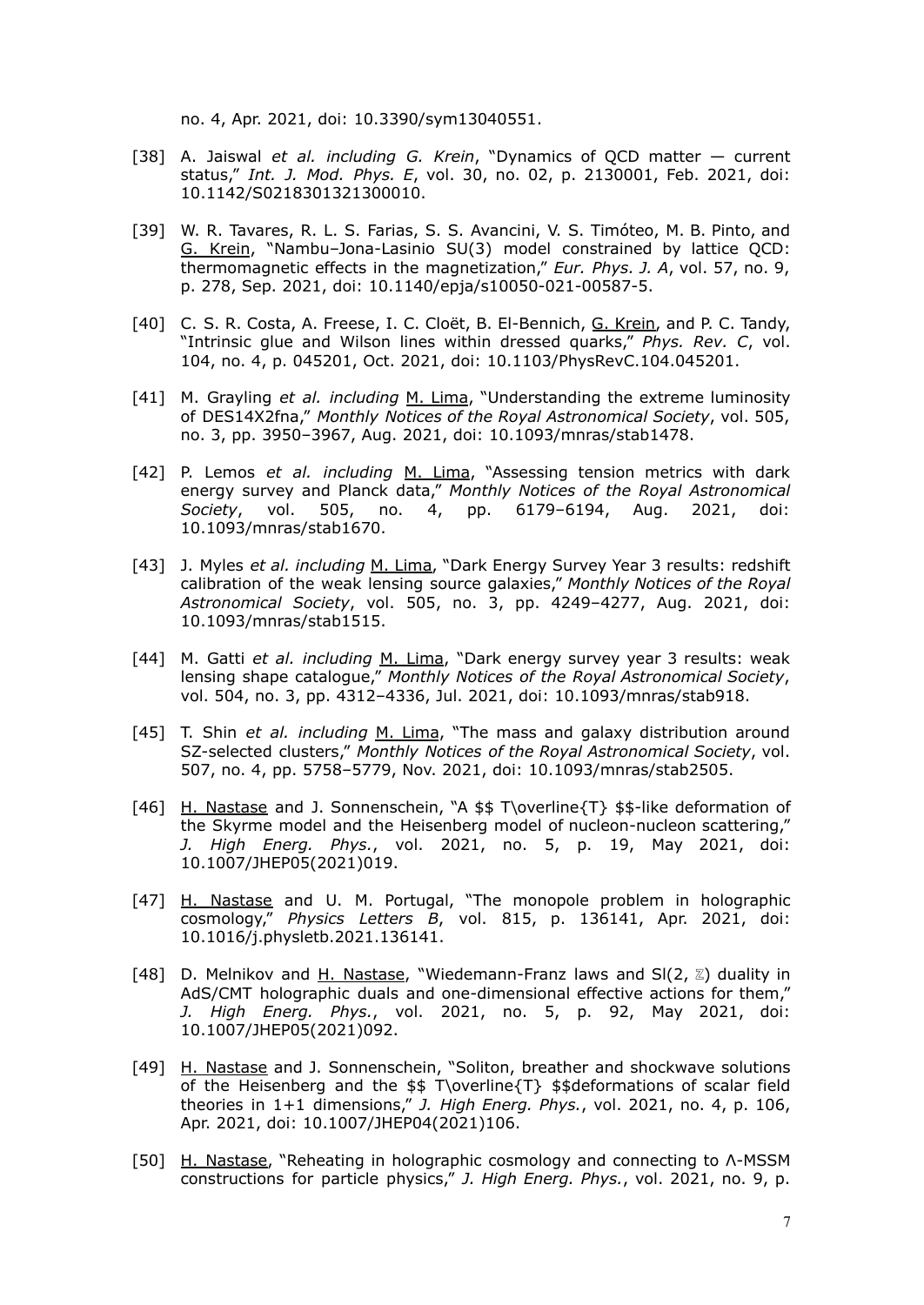20, Sep. 2021, doi: 10.1007/JHEP09(2021)020.

- [51] M. Guolo *et al including* R. Nemmen*.*, "The Eddington ratio-dependent 'changing look' events in NGC 2992," *Monthly Notices of the Royal Astronomical Society*, vol. 508, no. 1, pp. 144–156, Nov. 2021, doi: 10.1093/mnras/stab2550.
- [52] F. Cafardo and R. Nemmen, "Fermi-LAT Observations of Sagittarius A\ast: Imaging Analysis," *ApJ*, vol. 918, no. 1, p. 30, Sep. 2021, doi: 10.3847/1538-4357/ac0efe.
- [53] A. Tumasyan *et al. including* S. Novaes, "Observation of tW production in the single-lepton channel in pp collisions at \$\$ \sqrt{s} \$\$= 13 TeV," *J. High Energ. Phys.*, vol. 2021, no. 11, p. 111, Nov. 2021, doi: 10.1007/JHEP11(2021)111.
- [54] CMS Collaboration *et al. including* S. Novaes, "Measurement of differential  $st\overline{s}$  overline{t}\$ production cross sections in the full kinematic range using \$\mathrm{lepton}+\text{jets}\$ events from proton-proton collisions at \$\sqrt{s}=13\text{ }\text{ }\mathrm{TeV}\$," *Phys. Rev. D*, vol. 104, no. 9, p. 092013, Nov. 2021, doi: 10.1103/PhysRevD.104.092013.
- [55] A. Tumasyan *et al. including* S. Novaes, "Search for chargino-neutralino production in events with Higgs and W bosons using 137 fb−1 of proton-proton collisions at \$\$ \sqrt{s} \$\$= 13 TeV," *J. High Energ. Phys.*, vol. 2021, no. 10, p. 45, Oct. 2021, doi: 10.1007/JHEP10(2021)045.
- [56] A. Tumasyan *et al. including* S. Novaes, "Search for new particles in events with energetic jets and large missing transverse momentum in proton-proton collisions at \$\$ \sqrt{s} \$\$= 13 TeV," *J. High Energ. Phys.*, vol. 2021, no. 11, p. 153, Nov. 2021, doi: 10.1007/JHEP11(2021)153.
- [57] A. Tumasyan *et al. including* S. Novaes, "Combined searches for the production of supersymmetric top quark partners in proton–proton collisions at  $\sqrt{s} = 13\,\text{TeV}$   $\sqrt{V}$   $\frac{s}{r}$  *Eur. Phys. J. C.* vol. 81, no. 11, p. 970, Nov. 2021, doi: 10.1140/epjc/s10052-021-09721-5.
- [58] CMS Collaboration *et al. including* S. Novaes, "Measurements of the Electroweak Diboson Production Cross Sections in Proton-Proton Collisions at \$\sqrt{s}=5.02\text{ }\text{ }\mathrm{TeV}\$ Using Leptonic Decays," *Phys. Rev. Lett.*, vol. 127, no. 19, p. 191801, Nov. 2021, doi: 10.1103/PhysRevLett.127.191801.
- [59] A. Tumasyan *et al.* (CMS Collaboration) *including* S. Novaes, "Measurement of the electroweak production of \$Z\ensuremath{\gamma}\$ and two jets in proton-proton collisions at  $\sqrt{s} = 13\text{ } \text{ } \mathrm{TeV}$  and constraints on anomalous quartic gauge couplings",*Phys. Rev. D* 104, 072001 Oct. 2021. doi: 10.1103/PhysRevD.104.072001
- [60] A. Tumasyan *et al. including* S. Novaes, "Search for a heavy Higgs boson decaying into two lighter Higgs bosons in the ττbb final state at 13 TeV," *J. High Energ. Phys.*, vol. 2021, no. 11, p. 57, Nov. 2021, doi: 10.1007/JHEP11(2021)057.
- [61] A. Tumasyan *et al. including* S. Novaes, "Study of Z boson plus jets events using variables sensitive to double-parton scattering in pp collisions at 13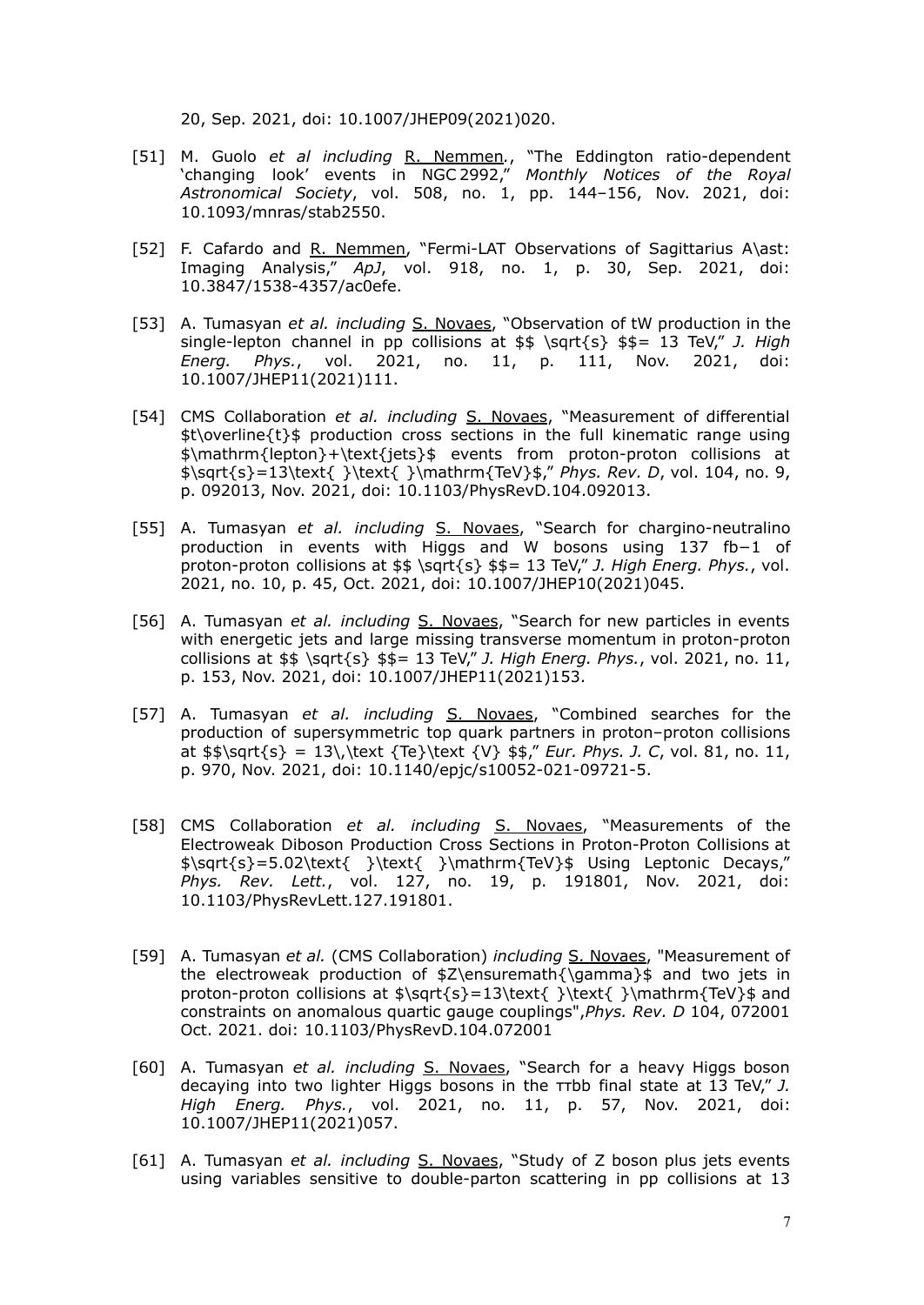TeV," *J. High Energ. Phys.*, vol. 2021, no. 10, p. 176, Oct. 2021, doi: 10.1007/JHEP10(2021)176.

- [62] A. Tumasyan *et al. including* S. Novaes, "Measurements of the pp → W±γγ and pp  $\rightarrow$  Zγγ cross sections at \$\$ \sqrt{\mathrm{s}} \$\$= 13 TeV and limits on anomalous quartic gauge couplings," *J. High Energ. Phys.*, vol. 2021, no. 10, p. 174, Oct. 2021, doi: 10.1007/JHEP10(2021)174.
- [63] CMS Collaboration *et al. including* S. Novaes, "Search for lepton-flavor violating decays of the Higgs boson in the \$\ensuremath{\mu}\ensuremath{\tau}\$ and \$e\ensuremath{\tau}\$ final states in proton-proton collisions at \$\sqrt{s}=13\text{ }\text{ }\mathrm{TeV}\$," *Phys. Rev. D*, vol. 104, no. 3, p. 032013, Aug. 2021, doi: 10.1103/PhysRevD.104.032013.
- [64] CMS Collaboration *et al. including* S. Novaes, "Search for long-lived particles decaying to jets with displaced vertices in proton-proton collisions at \$\sqrt{s}=13\text{ }\text{ }\mathrm{TeV}\$," *Phys. Rev. D*, vol. 104, no. 5, p. 052011, Sep. 2021, doi: 10.1103/PhysRevD.104.052011.
- [65] CMS Collaboration *et al. including* S. Novaes, "Constraints on anomalous Higgs boson couplings to vector bosons and fermions in its production and decay using the four-lepton final state," *Phys. Rev. D*, vol. 104, no. 5, p. 052004, Sep. 2021, doi: 10.1103/PhysRevD.104.052004.
- [66] A. M. Sirunyan *et al. including* S. Novaes, "Search for charged Higgs bosons produced in vector boson fusion processes and decaying into vector boson pairs in proton–proton collisions at  $$s\sqrt{s} = 13\$ . {\text {TeV}}  $$s$ ," *Eur. Phys. J. C*, vol. 81, no. 8, p. 723, Aug. 2021, doi: 10.1140/epjc/s10052-021-09472-3.
- [66] A. M. Sirunyan *et al. including* S. Novaes, "Search for W′ bosons decaying to a top and a bottom quark at s=13TeV in the hadronic final state," *Physics Letters B*, vol. 820, p. 136535, Sep. 2021, doi: 10.1016/j.physletb.2021.136535.
- [67] A. M. Sirunyan *et al. including* S. Novaes, "Precision luminosity measurement in proton–proton collisions at  $\sqrt{\s}$  = 13\,\hbox {TeV}\$\$in 2015 and 2016 at CMS," *Eur. Phys. J. C*, vol. 81, no. 9, p. 800, Sep. 2021, doi: 10.1140/epjc/s10052-021-09538-2.
- [68] CMS Collaboration *et al. including* S. Novaes, "Constraints on the Initial State of Pb-Pb Collisions via Measurements of \$Z\$-Boson Yields and Azimuthal Anisotropy at  $\sqrt{\s}_{NN}=-5.02\text{ }\text{ }\mathrm{TeV}$ , *Phys. Rev. Lett.*, vol. 127, no. 10, p. 102002, Aug. 2021, doi: 10.1103/PhysRevLett.127.102002.
- [69] The CMS collaboration., Sirunyan, A.M., Tumasyan, A. *et al. including* S. Novaes "Measurements of Higgs boson production cross sections and couplings in the diphoton decay channel at  $s\sqrt{ } = 13$  TeV". *J. High Energ. Phys*. 2021, 27 (2021). doi: 10.1007/JHEP07(2021)027
- [70] CMS Collaboration., Sirunyan, A.M., Tumasyan, A. *et al. including* S. Novaes "Measurements of production cross sections of the Higgs boson in the four-lepton final state in proton–proton collisions at  $\sqrt{s} = 13\,\text{e}$ {TeV}" . *Eur. Phys. J. C* 81, 488 (2021). https://doi.org/10.1140/epjc/s10052-021-09200-x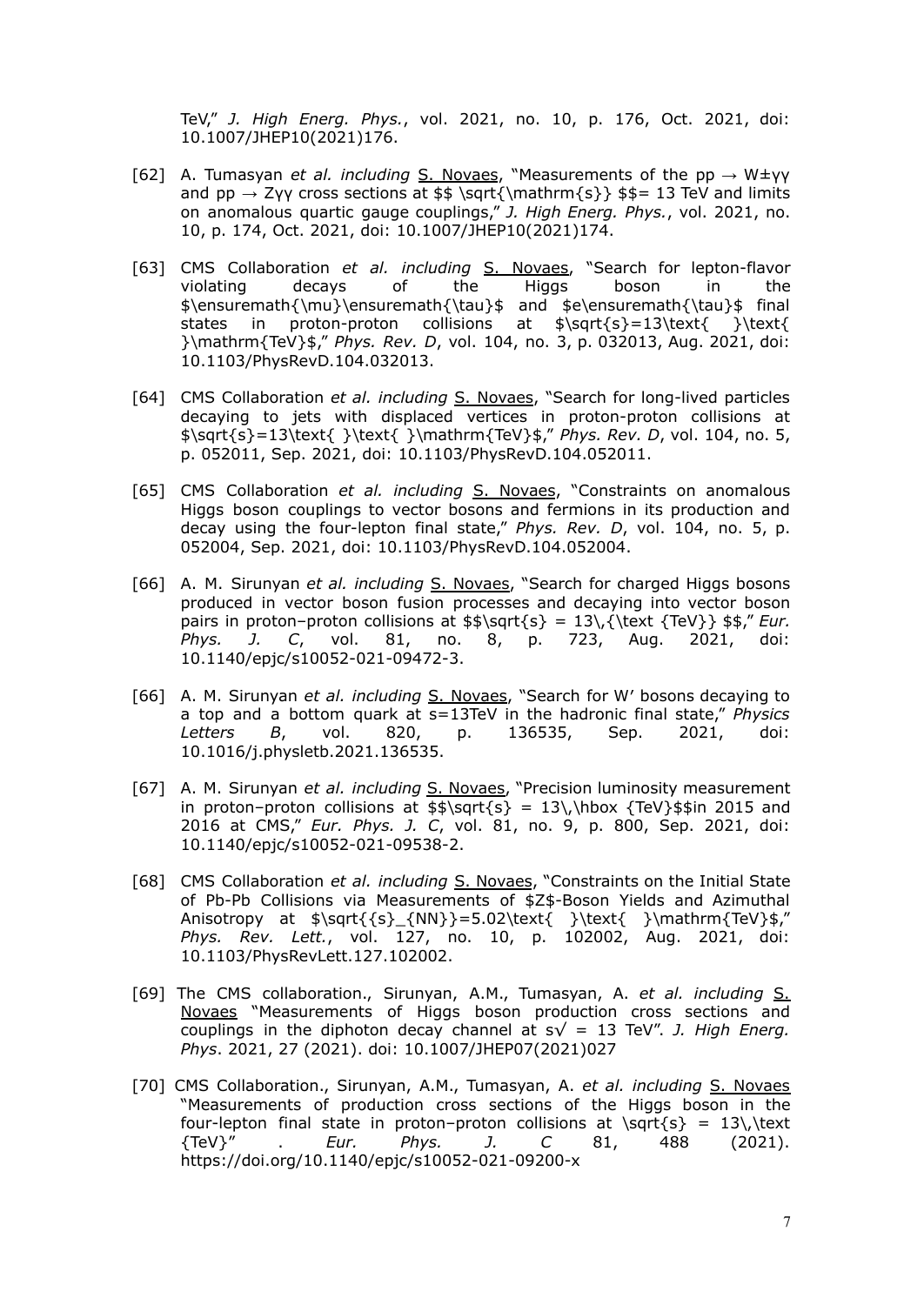- [71] The CMS collaboration., Sirunyan, A.M., Tumasyan, A. *et al. including* S. Novaes. "Search for resonant and nonresonant new phenomena in high-mass dilepton final states at  $s\sqrt{ } = 13$  TeV". *J. High Energ. Phys.* 2021, 208 (2021), doi: 10.1007/JHEP07(2021)208
- [72] CMS Collaboration *et al. including* S. Novaes, "Search for top squark production in fully hadronic final states in proton-proton collisions at \$\sqrt{s}=13\text{ }\text{ }\mathrm{TeV}\$," *Phys. Rev. D*, vol. 104, no. 5, p. 052001, Sep. 2021, doi: 10.1103/PhysRevD.104.052001.
- [73] A. M. Sirunyan *et al. including* S. Novaes, "Study of Drell-Yan dimuon production in proton-lead collisions at \$\$ \sqrt{s\_{\mathrm{NN}}} \$\$= 8.16 TeV," *J. High Energ. Phys.*, vol. 2021, no. 5, p. 182, May 2021, doi: 10.1007/JHEP05(2021)182.
- [74] A. M. Sirunyan *et al. including* S. Novaes, "First measurement of large area jet transverse momentum spectra in heavy-ion collisions," *J. High Energ. Phys.*, vol. 2021, no. 5, p. 284, May 2021, doi: 10.1007/JHEP05(2021)284.
- [75] A. M. Sirunyan *et al. including* S. Novaes, "Measurements of angular distance and momentum ratio distributions in three-jet and  $$f\text{Z}}\$ final states in \$\${\text {p}}{\text {p}}\$\$collisions," *Eur. Phys. J. C*, vol. 81, no. 9, p. 852, Sep. 2021, doi: 10.1140/epjc/s10052-021-09570-2.
- [76] A. M. Sirunyan *et al. including* S. Novaes, "Search for a heavy vector resonance a decaying to be a  $\frac{\mathrm{Z}}{\mathrm{\}}^{\mathrm{\}}\$  = boson and a Higgs boson in proton-proton collisions at  $$s\sqrt{s} = 13\,\text{TeV}$  {Te}\text  $\{\V\}$   $$s," Eur.$ *Phys. J. C*, vol. 81, no. 8, p. 688, Aug. 2021, doi: 10.1140/epjc/s10052-021-09348-6.
- [77] CMS Collaboration *et al. including* S. Novaes, "Hard color-singlet exchange in dijet events in proton-proton collisions at \$\sqrt{s}=13\text{ }\text{ }\mathrm{TeV}\$," *Phys. Rev. D*, vol. 104, no. 3, p. 032009, Aug. 2021, doi: 10.1103/PhysRevD.104.032009.
- [78] CMS Collaboration *et al. including* S. Novaes, "Search for top squarks in final states with two top quarks and several light-flavor jets in proton-proton collisions at  $\sqrt{s}=13\text{ } \text{ } \mathrm{TeV}\$ ," *Phys. Rev. D*, vol. 104, no. 3, p. 032006, Aug. 2021, doi: 10.1103/PhysRevD.104.032006.
- [79] A. M. Sirunyan *et al. including* S. Novaes, "Performance of the CMS muon trigger system in proton-proton collisions at \$\sqrt\$(s) = 13," *J. Inst.*, vol. 16, no. 07, p. P07001, Jul. 2021, doi: 10.1088/1748-0221/16/07/P07001.
- [80] CMS Collaboration *et al. including* S. Novaes, "Observation of a New Excited Beauty Strange Baryon Decaying to \${\mathrm{\ensuremath{\Xi}}}\_{b}^{\ensuremath{-}}{\ensuremath{\pi} }^{+}{\ensuremath{\pi}}^{\ensuremath{-}}\$," *Phys. Rev. Lett.*, vol. 126, no. 25, p. 252003, Jun. 2021, doi: 10.1103/PhysRevLett.126.252003.
- [81] A. M. Sirunyan *et al. including* S. Novaes, "Measurements of the differential cross sections of the production of Z + jets and  $\gamma$  + jets and of Z boson emission collinear with a jet in pp collisions at \$\$ \sqrt{s} \$\$= 13 TeV," *J. High Energ. Phys.*, vol. 2021, no. 5, p. 285, May 2021, doi: 10.1007/JHEP05(2021)285.
- [82] CMS Collaboration *et al. including* S. Novaes, "Measurement of the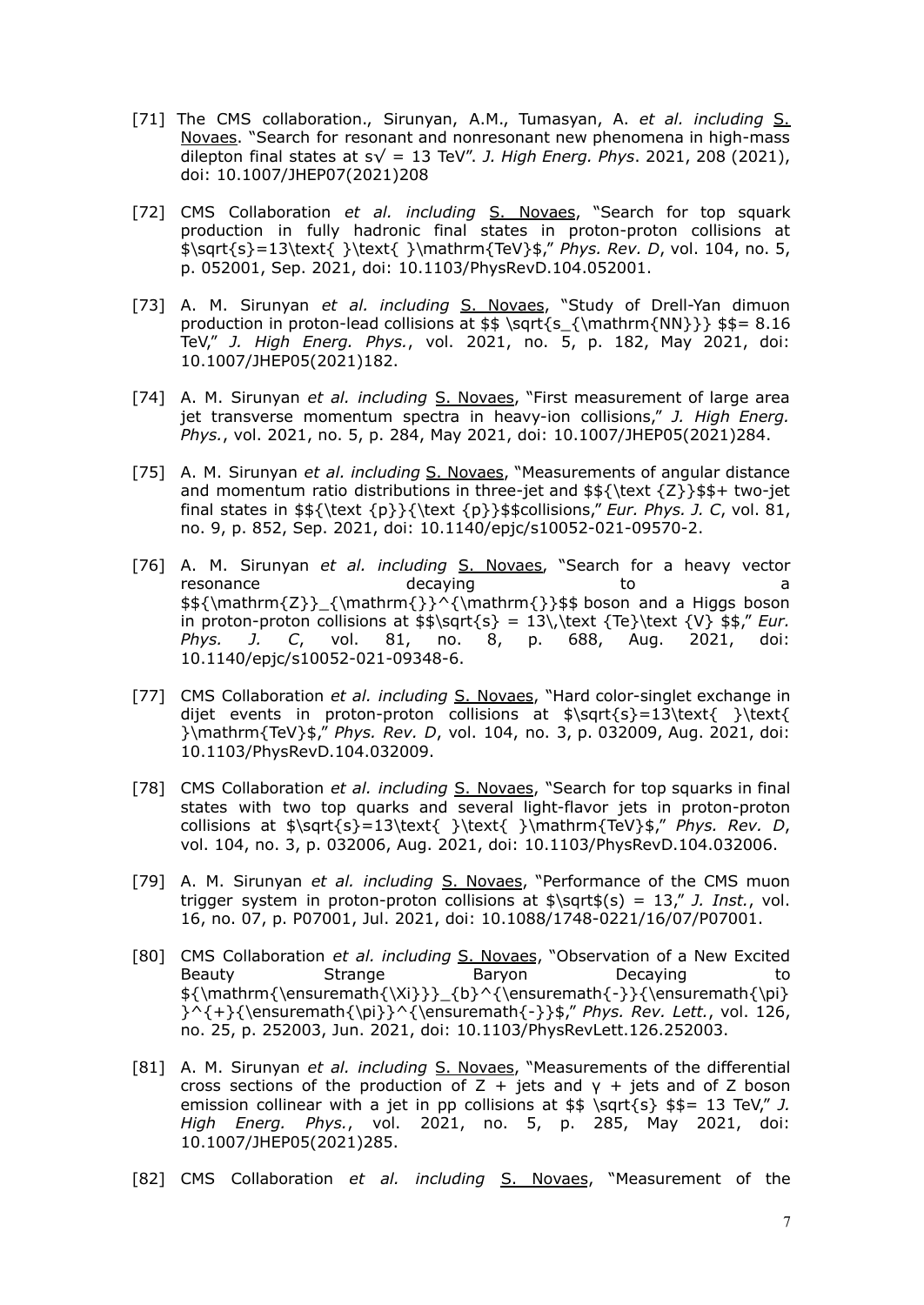\$W\ensuremath{\gamma}\$ Production Cross Section in Proton-Proton Collisions at \$\sqrt{s}=13\text{ }\text{ }\mathrm{TeV}\$ and Constraints on Effective Field Theory Coefficients," *Phys. Rev. Lett.*, vol. 126, no. 25, p. 252002, Jun. 2021, doi: 10.1103/PhysRevLett.126.252002.

- [83] A. M. Sirunyan *et al.including* S. Novaes, "In-medium modification of dijets in PbPb collisions at \$\$ \sqrt{s\_{\mathrm{NN}}} \$\$= 5.02 TeV," *J. High Energ. Phys.*, vol. 2021, no. 5, p. 116, May 2021, doi: 10.1007/JHEP05(2021)116.
- [84] G. Cho, B. Pardo, and R. A. Porto, "Gravitational radiation from inspiralling compact objects: Spin-spin effects completed at the next-to-leading post-Newtonian order," *Phys. Rev. D*, vol. 104, no. 2, p. 024037, Jul. 2021, doi: 10.1103/PhysRevD.104.024037.
- [85] Z. Liu, R. A. Porto, and Z. Yang, "Spin effects in the effective field theory approach to Post-Minkowskian conservative dynamics," *J. High Energ. Phys.*, vol. 2021, no. 6, p. 12, Jun. 2021, doi: 10.1007/JHEP06(2021)012.
- [86] L. B. Castilho and P. I. Prado, "Towards a pragmatic use of statistics in ecology," *PeerJ.* 2021 Sep 1;9:e12090, doi 10.7717/peerj.12090.
- [87] R. M. Coutinho *et al.including* P.I. Prado, "Model-based estimation of transmissibility and reinfection of SARS-CoV-2 P.1 variant," *Commun Med*, vol. 1, no. 1, pp. 1–8, Nov. 2021, doi: 10.1038/s43856-021-00048-6.
- [88] R. Pardini *et al.including* P.I. Prado, "COVID-19 pandemic as a learning path for grounding conservation policies in science," *Persp. in Ecol. and Cons.,*19 (2) 2021, p. 109-114, doi: 10.1016/j.pecon.2021.02.009.
- [89] E.-L. Marjakangas *et al.including* P.I. Prado, "Co-occurrences of tropical trees in eastern South America: disentangling abiotic and biotic forces," *Plant Ecol*, vol. 222, no. 7, pp. 791–806, Jul. 2021, doi: 10.1007/s11258-021-01143-3.
- [90] L. B. Castilho and P. I. Prado, "Towards a pragmatic view of theories in ecology," *OIKOS* 130 (6) June 2021 p. 821-830, doi: 10.1111/oik.07314.
- [91] J. P. Pinheiro, C. A. de S. Pires, F. S. Queiroz, and Y. S. Villamizar, "Confronting the inverse seesaw mechanism with the recent muon g-2 result," *Physics Letters B*, vol. 823, p. 136764, Dec. 2021, doi: 10.1016/j.physletb.2021.136764.
- [92] M. Dutra *et al. including* F.S. Queiroz "A model for mixed warm and hot right-handed neutrino dark matter". *J. High Energ. Phys.* 2021, 5 (2021). doi: 10.1007/JHEP10(2021)005
- [93] T. N. Maity and F. S. Queiroz, "Detecting bosonic dark matter with neutron stars," *Phys. Rev. D*, vol. 104, no. 8, p. 083019, Oct. 2021, doi: 10.1103/PhysRevD.104.083019.
- [94] T. B. de Melo, S. Kovalenko, F. S. Queiroz, C. Siqueira, and Y. S. Villamizar, "Rare kaon decay to missing energy: Implications of the NA62 result for a \${Z}^{\ensuremath{'}}\$ model," *Phys. Rev. D*, vol. 103, no. 11, p. 115001, Jun. 2021, doi: 10.1103/PhysRevD.103.115001.
- [95] B. Barman, P. Ghosh, F. S. Queiroz, and A. K. Saha, "Scalar multiplet dark matter in a fast expanding Universe: Resurrection of the desert region," *Phys. Rev. D*, vol. 104, no. 1, p. 015040, Jul. 2021, doi: 10.1103/PhysRevD.104.015040.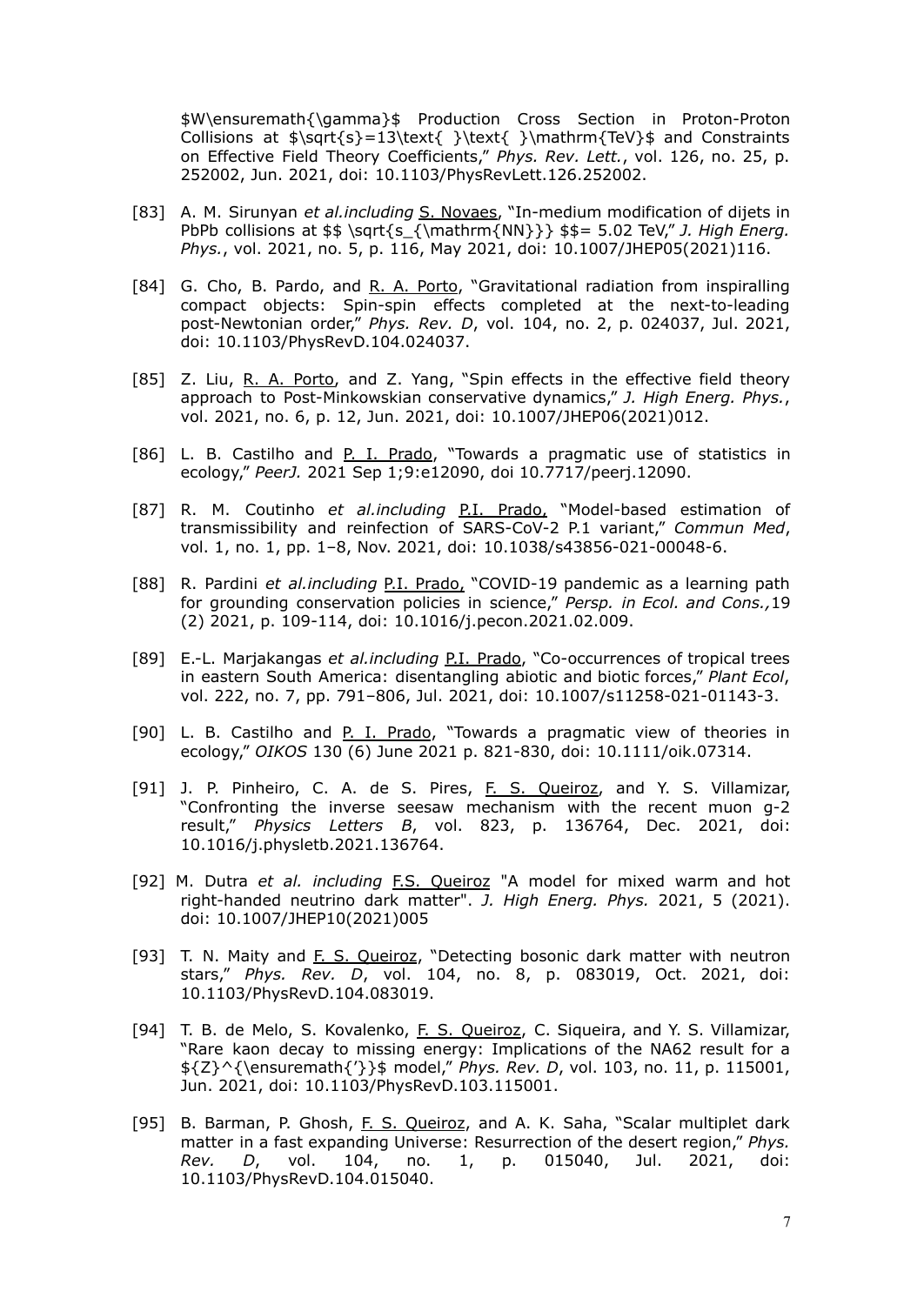- [96] G. Huang, F. S. Queiroz, and W. Rodejohann, "Gauged \${L}\_{\ensuremath{\mu}}\ensuremath{-}{L}\_{\ensuremath{\tau}}\$ at a muon collider," *Phys. Rev. D*, vol. 103, no. 9, p. 095005, May 2021, doi: 10.1103/PhysRevD.103.095005.
- [97] D. Möckli and A. Ramires, "Two scenarios for superconductivity in \${\mathrm{CeRh}}\_{2}{\mathrm{As}}\_{2}\$," *Phys. Rev. Research*, vol. 3, no. 2, p. 023204, Jun. 2021, doi: 10.1103/PhysRevResearch.3.023204.
- [98] A. Ramires and J. L. Lado, "Emulating Heavy Fermions in Twisted Trilayer Graphene," *Phys. Rev. Lett.*, vol. 127, no. 2, p. 026401, Jul. 2021, doi: 10.1103/PhysRevLett.127.026401.
- [99] L. Rado, V. O. Rivelles, and R. Sánchez, "Bosonic η-deformed AdS4 × \$\$ \mathbb{CP} \$\$3 background," *J. High Energ. Phys.*, vol. 2021, no. 10, p. 115, Oct. 2021, doi: 10.1007/JHEP10(2021)115.
- [100] L. Rado, V. O. Rivelles, and R. Sánchez, "Yang-Baxter deformations of the AdS5 × T1,1 superstring and their backgrounds," *J. High Energ. Phys.*, vol. 2021, no. 2, p. 126, Feb. 2021, doi: 10.1007/JHEP02(2021)126.
- [101] L. Rado, V. O. Rivelles, and R. Sánchez, "String backgrounds of the Yang-Baxter deformed AdS4 × ℂℙ3 superstring," *J. High Energ. Phys.*, vol. 2021, no. 1, p. 56, Jan. 2021, doi: 10.1007/JHEP01(2021)056.
- [102] "Interfacial electronic coupling and band alignment of P3HT and exfoliated black phosphorous van der Waals heterojunctions - ScienceDirect." https://www.sciencedirect.com/science/article/pii/S0169433220332128?via% 3Dihub (accessed Dec. 02, 2021).
- [103] H. A. de Souza Freitas *et al.*, "Hydration-dependent band gap tunability of self-assembled phenylalanyl tryptophan nanotubes," *Physica E: Low-dimensional Systems and Nanostructures*, vol. 134, p. 114910, Oct. 2021, doi: 10.1016/j.physe.2021.114910.
- [104] A. Torres, L. S. Pedroza, M. Fernandez-Serra, and A. R. Rocha, "Using Neural Network Force Fields to Ascertain the Quality of Ab Initio Simulations of Liquid Water," *J. Phys. Chem. B*, vol. 125, no. 38, pp. 10772–10778, Sep. 2021, doi: 10.1021/acs.jpcb.1c04372.
- [105] E. de Freitas Martins, L. F. Pinotti, C. de Carvalho Castro Silva, and A. R. Rocha, "Addressing the Theoretical and Experimental Aspects of Low-Dimensional-Materials-Based FET Immunosensors: A Review," *Chemosensors*, vol. 9, no. 7, Art. no. 7, Jul. 2021, doi: 10.3390/chemosensors9070162.
- [106] M. G. Moreira *et al. including* R. Rosenfeld, "Mitigating baryonic effects with a theoretical error covariance," *Monthly Notices of the Royal Astronomical Society*, vol. 507, no. 4, pp. 5592–5601, Nov. 2021, doi: 10.1093/mnras/stab2481.
- [107] F. Andrade-Oliveira *et al. including* R. Rosenfeld, "Galaxy clustering in harmonic space from the dark energy survey year 1 data: compatibility with real-space results," *Monthly Notices of the Royal Astronomical Society*, vol. 505, no. 4, pp. 5714–5724, Aug. 2021, doi: 10.1093/mnras/stab1642.
- [108] V. C. LIGO Scientific Collaboration and KAGRA Collaboration *et al. including* R.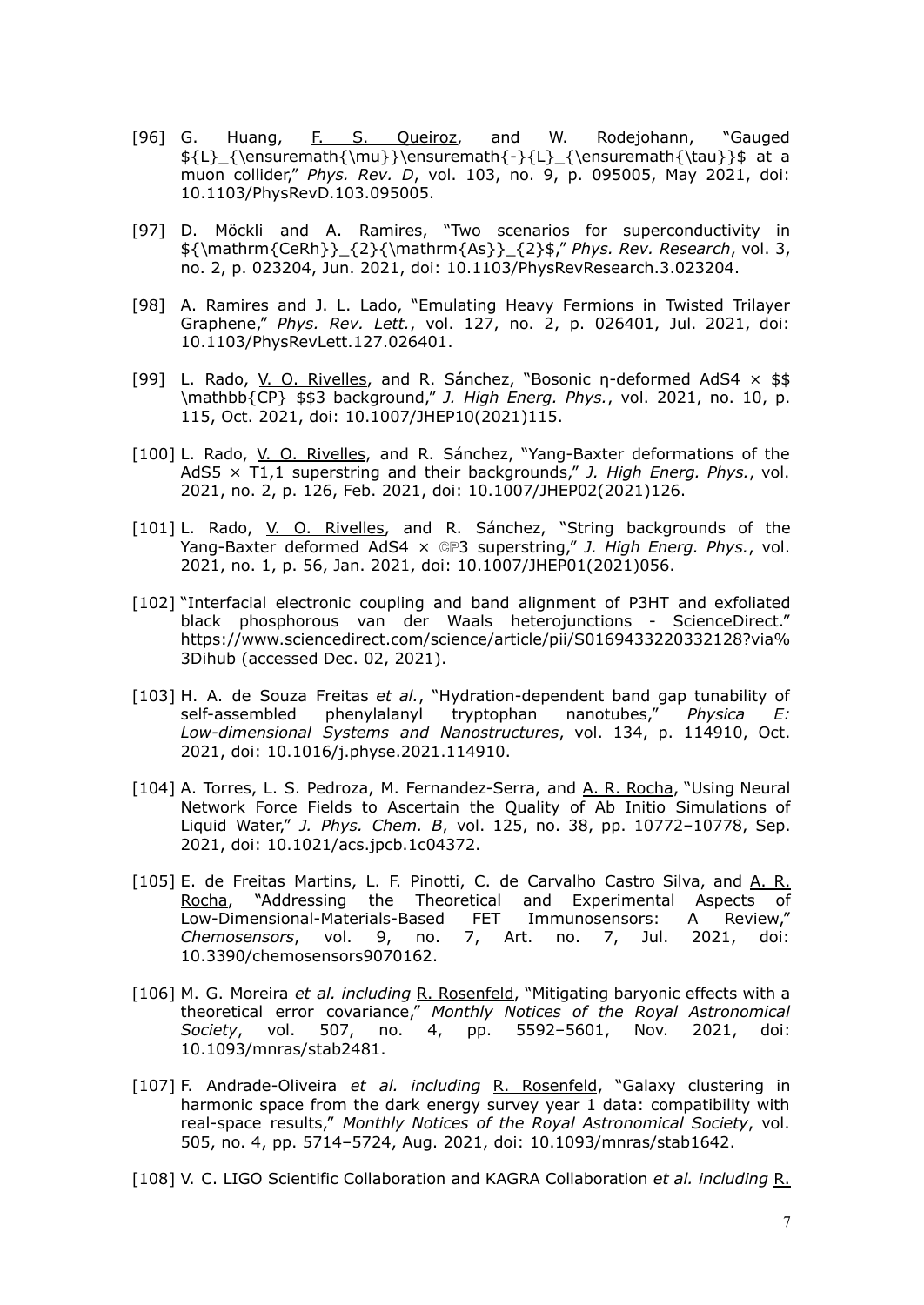Sturani, "All-sky search for long-duration gravitational-wave bursts in the third Advanced LIGO and Advanced Virgo run," *Phys. Rev. D*, vol. 104, no. 10, p. 102001, Nov. 2021, doi: 10.1103/PhysRevD.104.102001.

- [109] G. L. Almeida, S. Foffa, and R. Sturani, "Gravitational multipole renormalization", *Phys. Rev. D,* vol. 104, 084095, Oct. 2021, doi: 10.1103/PhysRevD.104.084095
- [110] R. Abbott et al. (LIGO Scientific Collaboration, Virgo Collaboration, and KAGRA Collaboration) *including* R. Sturani, "All-sky search for continuous gravitational waves from isolated neutron stars in the early O3 LIGO data" *Phys. Rev. D*, 104, 082004, Oct. 2021, doi: 10.1103/PhysRevD.104.082004
- [111] R. Abbott *et al. including* R. Sturani, "Observation of Gravitational Waves from Two Neutron Star–Black Hole Coalescences," *ApJL*, vol. 915, no. 1, p. L5, Jun. 2021, doi: 10.3847/2041-8213/ac082e.
- [112] V. C. LIGO Scientific Collaboration and KAGRA Collaboration *et al. including* R. Sturani, "Search for anisotropic gravitational-wave backgrounds using data from Advanced LIGO and Advanced Virgo's first three observing runs," *Phys. Rev. D*, vol. 104, no. 2, p. 022005, Jul. 2021, doi: 10.1103/PhysRevD.104.022005.
- [113] S. Foffa and R. Sturani, "Near and far zones in two-body dynamics: An effective field theory perspective," *Phys. Rev. D*, vol. 104, no. 2, p. 024069, Jul. 2021, doi: 10.1103/PhysRevD.104.024069.
- [114] V. C. LIGO Scientific Collaboration and KAGRA Collaboration *et al. including* R. Sturani, "Upper limits on the isotropic gravitational-wave background from Advanced LIGO and Advanced Virgo's third observing run," *Phys. Rev. D*, vol. 104, no. 2, p. 022004, Jul. 2021, doi: 10.1103/PhysRevD.104.022004.
- [115] P. Padmanabhan, F. Sugino, and D. Trancanelli, "Local invariants of braiding quantum gates—associated link polynomials and entangling power," *J. Phys. A: Math. Theor.*, vol. 54, no. 13, p. 135301, Mar. 2021, doi: 10.1088/1751-8121/abdfe9.
- [116] F. Alday *et al. including* P. Vieira, "The Pollica perspective on the (super)-conformal world," *J. Phys. A: Math. Theor.*, vol. 54, no. 30, p. 303001, Jun. 2021, doi: 10.1088/1751-8121/abf38e.
- [117] A. Guerrieri, J. Penedones, and P. Vieira, "Where Is String Theory in the Space of Scattering Amplitudes?," *Phys. Rev. Lett.*, vol. 127, no. 8, p. 081601, Aug. 2021, doi: 10.1103/PhysRevLett.127.081601.
- 9a2. Articles by ICTP-SAIFR Postdoctoral Associates
- [28] G. Andreguetto Maciel and R. Martinez-Garcia, "Enhanced species coexistence in Lotka-Volterra competition models due to nonlocal interactions," *Journal of Theoretical Biology*, vol. 530, p. 110872, Dec. 2021, doi: 10.1016/j.jtbi.2021.110872.
- [118] V. Dornelas, E. H. Colombo, C. López, E. Hernández-García, and C. Anteneodo, "Landscape-induced spatial oscillations in population dynamics," *Sci Rep*, vol. 11, no. 1, p. 3470, Feb. 2021, doi: